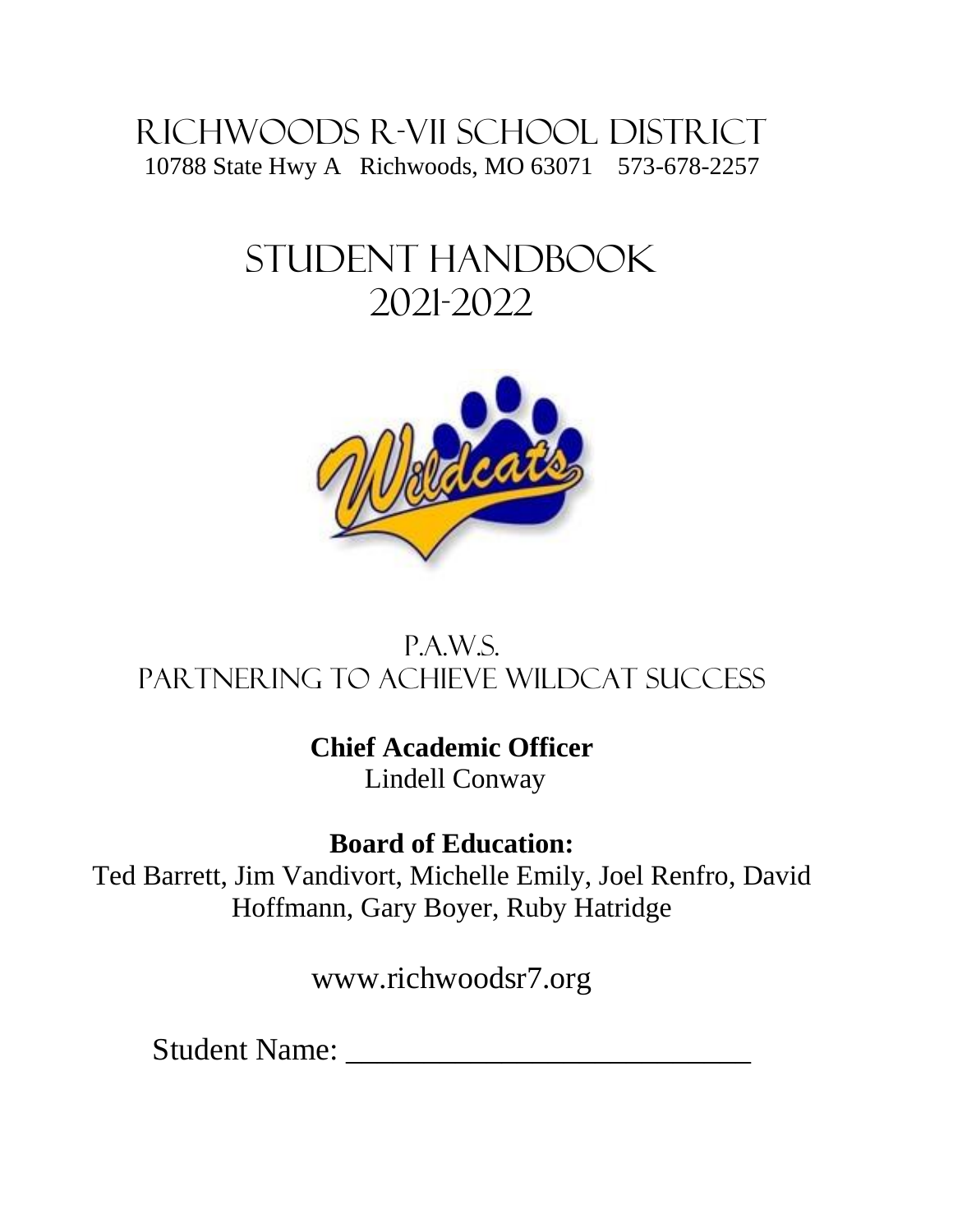*Dear Parents/Guardians,*

*Welcome to the Richwoods R-VII School District! We are proud to have the opportunity to provide your child's educational experience. Working together, we can make it a great year!*

*We have invested in our staff and educational programs to provide students with a high quality education. Setting high standards is our mission. Communication between home and school is important to us and a vital component to a student's educational success. In an effort to provide you with the most information, please use our website at: [ww](http://www.richwoodswildcats.org./)w.richwoodsr7.org to obtain the most recent information. At any time that you have any questions, please do not hesitate to contact your child's teacher or the main office.* 

*Please take the time to read through this entire handbook with your child. Once you have read through the handbook, please sign and return the form to your child's teacher.*

*Thank you for trusting us with the education of your child. We look forward to the opportunity to watch students grow and achieve.* 

*Sincerely,* 

*Lindell Conway Chief Academic Officer*

# **Mission:**

# P.A.W.S.-Partnering to Achieve Wildcat Success **Vision:**

The vision of the Richwoods R-VII School District is to partner with home, school and community to ensure that all students obtain a quality education, to graduate as responsible individuals, lifelong learners, competent workers and contributing citizens.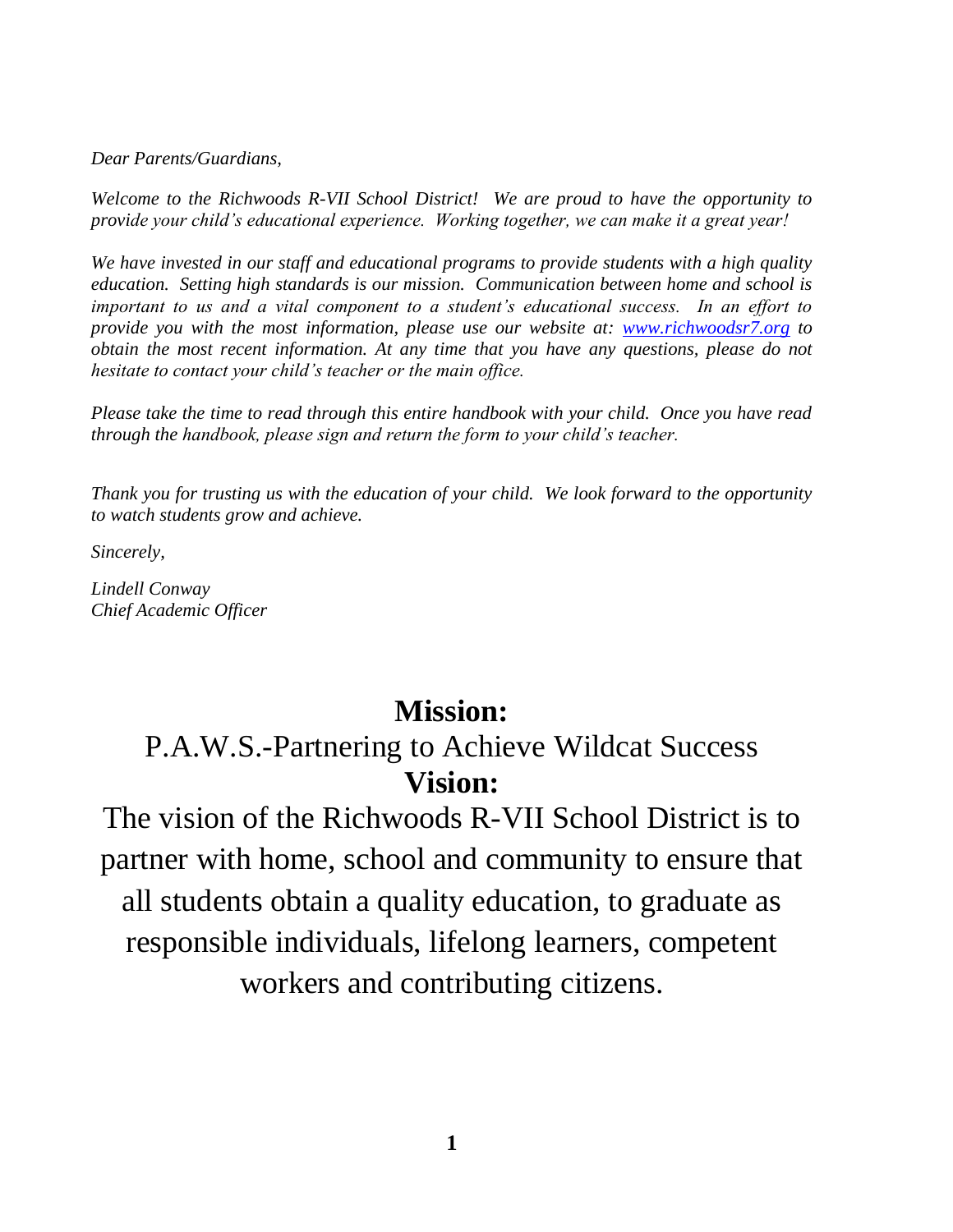

# Richwoods R-VII School District July 2021 - June 2022

### **August January**

| Ð               | м  |    | W  |    |                 |    |                              | c<br>G | м  |    | W  |     |    | $\bullet$<br>s |                                     |
|-----------------|----|----|----|----|-----------------|----|------------------------------|--------|----|----|----|-----|----|----------------|-------------------------------------|
|                 |    |    |    | w  |                 |    |                              |        |    |    |    |     |    |                |                                     |
| o               | 9  | 10 | 11 | 12 | 13              | 14 |                              |        |    |    |    | 6   |    |                | 3 Classes resume                    |
| 15 <sub>7</sub> | 16 | 17 | 18 | 19 | 20 <sub>2</sub> | 21 | 16-20 PD NSA                 | 9      | 10 |    |    | 13  | 14 | 15             |                                     |
| 22 <sub>2</sub> | 23 | 24 | 25 | 26 | 27              | 28 | 23-25 PD-NSA                 | 16     |    | 18 | 19 | 20  | 21 |                | <b>22 17 PD-NSA</b>                 |
| 29              | 30 | 31 |    |    |                 |    | 26-First Day of School       | 23     | 24 | 25 | 26 | -27 | 28 |                | 29 20 Student days; 21 teacher days |
|                 |    |    |    |    |                 |    | 4 student days/12 staff days | 30     | 31 |    |    |     |    |                |                                     |

|    |    |    | ----------- |    |    |        |                                  |    |                |    | - --- --- |    |    |    |                 |
|----|----|----|-------------|----|----|--------|----------------------------------|----|----------------|----|-----------|----|----|----|-----------------|
| ə  | М  |    | W           |    |    | c<br>c |                                  |    | M              |    | W         |    |    | S  |                 |
|    |    |    |             |    |    |        |                                  |    |                |    |           |    |    | э  |                 |
|    |    |    |             | 9  | 10 | 44     | 6-Holiday NSA                    |    |                |    |           | 10 |    | 12 |                 |
| 12 | w  | 14 | 15          | 16 |    | 18     |                                  | 13 | 14             | 15 | 16        | 17 | 18 | 19 | 21-Holiday NSA  |
| 19 | 20 | 21 | 22          | 23 | 24 | 25     |                                  | 20 | 2 <sub>1</sub> | 22 | 23        | 24 | 25 | 26 | 18-Student days |
| 26 | 27 | 28 | 29          | 30 |    |        | 21 Student days; 21 teacher days | 27 | 28             |    |           |    |    |    | 28 PD-NSA       |

## **October March**

|    | M  |    | W  |    |    |                   |                                  | C  | M  |    | M  |     |    | s  |                                      |
|----|----|----|----|----|----|-------------------|----------------------------------|----|----|----|----|-----|----|----|--------------------------------------|
|    |    |    |    |    |    | ◠                 |                                  |    |    |    |    |     |    |    | 2-End of 3 <sup>rd</sup> QTR-39 days |
|    |    |    |    |    |    | $\mathbf{\Omega}$ |                                  |    |    |    |    | 10  |    | 12 |                                      |
| 10 |    |    | 13 | 14 | 15 | 16                |                                  | 13 |    | 15 |    | דו  | 18 | 19 | 14-Student Conferences-NSA           |
|    | 18 | 19 | 20 | 21 | 22 | 23                | 20 End of $1st$ Qtr /39 days     | 20 | 21 | 22 | 23 | 24  | 25 | 26 |                                      |
| 24 | 25 | 26 | 27 | 28 | 29 | 30                | 21 Student days; 21 teacher days | 27 | 28 | 29 | 30 | -31 |    |    | 28 PD-NSA                            |
| 31 |    |    |    |    |    |                   |                                  |    |    |    |    |     |    |    | 21-Student days; 23 teacher days     |

### **November**

|    | М  |    | w  |    |    | S  |                                  |    | M  |    | W  |    |    |    |                     |
|----|----|----|----|----|----|----|----------------------------------|----|----|----|----|----|----|----|---------------------|
|    |    |    |    |    |    |    | 1- PT conferences                |    |    |    |    |    |    |    |                     |
|    |    |    | 10 | 11 |    | 13 |                                  | ×. |    | 5  |    |    | О  |    |                     |
| 14 | .5 | 16 |    | 18 | 19 | 20 |                                  | 10 |    | 12 | 13 |    | 15 | 16 | 14-PD NSA           |
|    | 22 | 23 | 24 | 25 | 26 | 27 | 25-26 Holiday                    | 17 | 18 | 19 | 20 | 21 | 22 | 23 | 15-18 Spring Break  |
| 28 | 29 | 30 |    |    |    |    | 19 Student days; 20 teacher days | 24 | 25 | 26 | 27 | 28 | 29 | 30 | 18 Student days; 19 |
|    |    |    |    |    |    |    |                                  |    |    |    |    |    |    |    |                     |

### **December**

|    | M  |     | W  |    |    |                 |                                     |    | м  |    | W  |    |    |    |                               |
|----|----|-----|----|----|----|-----------------|-------------------------------------|----|----|----|----|----|----|----|-------------------------------|
|    |    |     |    |    |    |                 |                                     |    |    |    |    |    |    |    | 3-Last day of School/End of Q |
|    |    |     |    |    | 10 | 11              |                                     |    |    | 10 |    |    | 13 | 14 | 39 days/78 days Semester      |
| 12 |    | 14. | 15 | 16 |    |                 | 18 $17$ End of $2^{nd}$ Qtr 39 days | 15 | 16 |    | 18 | 19 | 20 | 21 |                               |
| 19 | 20 | 21  | 22 | 23 | 24 | 25 <sub>2</sub> | 13 Student days; 13 teacher days    | 22 | 23 | 24 | 25 | 26 | 27 | 28 | 2 student days/4 teacher days |
| 26 |    | 28  | 29 | 30 | 31 |                 | 78 days 1 <sup>st</sup> Sem         | 29 | 30 | 31 |    |    |    |    | 30-Holidav                    |
|    |    |     |    |    |    |                 |                                     |    |    |    |    |    |    |    |                               |

H-Holiday-NSA PT- Parent/Teacher Conferences Start & End dates

NSA-No Student Attendance District Start Date: 8-26-21 District End Date: 5-3-22

Daily Start time:  $7:15$  am/ Daily Dismissal:  $3:15$  pm

|     |    |                                  |    |    |    | 11141 VII |    |    |    |                                      |
|-----|----|----------------------------------|----|----|----|-----------|----|----|----|--------------------------------------|
| F   | S  |                                  | S  | M  |    | w         |    |    | S  |                                      |
|     | າ  |                                  |    |    |    |           |    |    | 5  | 2-End of 3 <sup>rd</sup> QTR-39 days |
| 8   | 9  |                                  | 6  |    |    |           | 10 | 11 | 12 |                                      |
| 15  | 16 |                                  | 13 | 4  | 15 | 16        |    | 18 | 19 | 14-Student Conferences-NSA           |
| 22. |    | 23 20 End of $1st$ Qtr /39 days  | 20 | 21 | 22 | 23        | 24 | 25 | 26 |                                      |
| 29  | 30 | 21 Student days; 21 teacher days | 27 | 28 | 29 | 30        | 31 |    |    | 28 PD-NSA                            |
|     |    |                                  |    |    |    |           |    |    |    | 21-Student days; 23 teacher days     |
|     |    |                                  |    |    |    |           |    |    |    |                                      |

|    |    |    |    | <b>November</b> |    |    |                                  |    |    |    | April |    |    |    |                                  |
|----|----|----|----|-----------------|----|----|----------------------------------|----|----|----|-------|----|----|----|----------------------------------|
| s  | M  |    | W  |                 |    | S. |                                  |    | M  |    | W     |    |    | S  |                                  |
|    |    |    | ×. |                 |    | 6  | I-PT conferences                 |    |    |    |       |    |    | っ  |                                  |
| ⇁  |    | 9  | 10 | 11              | 12 | 13 |                                  |    |    |    |       |    |    | 9  |                                  |
| 14 | 15 | 16 | 17 | 18              | 19 | 20 |                                  | 10 | 11 | 12 | 13    | 14 | 15 | 16 | 14-PD NSA                        |
| 21 | 22 | 23 | 24 | 25              | 26 | 27 | 25-26 Holiday                    | 17 | 18 | 19 | 20    | 21 | 22 | 23 | 15-18 Spring Break               |
| 28 | 29 | 30 |    |                 |    |    | 19 Student days; 20 teacher days | 24 | 25 | 26 | 27    | 28 | 29 | 30 | 18 Student days; 19 teacher days |
|    |    |    |    |                 |    |    |                                  |    |    |    |       |    |    |    |                                  |

|    | mber! |    |    |                                       |    |    |    | May |    |    |    |                                 |
|----|-------|----|----|---------------------------------------|----|----|----|-----|----|----|----|---------------------------------|
| N  |       |    | s  |                                       | S  | м  |    | W   |    |    | s  |                                 |
|    | ◠     | J. | 4  |                                       |    |    |    | 4   |    |    |    | 3-Last day of School/End of QTR |
| 8  | 9     | 10 | 11 |                                       | 8  | 9  | 10 | 11  | 12 | 13 | 14 | 39 days/78 days Semester        |
| '5 | 16    |    | 18 | 17 End of 2 <sup>nd</sup> Qtr 39 days | 15 | 16 |    | 18  | 19 | 20 | 21 |                                 |
|    | 23    | 24 | 25 | 13 Student days; 13 teacher days      | 22 | 23 | 24 | 25  | 26 | 27 | 28 | 2 student days/4 teacher days   |
| 29 | 30    | 31 |    | 78 days 1 <sup>st</sup> Sem           | 29 | 30 | 31 |     |    |    |    | 30-Holiday                      |
|    |       |    |    |                                       |    |    |    |     |    |    |    |                                 |

7.16 hours daily X 157 days= 1,124.12 hours 173 teacher work days

|    |    |    |    |    |    | 8  | 3 Classes resume                 |
|----|----|----|----|----|----|----|----------------------------------|
| 9  | 10 |    | 12 | 13 | 14 | 15 |                                  |
| 16 |    | 18 | 19 | 20 |    | つつ | 17 PD-NSA                        |
| 23 | 24 | 25 | 26 | 27 | 28 | 29 | 20 Student days; 21 teacher days |
| 30 |    |    |    |    |    |    |                                  |

### **September February**

|                 | ---------- |    |    |    |    |    |                                  |    |    |    | .  |    |    |    |                                  |
|-----------------|------------|----|----|----|----|----|----------------------------------|----|----|----|----|----|----|----|----------------------------------|
| S               | M          |    | W  |    |    | c  |                                  | O  | M  |    | W  |    |    |    |                                  |
|                 |            |    |    |    |    |    |                                  |    |    |    |    |    |    |    |                                  |
| 5               |            |    |    |    | 10 | 11 | 6-Holiday NSA                    |    |    |    |    |    |    | 12 |                                  |
| 12 <sup>1</sup> | 13         | 14 | 15 | 16 |    | 18 |                                  | 13 | 14 | 15 | 16 |    | 18 |    | 19 21-Holiday NSA                |
| 19              | 20         | 21 | 22 | 23 | 24 | 25 |                                  | 20 | 21 | 22 | 23 | 24 | 25 | 26 | 18-Student days; 19 teacher days |
| 26              | 27         | 28 | 29 | 30 |    |    | 21 Student days; 21 teacher days | 27 | 28 |    |    |    |    |    | 28 PD-NSA                        |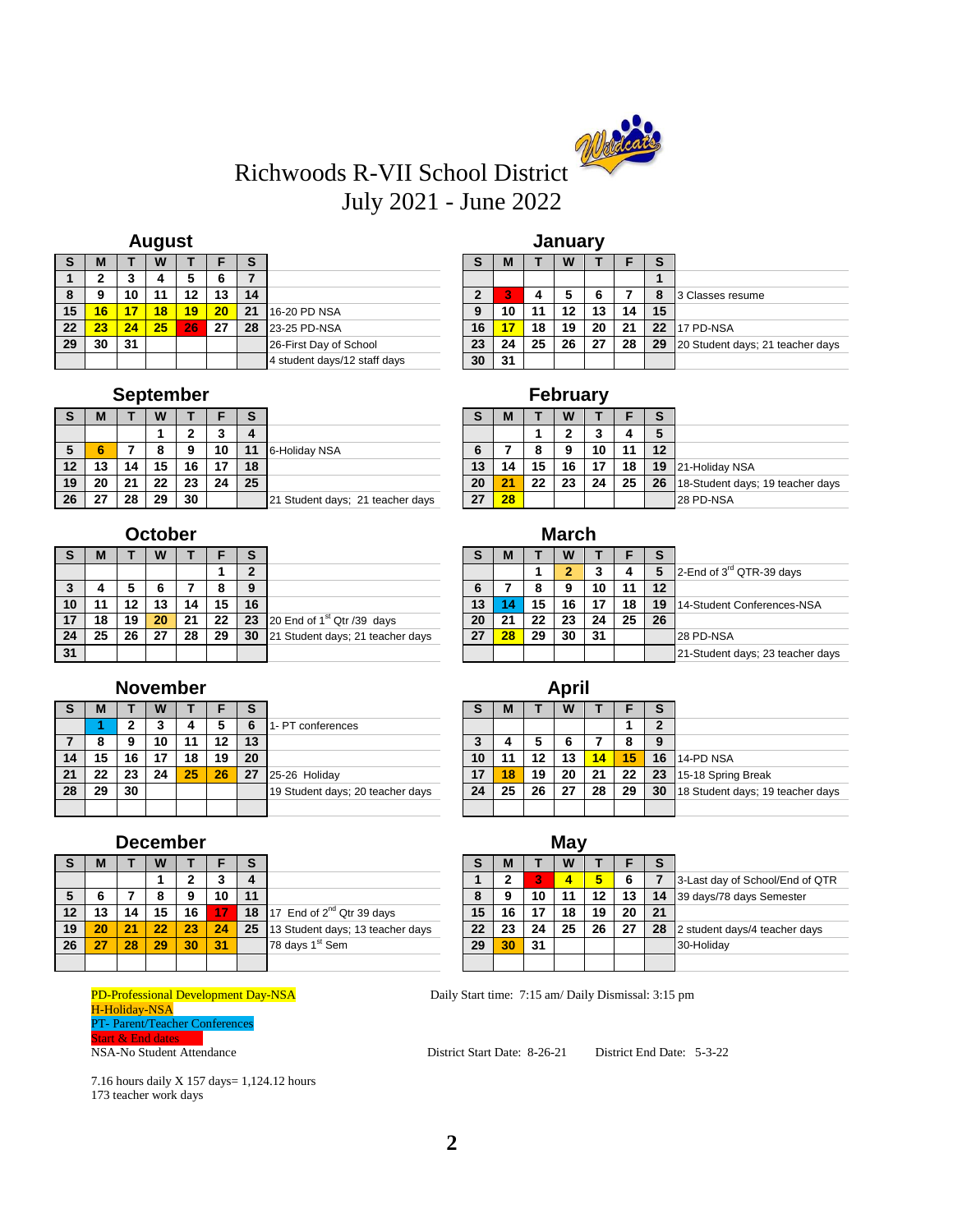# Richwoods R-VII School District Student Handbook 2021-2022

#### **Attendance:**

The Missouri Department of Elementary and Secondary Education have now set the attendance standard known as the 90/90 rule. The rule states that 90% of students must attend 90% of the time. School attendance is important to the success of students. With the new rule in mind, Richwoods School District has adopted the following attendance policy.

- 1. Any time a student is absent and parents have not contacted the school, the teacher will contact the parent by phone or in person. If a student must be absent from school, the parents or guardians should telephone the school (678-2257) the morning of the day that the student is absent between the hours of **7:45 A.M**. and **10:00 A.M.** Parents should make every attempt to schedule appointments after school, if possible.
- 2. A student shall not be allowed more than 16 absences per year. Students with absences exceeding 16 days in a year will be required to make these days up during summer school or be referred to the attendance committee for possible retention. Section 210.115 R.S.Mo. mandates reporting to the Division of Family Services when there is reasonable cause to suspect that a student's nonattendance is due to the educational neglect of the parents/guardians. Any school official or employee who knows or has reasonable cause to suspect that a student is being subjected to home conditions or circumstances which would reasonably result in truancy will immediately report or cause a report to be made to the building administrator, or his/her designee, who will then become responsible for making a report via the Student Abuse Hotline to the Missouri Division of Family Services (DFS).
- 3. A letter will be sent home after the  $4<sup>th</sup>$  absence to keep parents informed. A certified letter will be sent home after the  $6<sup>th</sup>$  absence, to notify parents.
- 4. After the  $5<sup>th</sup>$  day of absence the parent/guardian and possibly the student may be required to conference with the principal, teacher(s) and counselor to discuss the student's attendance and to make a plan of improvement.
- 5. After the  $8<sup>th</sup>$  day of absence the parent/guardian and possibly the student will be required to conference with the principal, teacher(s) and counselor to discuss the student's attendance and to make a plan of improvement. Students may be required to attend summer school, if attendance is a concern.
- 6. After the  $10<sup>th</sup>$  day of absence a district staff member will arrange an in-home visit to discuss the student's attendance and to make a plan of improvement.
- 7. More than 12 absences in a semester could result in a referral to the Washington County Juvenile Office and the Prosecuting Attorney. Students will be referred for retention and/or mandatory summer school attendance.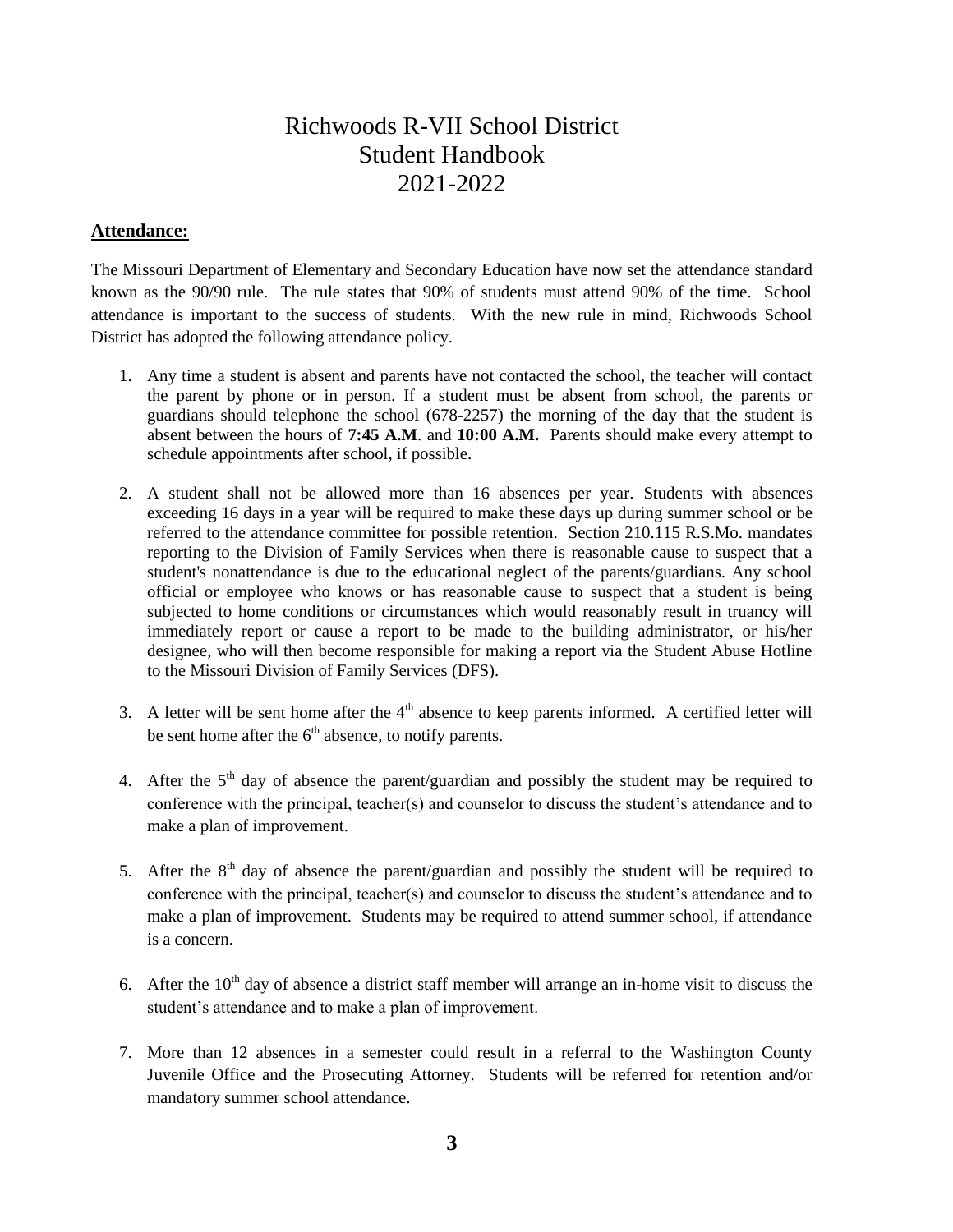8. It is important that all students are in their classes and prepared for the day's activities by **7:45 A.M**. Reporting to class late can disrupt the progress of the teacher's lesson. To help the school maintain a smooth routine for learning, please see that the student is prompt and prepared for the day. Parents/guardians will be contacted in the event of excessive tardiness. Should a student continue to be late to school, a conference will be held. Continued tardiness may result in proper authority notification.

Excessive Tardiness:

- a. 6 tardies=1 day of absence
- b. 6 early pick-ups=1 day of absence
- 9. Attendance will not be a factor in participation in normally occurring field trips for K-4 grade students.
- 10. 5-8 grade students reaching 8 days of unexcused absences in a semester will be place on loss of privileges list. Loss of privileges list: athletics, activities (band, choir, clubs, archery, etc.), field trips, dances, etc.
- 11. Students in excess of 8 absences can appeal to the attendance committee, which consists of administrators, counselors, and teachers. It is the responsibility of the parent/guardian or student to submit the appeal for waiver within 10 days of the date of the letter notifying the student/parent or guardian that the student has been put on possible retention status.
- 12. Students will be expected to make up all work regardless of whether an absence is excused or unexcused. Each teacher may set reasonable limits regarding the timeframe in which missed work may be completed. All students will have the opportunity to make up work due to absences. For each day missed, the students will be given that same number of days to make up assignments and receive full credit. The teacher may use his/her discretion about giving work to a student prior to returning from an excused absence, this should be done in the case of a previously arranged medical absence, for instance.

**Excused absences**: hospitalization, funerals, medical or dental appointments that cannot be scheduled outside the regular school day, religious observances and court appointments. Please note that these absences will require documentation to be turned into the main office.

Students who are absent for more than 4 hours for any reason will not be eligible to participate in activities on the day of the absence, without having their participation approved, **in advance,** by the administration. This applies to all activities including athletics, music, choir, dances, club activities, school sponsored trips, etc.

#### **Student Arrival Time:**

Students should arrive at Richwoods R-VII after **7:15 A.M.** each day. There are no teachers or staff members on duty to supervise students prior to that time so all doors will remain locked. Students being dropped off may come in the front or at the side of the gym in the drop off lane. All other doors will be locked. Parents should not drop or leave students at the school building during unsupervised periods.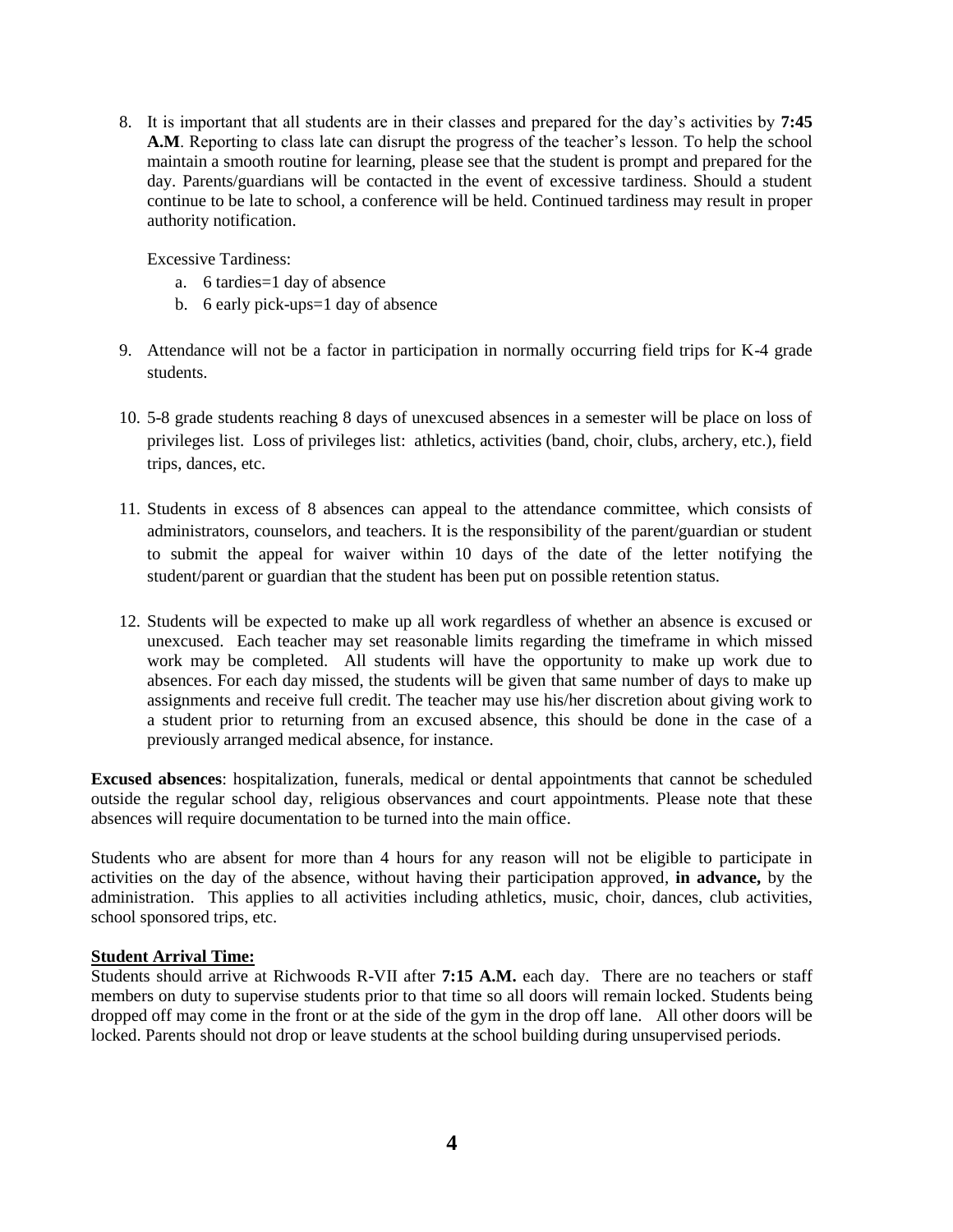Students must report to their homeroom. Students should plan to arrive at **7:15 A.M**., if they plan to eat breakfast. 3<sup>rd</sup> -8<sup>th</sup> grade students will eat in their classrooms before starting their day at **7:45**. Students will be counted tardy after **7:45** AM. Pre-K—2<sup>nd</sup> grades will eat breakfast in shifts in the cafeteria.

#### **Perfect Attendance:**

A perfect attendance award will be presented to a student who has not missed any school days or hours during the year. Attendance from **7:45 A.M**. to **3:14 P.M**. is required. Tardiness to class, late arrivals, and early checkouts count against perfect attendance.

#### **Procedures for Checking Students In and Out of School:**

Any student who arrives at school after **7:45 A.M**., no matter what the reason, *must be signed in at the main office by a parent/guardian.*

Any student who must leave school before dismissal time at **3:14 P.M**. *must be signed out of school through the main office.* A teacher shall not release a student from his/her classroom unless he/she is given a release from the office or a student is called to the office. **Under no circumstances may a parent or guardian proceed to any area of the school without clearance from the main office and a visible visitor's pass**.

A student who leaves school grounds before school dismisses must accompany their parent(s) of custody or legal guardian. Should there be unusual circumstances prohibiting a parent or guardian from leaving with the student arrangements *must be made through the main office before the student will be allowed to leave.* Parents are reminded however that the student should be present to obtain the maximum benefit from school.

#### **Homework**:

Helping a child with homework shows him/her that you value learning. Although parents should never do homework for their children, overseeing it demonstrates your support of quality education.

#### **Suggested Strategies to Help your Child Study at Home**

- Cooperate with the school to make homework effective.
- Provide children with suitable study conditions.
- Reserve a time for homework without the T.V. on.
- Encourage children but avoid undue pressure. Urge them to spend adequate time on each subject.
- Show interest in what children are doing, but do not do the work for them.
- Understand that the school expects homework to be completed and returned.
- Try to help your child understand each assignment.
- Help your child form the habit of using a certain time and place for study.
- Study conditions should be quiet and include good lighting and ventilation.
- Have necessary materials at hand.
- Help them develop the skill of working independently.
- Praise your children for work well done.

Mid-quarter and quarterly reports will reflect students who are failing to complete assignments. Parents are encouraged to meet with teachers when failure to complete assignments is hindering success.

This district report card can be found at [www.dese.mo.gov](http://www.dese.mo.gov/) under the Parents & Students tab, click School District Data.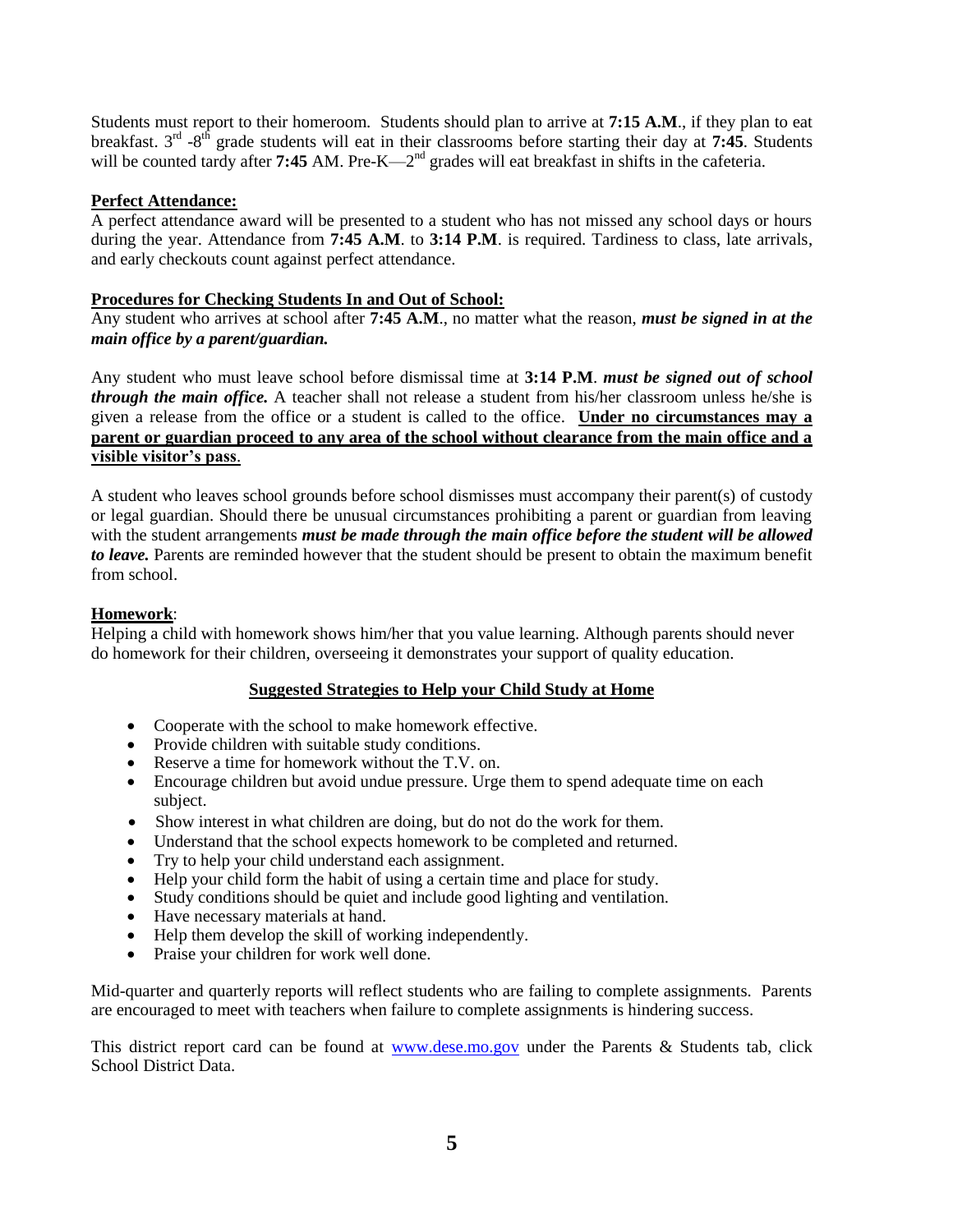#### **Personal Property/Contraband**:

Personal property that has been brought to school is the responsibility of the student. Other contraband (other than drugs) such as cell phones, I-Pods, MP3 players, toys, etc., is considered personal property. Richwoods R-VII does not assume responsibility for these items and will not investigate lost or stolen personal items. These items are only allowed at school when permission from classroom teachers has been granted and the student and their parent(s) have accepted total responsibility for their personal items. Items are otherwise not allowed on school property.

#### **School Closing Due to Weather:**

Whenever there appears to be doubt as to whether school will be in session due to severe weather conditions, announcements will be made on the following radio/TV station: KTJJ- 98.5 FM, KREI-800 FM, Channel 2, Channel 4, Channel 5 and our TEXTCASTER Wildcat ALERT system (Please call the school if you need assistance signing up). Announcements will be made as early as possible. *Please avoid calling the radio stations or the school for closing information.* If school must be closed during the day, the stations listed above will also be notified. Should school be dismissed early for threatening weather, students can be released to parents or designated persons such as a baby-sitter, as indicated by information on file with the school, or they will use normal school transportation. It is very important to complete and update information forms with the school office.

#### **Field Trips**:

Students who are being taken on a field trip outside the school grounds must have written permission from a parent or guardian. Students must ride the bus from the school to attend the trip. Overnight coeducational trips must be approved by the Administration. Students who have accumulated major discipline referrals within the semester of the field trip may not be allowed to attend. Attendance at school for students not attending the field trip is expected. These students will complete assignments for their regular teacher.

Chaperones for field trips are encouraged. To participate as a field trip chaperone, parents/guardians must complete and pay for a background check prior to the field trip. Parents may be asked to help lead student groups and must comply with school policies. No smoking, cursing, or inappropriate behavior will be allowed. Chaperones must model exemplary behavior and lead student groups as determined by classroom teachers. Chaperones must provide their own transportation and may not bring other children or adults along on school sponsored trips.

#### **Discipline Policy**

The Student Code of Conduct is designed to foster student responsibility, respect for the rights of others, and to ensure the orderly operation of district schools. The District has the authority to discipline for student conduct that is prejudicial to good order and discipline in the schools as provided by state law. School officials are authorized to hold students accountable for misconduct in school, on school property, and during school-sponsored activities.

Richwoods R-VII is committed to providing an excellent education to the students in this community. In order to do this, every student is expected to obey the rules and regulations of the school, to attend punctually and regularly, to obey directions of the teachers, and to be studious and respectful of everyone-- fellow students, teachers and school staff.

Please read this portion of the handbook carefully and retain it for your reference throughout the school year. Please encourage your family to support our policies in order to obtain a positive working relationship with our district and the employees that serve our community.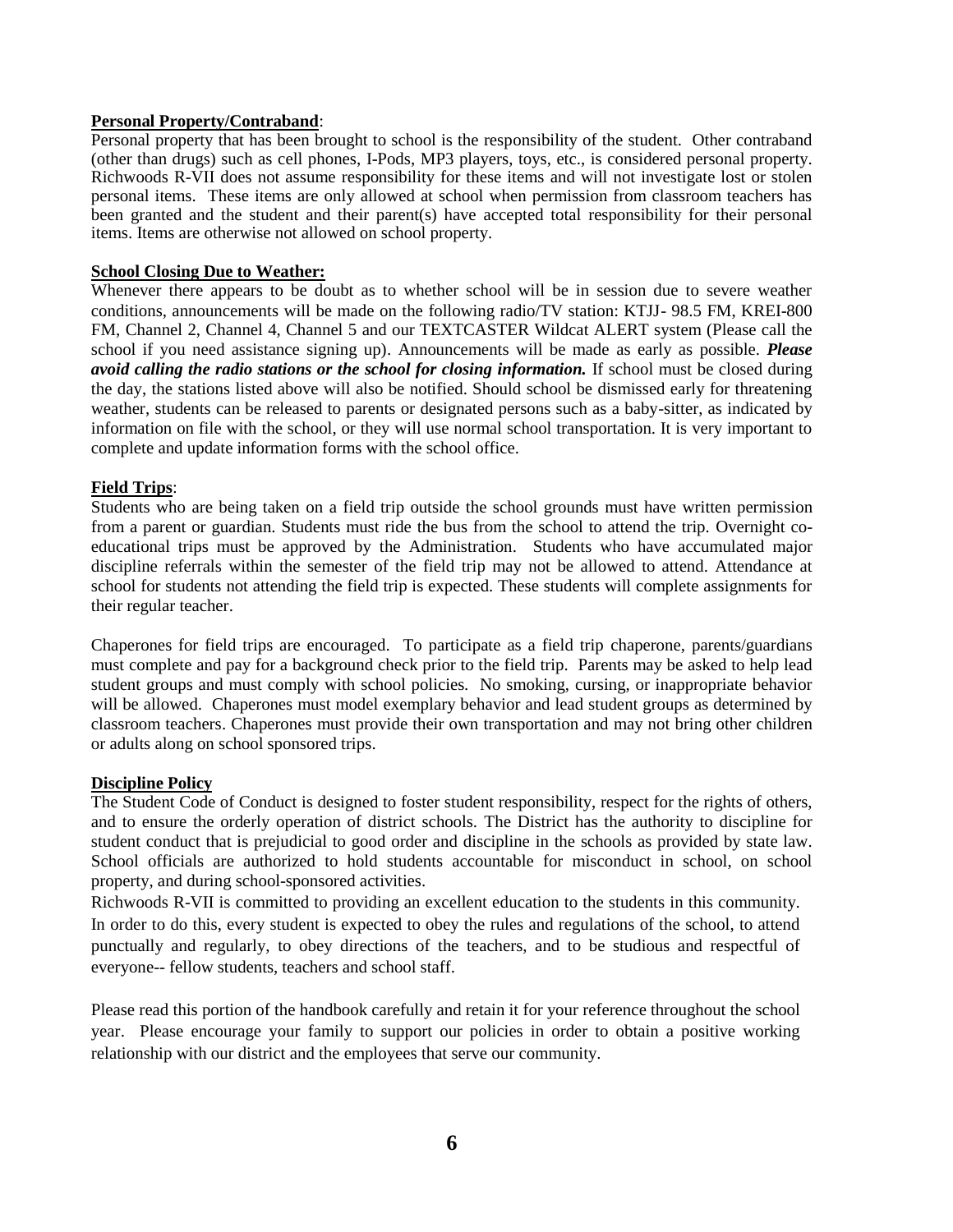In most cases, teachers address behaviors without involving other personnel. Younger children are still learning to function in a structured instructional setting, therefore the most appropriate approach is to establish and maintain appropriate behaviors with methods less structured than those outlined for older students. Discipline procedures for our K-4 students will be structured to guide behaviors, and we will impose stricter guidelines for our 5-8 students. Older students have experienced a structured school setting and are familiar with expectations and appropriate behavior. Therefore, more will be expected from students as they mature. Classroom teachers must establish appropriate expectations for the entire class at the beginning of the school year. This provides the appropriate setting for instruction. While the classroom teacher will handle many of the minor infractions, in the event of chronic or serious misbehavior, the district's discipline referral process will be used and the principal will become visibly and personally involved. To address specific situations, discipline guidelines may be modified. Students and parents will be notified if changes occur.

This Discipline Policy has been written with several things in mind. Our policy has been developed with behaviorally sound principles aimed at creating an optimal learning environment. We must take into account individual needs as well as group and school-wide concerns. Secondly, the Missouri Safe Schools Act, adopted by the Missouri Assembly and effective August 28, 1996, has directed Missouri public schools to adopt specific legal guidelines in our school policies. Each school must "clearly establish [a] written discipline policy" that is "distributed to a parent/legal guardian" of all students "at the beginning of each school year." Third, the federal act known as the Individuals with Disabilities Education Act (IDEA) gives specific guidelines on the discipline of individuals with disabilities.

#### **Missouri Safe Schools Act:**

The Safe Schools Legislation House Bills Nos. 1301 and 1298 were signed by Governor Carnahan and became effective August 28, 1996. Following are excerpts from the legislation: "Acts of school violence" or "violent behavior" are defined as the exertion of physical force by student with intent to do serious bodily harm to another person while on school property, including a school bus, or while involved in school activities.

Therefore, it is the policy of the Richwoods R-VII School District to report all crimes occurring on school grounds to law enforcement, including, but not limited to, the crimes the district is required to report in accordance with law. The following acts, regardless of whether they are committed by juveniles, are subject to this reporting requirement:

- 1. First or second-degree murder under 565.020, .021, RSMo.
- 2. Voluntary or involuntary manslaughter under 565.024, RSMo.
- 3. Kidnapping under 565.110, RSMo.
- 4. First, second, or third degree assault under 565.050, .060,.070, RSMo.
- 5. Sexual assault or deviate sexual assault under 566.040, .070, RSMo.
- 6. Forcible rape or sodomy under 566.030, .060 RSMo.
- 7. Burglary in the first or second degree under 569.160, .170, RSMo.
- 8. Robbery in the first degree under 569.020, RSMo.
- 9. Possession of a weapon under chapter 571, RSMo.
- 10. Distribution of drugs under 195.211, .212, RSMo.
- 11. Arson in the first degree under 569.040, RSMo.
- 12. Felonious restraint under 565.120, RSMo.
- 13. Property damage in the first degree under 569.100, RSMo.
- 14. Child molestation in the first degree pursuant to 566.067, RSMo.
- 15. Sexual misconduct involving a child pursuant to 566.083, RSMo.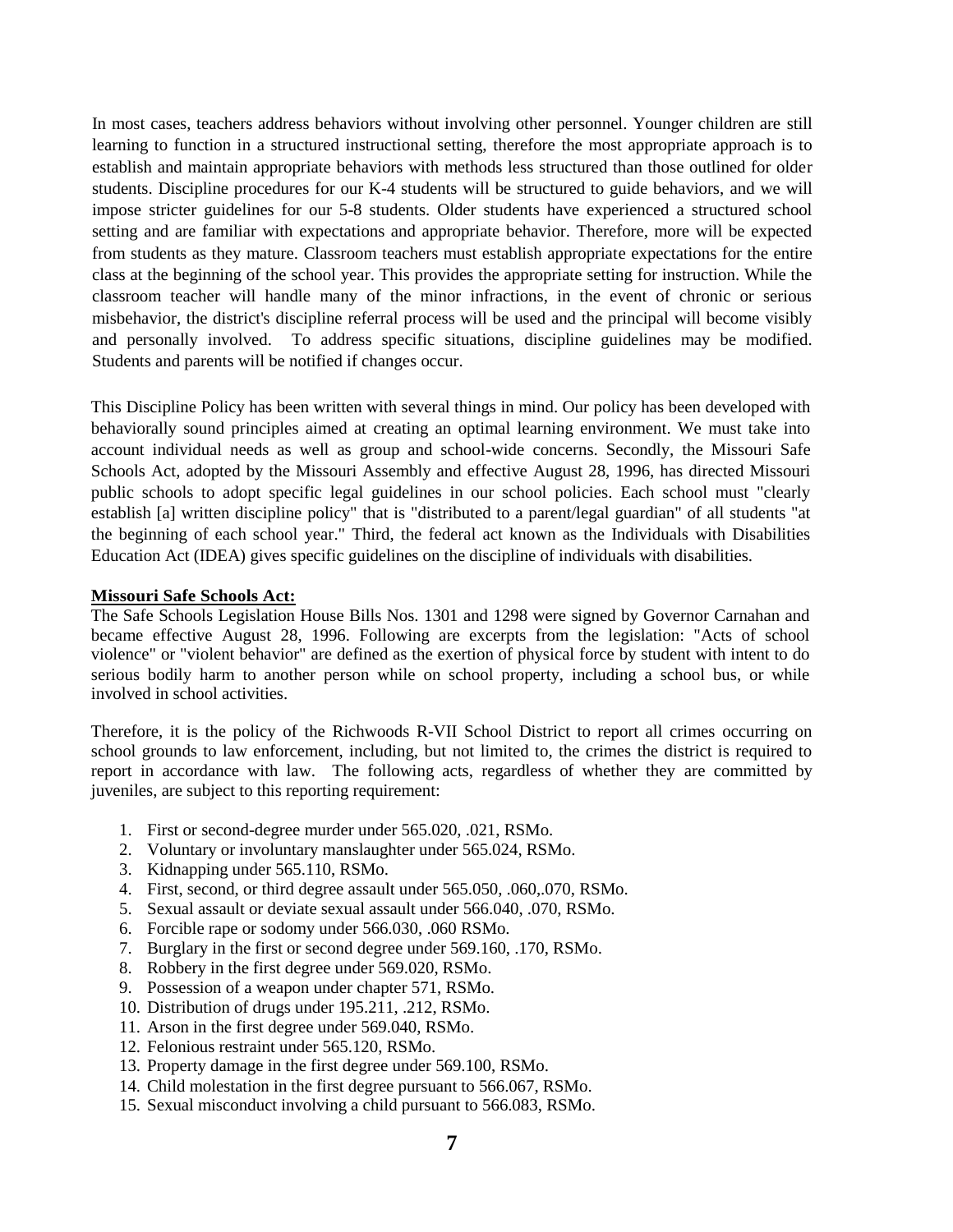16. Sexual abuse pursuant to 566.100, RSMo.

#### **Searches by School Personnel:**

School lockers, desks and other district property are provided for the convenience of students and, as such, are subject to periodic inspection without notice.

Student property may be searched based on reasonable suspicion of a violation of district rules, policy or law. Reasonable suspicion must be based on facts known to the administration, credible information or reasonable inference drawn from such facts or information. Searches of student property shall be limited in scope based on the original justification of the search. The privacy and dignity of students shall be respected. Searches shall be carried out in the presence of adult witnesses and not in front of other students, unless exigent circumstances exist.

The administration will contact law enforcement officials to perform a search if the administration reasonably suspects that a student is concealing controlled substances, drug paraphernalia, weapons, stolen goods or evidence of a crime beneath his or her clothing and the student refuses to surrender such items. Law enforcement officials may be contacted for assistance in performing a search in any case in which a student refuses to allow a search or in which the search cannot safely be conducted.

#### **Discipline Enforcement:**

There are basically two tiers of enforcement for discipline in a school. First, you have the teachers, bus drivers and instructional aides who will post and/or review with students their rules and expectations. They will then consistently enforce the consequences for infractions. Teachers, aides and bus drivers typically use a series of interventions to correct behavior. They may begin with a verbal reminder, then a verbal reprimand, loss of privileges, detention and a change of seating before involving the principal and the parent/guardian. By the time the principal and parents are involved, the child has had several chances to correct inappropriate behaviors. Once the involvement of the principal/parents is necessary, possible interventions may include parent conferences, suspensions, or corporal punishment. Although in general, elementary discipline measures are less harsh than intermediate and secondary discipline, there are certain infractions that the state's Safe Schools Act has applied to elementary as well as secondary schools.

Some common definitions of behavioral interventions are as follows:

A *Parent Conference* is preferably held on the telephone or in person with the student's parent or guardian during the teacher's preparation/conference period or before or after school. Other arrangements during the school day may be made if a parent lets the teacher or administrator know in advance. Appointments must be made for parent conferences in advance.

*Withdrawal of Privileges* may include denial of hall passes, social privileges during lunch/recess, dismissal from a special classroom activity etc. It may also include being restricted to an assigned area.

*Detention* refers to disciplinary action during recesses. Students will report to an assigned room under staff or teacher supervision for the entire length of the recess period.

After-School Detention is also a measure that may be used. Students will remain at school in a detention area for a set amount of time. Parents must provide necessary transportation when a student is assigned ASD.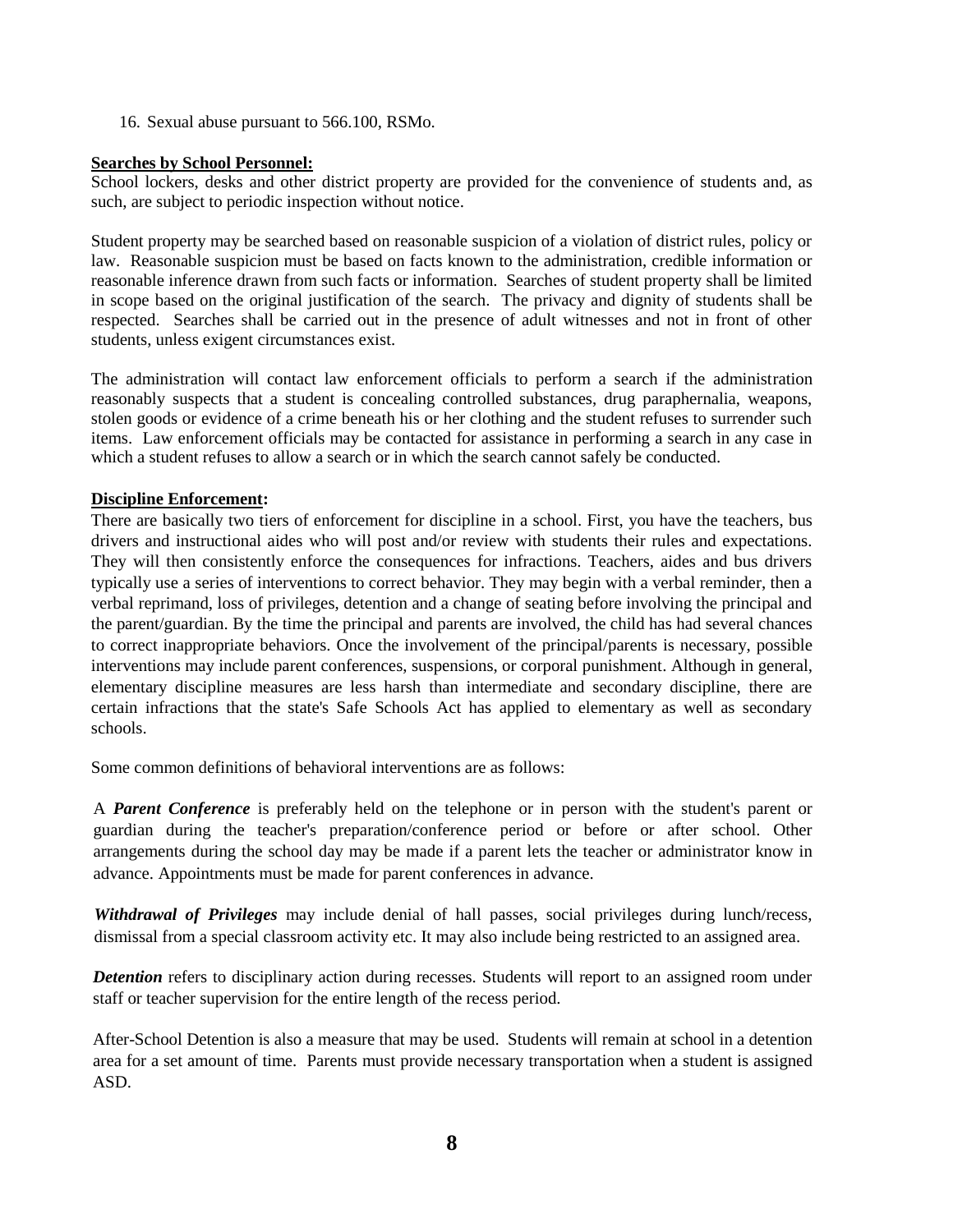*Counseling or Professional Evaluation* may be required for a student in order to diagnose and assist in helping the student contribute to a positive, safe school environment.

**Suspension** is a discipline program aimed at removing a child from the environment. Suspension may include in-school (ISS) or out-of-school (OSS) suspension.

*Out of School Suspension (OSS)* is the most serious disciplinary action that can be taken by an administrator. During OSS, students are not allowed to be at school, at school activities, or be on school property (except for scheduled conferences with parents and administrator). Suspension interrupted by inclement weather will be resumed when school resumes.

**Expulsion** from school requires action by the Board of Education. When a student is expelled, he/she is dropped from the roles and may never return.

*Corporal Punishment* is an allowed means of punishment in Missouri schools. The Richwoods R-VII School Board allows for its use when deemed appropriate by the administrator. Corporal punishment shall be administered only by swatting the buttocks with a paddle. It shall only be administered by the administrator with permission from the parent/guardian. Corporal punishment must take place in the presence of a witness and is to be administered so there can be no chance of bodily harm. Striking the head or face is not permitted.

The Student Code of Conduct is designed to foster student responsibility, respect for the rights of others, and to ensure the orderly operation of district schools. No code can be expected to list each and every offense that may result in the use of disciplinary action. However, it is the purpose of this code to list certain offenses that, if committed by a student, will result in the imposition of a certain disciplinary action. Any conduct not included herein, or an aggravated circumstance of any offense or an action involving a combination of offenses may result in disciplinary action involving a combination of offenses that extend beyond this code of conduct as determined by the administrator, and/or Board of Education. In extraordinary circumstances where the minimum consequence is judged by the principal or designee to be manifestly unfair or in the interest of the district, the administrator or designee may reduce the consequences listed in this policy as allowed by law.

#### **Student Discipline:**

The options listed are available depending upon the severity of action, age of student or individual, and/or circumstance of an event.

#### **In addition to the consequences specified below, school officials will notify law enforcement and document violations in the student's discipline file pursuant to law and Board policy.**

The following consequences may apply:

**1) Academic Dishonest -** Cheating on tests, assignments, projects or similar activities, plagiarism; claiming credit for another person's work; fabrication of facts, sources or other supporting material; unauthorized collaboration; facilitating academic dishonesty; and other misconduct related to academics.

First offense: No credit for work, grade reduction, or replacement assignment.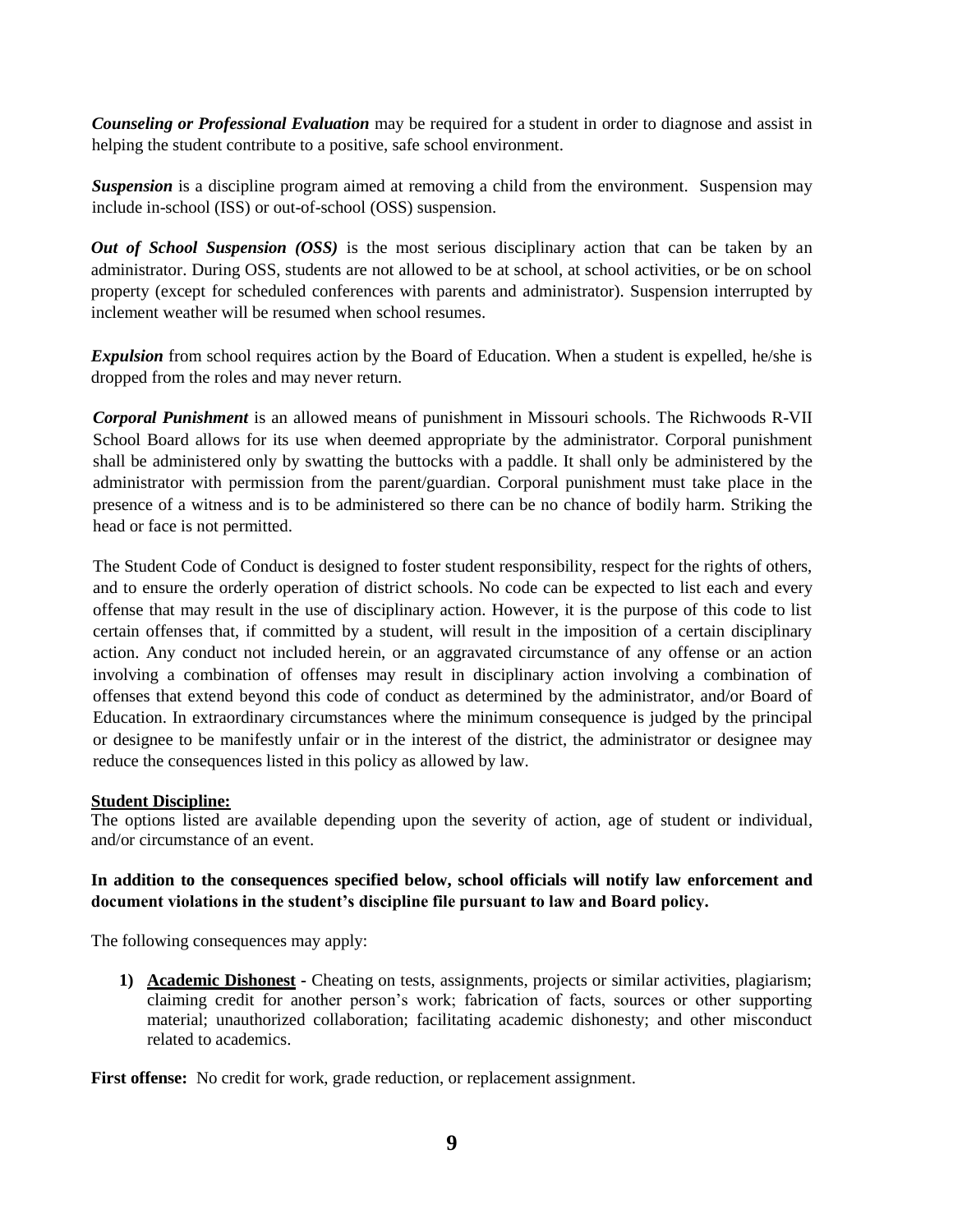**Subsequent offense:** No credit for the work, grade reduction, course failure, or removal from extracurricular activities.

**2) Arson -** Starting or attempting to start a fire, or causing or attempting to cause an explosion.

First Offense: Detention, in-school suspension, 1-180 days out-of-school suspension, or expulsion. Restitution if appropriate.

**Subsequent Offense:**1-180 days out-of-school suspension or expulsion. Restitution, if appropriate.

**3) Assault -** A. Using physical force, such as hitting, striking or pushing, to cause or attempt to cause physical injury; placing another person in apprehension of immediate physical injury; recklessly engaging in conduct that creates a grave risk of death or serious physical injury; causing physical contact with another person knowing the other person will regard the conduct as offensive or provocative; or any other act that constitutes criminal assault in the third degree.

**First offense:** Administrator /Student conference, detention, in-school suspension, 1-180 days out-ofschool suspension, or expulsion

**Subsequent offense:** In-school suspension, detention, 1-180 days out-of-school suspension, or expulsion

B. Knowingly causing or attempting to cause serious bodily injury or death to another person, recklessly causing serious bodily injury to another person, or any other act that constitutes assault in the first or second degree.

**First offense:** 10-180 days out-of-school suspension or expulsion **Subsequent offense:** Expulsion

**4) Bullying -** (see Policy JFCF) Intimidation or harassment of a student or multiple students perpetuated by individuals or groups. Bullying includes, but is not limited to: physical actions, including violence, gestures, theft, or damaging property; oral or written taunts, including namecalling, put-downs, extortion, or threats; threats of retaliation for reporting such acts; sending or posting harmful or cruel text or images using the Internet or other digital communication devices; sending or posting materials that threaten or raise concerns about violence against others, suicide or self-harm. Students will not be disciplined for speech in situations where speech is protected by law.

**First Offense:** Detention, in-school suspension, or  $1-180$  days of out of school suspension. **Subsequent Offense:** 1-180 days of out-of-school suspension or expulsion.

**5) Bus or Transportation Misconduct -** (see Board policy JFCC) Any offense committed by a student on transportation provided by or through the district shall be punished in the same manner as if the offense had been committed at the student's assigned school. In addition, transportation privileges may be suspended or revoked.

**First Offense:** Detention, in-school suspension, bus suspension or 1-180 days of out of school suspension.

**Subsequent Offense:** Detention, in-school suspension, bus suspension or 1-180 days of out of school suspension.

**6) Dishonesty -** Any act of lying, whether verbal or written, including forgery.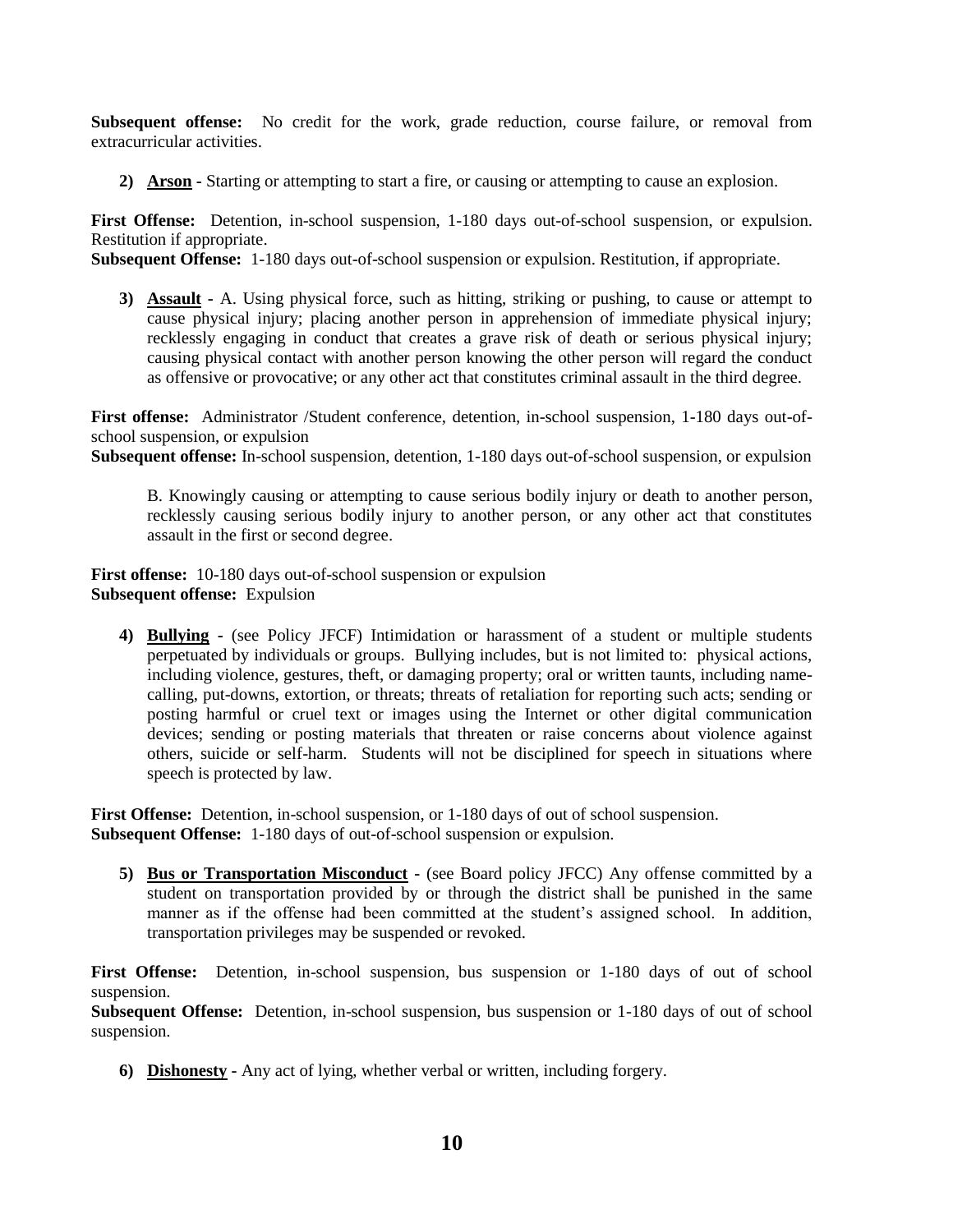**First Offense:** Nullification of forged document. Administrator/student conference, detention, or inschool suspension.

**Subsequent Offense:** Nullification of forged document. Detention, in-school suspension, or 1-180 days of out-of-school suspension.

**7) Disrespectful or Disruptive Conduct or Speech -** Verbal, written, pictorial or symbolic language or gesture that is directed at any person that is in violation of district policy or is otherwise rude, vulgar, defiant, considered inappropriate in educational settings or that materially and substantially disrupts classroom work, school activities or school functions. Students will not be disciplined for speech in situations where it is protected by law.

**First Offense:** Administrator /student conference, detention, in-school suspension, or 1-10 days of outof-school suspension.

**Subsequent Offense:** Detention, in-school suspension, 1-180 days of out -of-school suspension, or expulsion.

#### **8) Drugs/Alcohol -**

A. Possession, sale, purchase or distribution of any over-the-counter drug, herbal preparation or imitation drug.

**First Offense:** In-school suspension or 1-180 days out-of-school suspension. **Subsequent Offense:** 1-180 days of out-of-school suspension or expulsion.

B. Possession of or attendance while under the influence of or soon after consuming any unauthorized prescription drug, alcohol, narcotic substance, unauthorized inhalants, counterfeit drugs, imitation controlled substances or drug-related paraphernalia, including controlled substances and illegal drugs defined as substances identified under schedules I, II, III, IV or V in section 202(c) of the Controlled Substances Act.

**First Offense:** In-school suspension or 1-180 days out-of-school suspension. **Subsequent Offense:** 11-180 days out-of-school suspension or expulsion.

C. Sale, purchase or distribution of any prescription drug, alcohol, narcotic substance, unauthorized inhalants, counterfeit drugs, imitation controlled substances or drug-related paraphernalia, including controlled substances and illegal drugs defined as substances identified under schedules I, II, III, IV or V in section 202 (c) of the Controlled Substances Act.

**First Offense:** In-school suspension or 1-180 days out-of-school suspension. **Subsequent Offense:** 11-180 days out-of-school suspension or expulsion.

**9) Extortion -** Threatening or intimidating any person for the purpose of obtaining money or anything of value.

**First Offense:** Administrator /Student conference, detention, in-school suspension, 1-10 days out-ofschool suspension, or expulsion

**Subsequent Offense:** In-school suspension, detention, 1-180 days out-of-school suspension, or expulsion.

**10) Failure to Care for or Return District Property -** Loss of, failure to return, or damage to district property including, but not limited to, books, computers, calculators, uniforms, and sporting and instructional equipment.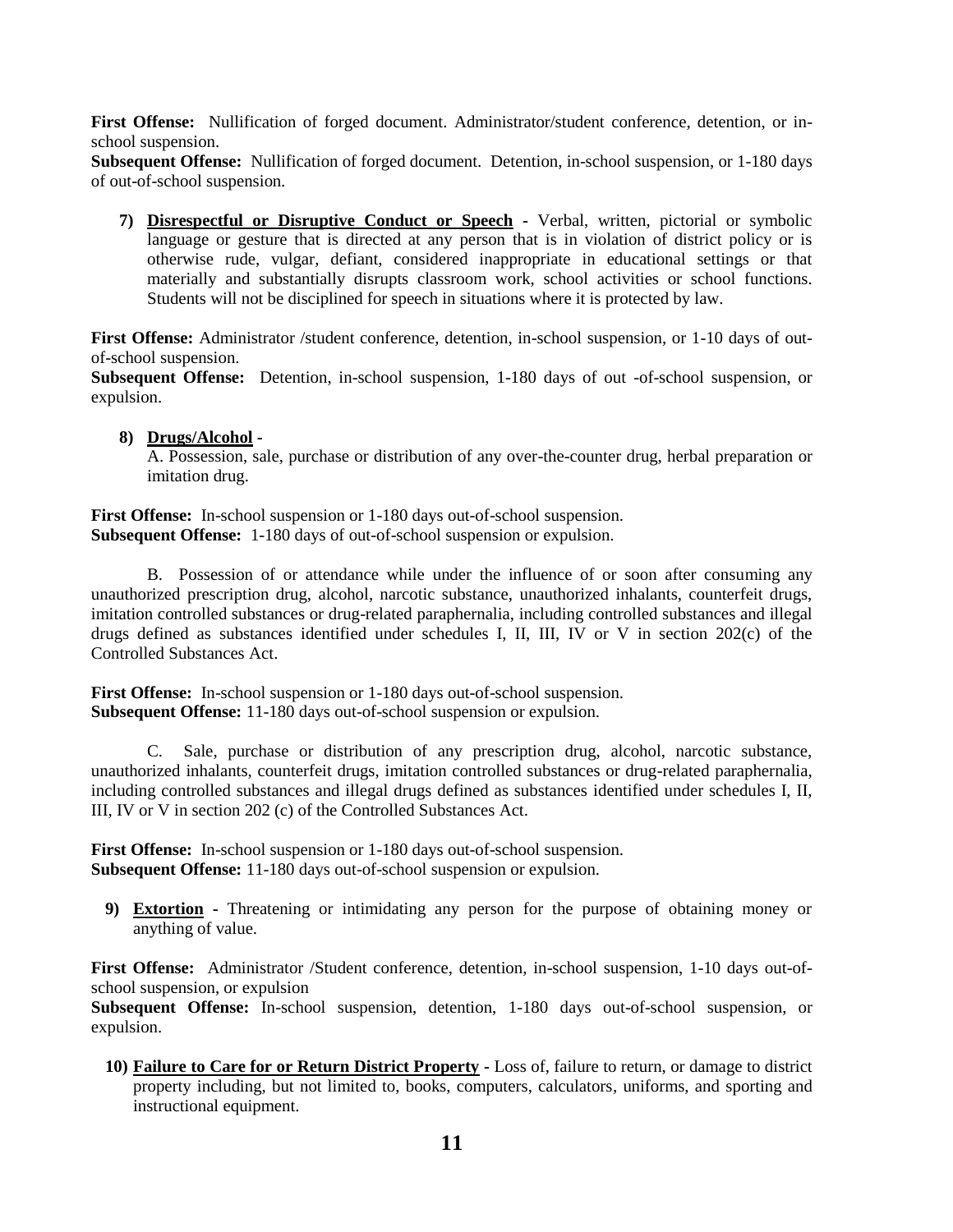**First Offense:** Restitution. Principal/Student conference, detention, or in-school suspension. **Subsequent Offense:** Restitution. Detention or in-school suspension.

**11) False Alarms -** Tampering with emergency equipment, setting off false alarms, making false reports; communicating a threat or false report for the purpose of frightening or disturbing people, disrupting the educational environment or causing the evacuation or closure of district property.

**First Offense:** Restitution. Administrator/Student conference, detention, in-school suspension, 1-180 days out-of-school suspension, or expulsion.

**Subsequent Offense:** Restitution. In-school suspension, 1-180 days out-of-school suspension, or expulsion.

**12) Fighting -** Mutual combat in which both parties have contributed to the conflict either verbally or by physical action.

**First Offense:** Administrator /Student conference, detention, in-school suspension, or 1-180 days outof-school suspension.

**Subsequent Offense:** In-school suspension, detention, 1-180 days out-of-school suspension, or expulsion.

**13) Gambling -** Betting on an uncertain outcome, regardless of stakes; engaging in any game of chance or activity in which something of real or symbolic value may be won or lost. Gambling includes, but is not limited to, betting on outcomes of activities, assignments, contests and games.

**First Offense:** Administrator /Student conference, loss of privileges, detention, or in-school suspension. **Subsequent Offense:** Administrator /Student conference, loss of privileges, detention, or in-school suspension or 1-10 days out-of-school suspension.

#### **14) Harassment, including Sexual Harassment -**

A. Use of material of a sexual nature or unwelcome verbal, written or symbolic language based on gender, race, color, religion, sex, national origin, ancestry, disability or any other characteristic protected by law. Examples of illegal harassment include, but are not limited to, racial jokes or comments; requests for sexual favors and other unwelcome sexual advances; graffiti; name calling; or threatening, intimidating or hostile acts based on a protected characteristic.

**First Offense:** Administrator /Student conference, detention, in-school suspension, 1-180 days out-ofschool suspension or expulsion

**Subsequent Offense:** In-school suspension, 1-180 days out-of-school suspension, or expulsion.

B. Unwelcome physical contact of a sexual nature or that is based on gender, race, color, religion, sex, national origin, ancestry, disability or any other characteristic protected by law. Examples include, but are not limited to, touching or fondling of the genital areas, breasts or undergarments, regardless of whether the touching occurred through or under clothing; or pushing or fighting based on protected characteristics.

**First Offense:** In-school suspension, 1-180 days out-of-school suspension, or expulsion. **Subsequent Offense:** 1-180 days out-of-school suspension or expulsion.

**15) Hazing -** Any activity that a reasonable person believes would negatively impact the mental or physical health or safety of a student or put the student in a ridiculous, humiliating, stressful or disconcerting position for the purposes of initiation, affiliation, admission, membership,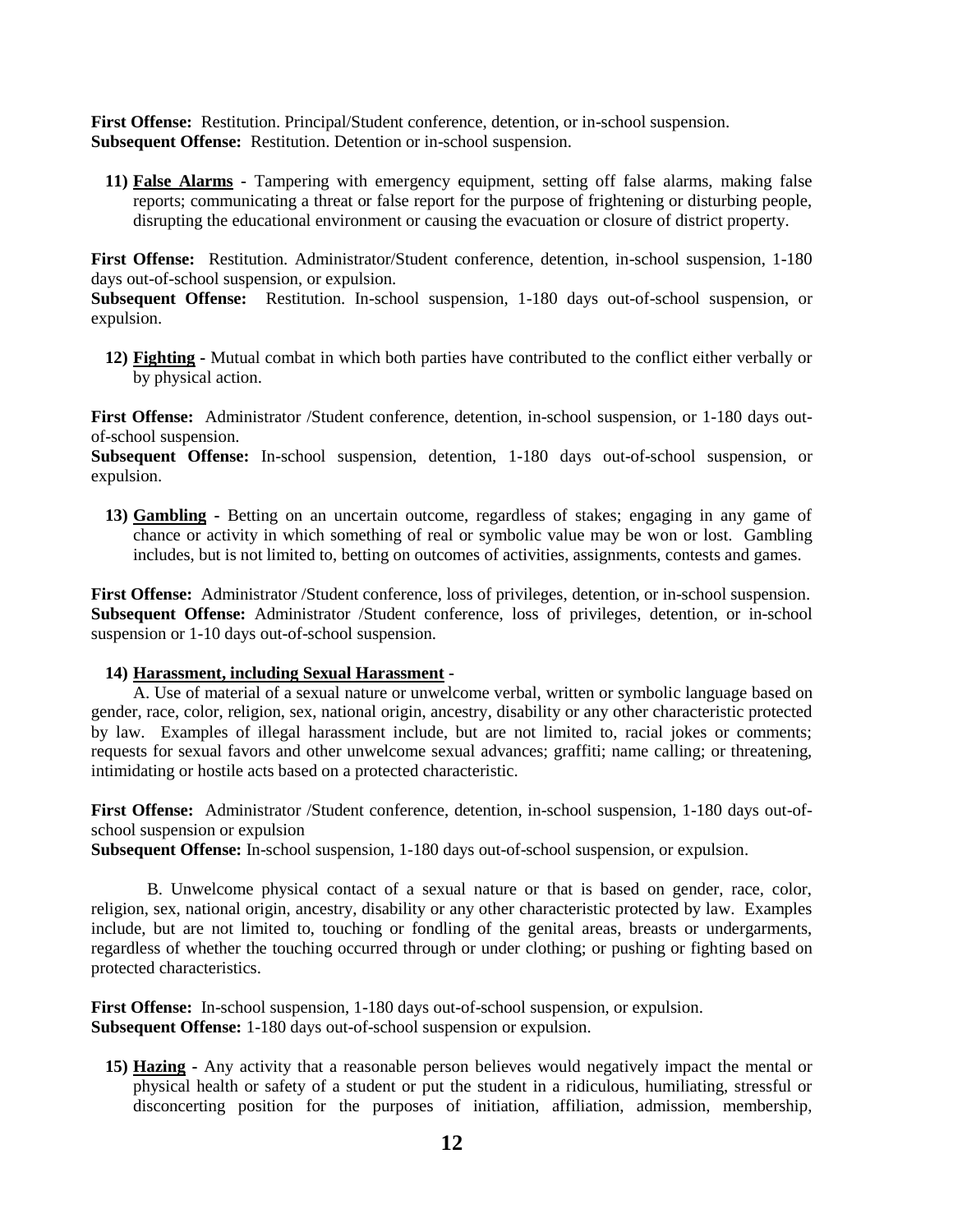maintenance of membership in any group, class, organization, club or athletic team including, but not limited to, a grade level, student organization or district sponsored activity. Hazing may occur even when all student involved are willing participants.

**First Offense:** In-school suspension or 1-180 days out-of-school suspension. **Subsequent Offense:** 1-180 days out-of-school suspension or expulsion.

**16) Incendiary Devices or Fireworks -** Possessing, displaying or using matches, lighters or other devices used to start fires unless required as part of an educational exercise and supervised by district staff; possessing or using fireworks.

**First Offense:** Confiscation. Warning, Administrator /Student conference, detention, or in-school suspension.

**Subsequent Offense:** Confiscation. Administrator /Student conference, detention, in-school suspension, or 1-10 days out-of-school suspension.

**17) Nuisance Items -** Possession or use of items such as toys, games, and portable media players that are not authorized for educational purposes.

First Offense: Confiscation. Warning, administrator /student conference, detention, or in-school suspension.

**Subsequent Offense:** Confiscation. Administrator /student conference, detention, in-school suspension, or 1-10 days out-of-school suspension.

**18) Public Display of Affection -** Physical contact that is inappropriate for the school setting including, but not limited to, kissing and groping.

**First Offense:** Administrator /Student conference, detention, or in-school suspension. **Subsequent Offense:** Detention, in-school suspension, or 1-10 days out-of-school suspension.

**19) Sexting and/or Possession of Sexually Explicit, Vulgar or Violent Material -** Students may not possess or display, electronically or otherwise, sexually explicit, vulgar or violent material including, but not limited to, pornography or depictions of nudity, violence or explicit death or injury. This prohibition does not apply to curricular material that has been approved by district staff for its educational value. Students will not be disciplined for speech in situations where it is protected by law.

**First Offense:** Confiscation. Administrator /student conference, detention, or in-school suspension. **Subsequent Offense:** Confiscation. Detention, in-school suspension, 1-180 days out-of-school suspension or expulsion.

**20) Sexual Activity -** Acts of sex or simulated acts of sex including, but not limited to, intercourse or oral or manual stimulation.

**First Offense:** Administrator /student conference, detention, or in-school suspension or 1-180 days out of school suspension.

**Subsequent Offense:** Detention, in-school suspension, 1-180 days out-of-school suspension or expulsion.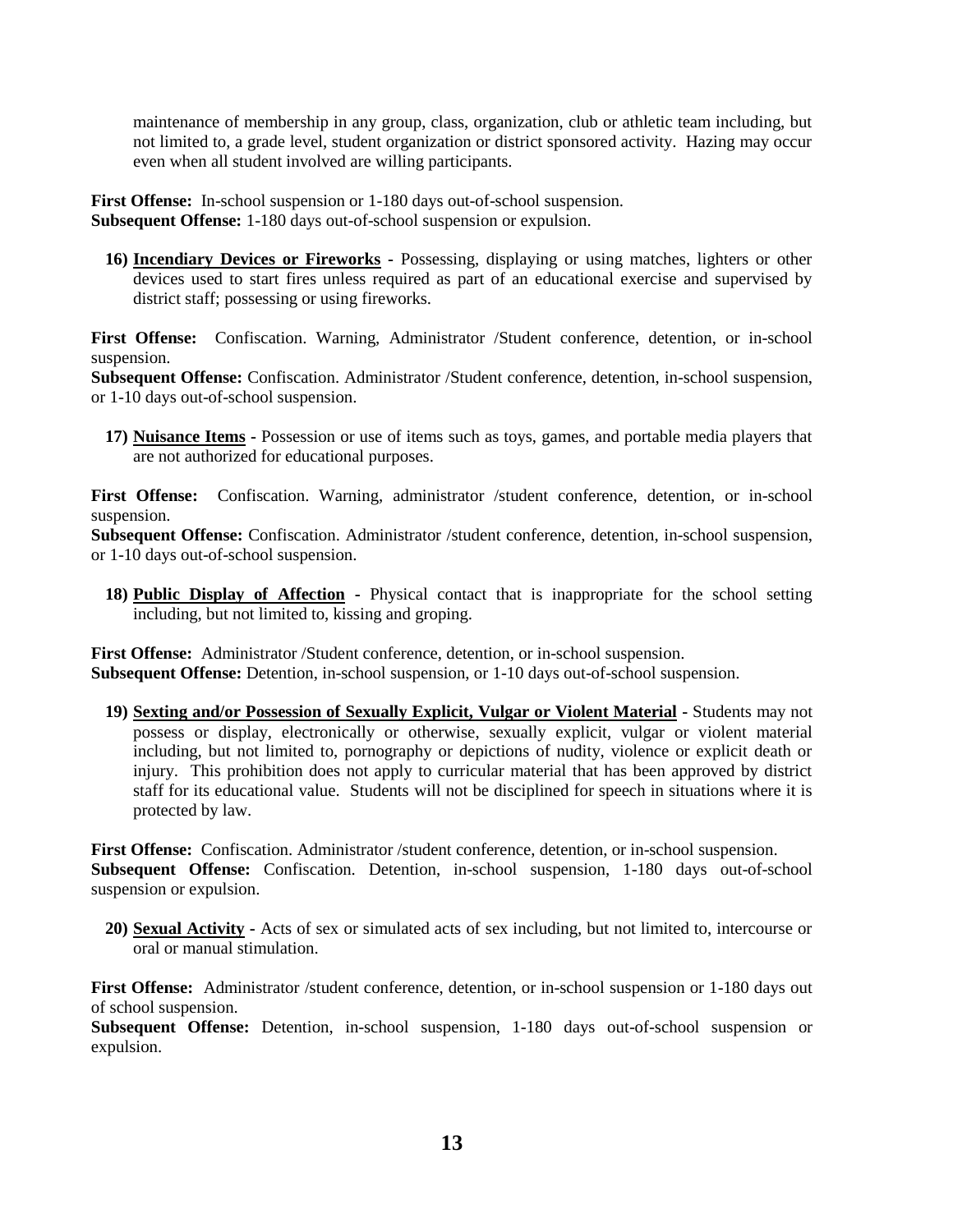#### **21) Technology Misconduct -**

A. Attempting, regardless of success, to: gain unauthorized access to a technology system or information; use district technology to connect to other systems in evasion of the physical limitations of the remote system; copy district files without authorization; interfere with the ability of others to utilize district technology; secure a higher level of privilege without authorization; introduce computer viruses, hacking tools, or other disruptive/destructive programs onto or using district technology; or evade or disable a filtering/blocking device.

**First Offense:** Restitution. Administrator/Student conference, loss of user privileges, detention, or inschool suspension.

**Subsequent Offense:** Restitution. Loss of user privileges, 1-180 out-of-school suspension or expulsion.

B. Using, displaying or turning on pagers, phones, personal digital assistants, personal laptops or any other personal electronic devices during the regular school day, including class change time, mealtimes or instructional class time, unless the use is part of the instructional program, required by a district-sponsored class or activity, or otherwise permitted by the building administrator.

**First Offense:** Confiscation. Administrator/Student conference, detention, or in-school suspension. **Subsequent Offense:** Confiscation. Administrator/Student conference, detention, in-school suspension, 1-180 days out-of-school suspension, or expulsion.

C. Violations, other than those listed in (A) or (B) above, of Board policy EHB, procedure EHB-AP or any policy or procedure regulating student use of personal electronic devices.

**First Offense:** Restitution. Administrator/Student conference, detention, or in-school suspension. **Subsequent Offense:** Restitution. Loss of user privileges, 1-180 days out-of-school suspension, or expulsion.

D. Use of audio or visual recording equipment in violation of Board policy KKB.

**First Offense:** Confiscation. Administrator/Student conference, detention, or in-school suspension. **Subsequent Offense:** Confiscation. Administrator/Student conference, detention, in-school suspension, or 1-10 days out-of-school suspension.

**22) Theft -** Theft, attempted theft or knowing possession of stolen property.

First Offense: Return of or restitution for property. Administrator/Student conference, detention, inschool suspension, or 1-180 days out-of-school suspension.

**Subsequent Offense:** Return of or restitution for property. 1-180 days out-of-school suspension or expulsion.

**23) Threats or Verbal Assault -** Verbal, written, pictorial or symbolic language or gestures that create a reasonable fear of physical injury or property damage.

**First Offense:** Administrator/Student conference, detention, or in-school suspension, 1-180 days out-ofschool suspension, or expulsion.

**Subsequent Offense:** In-school suspension, 1-180 days out-of-school suspension, or expulsion.

#### **24) Tobacco -**

A. Possession of any tobacco products, electronic cigarettes, or other nicotine-delivery products on district property, district transportation or at any district activity.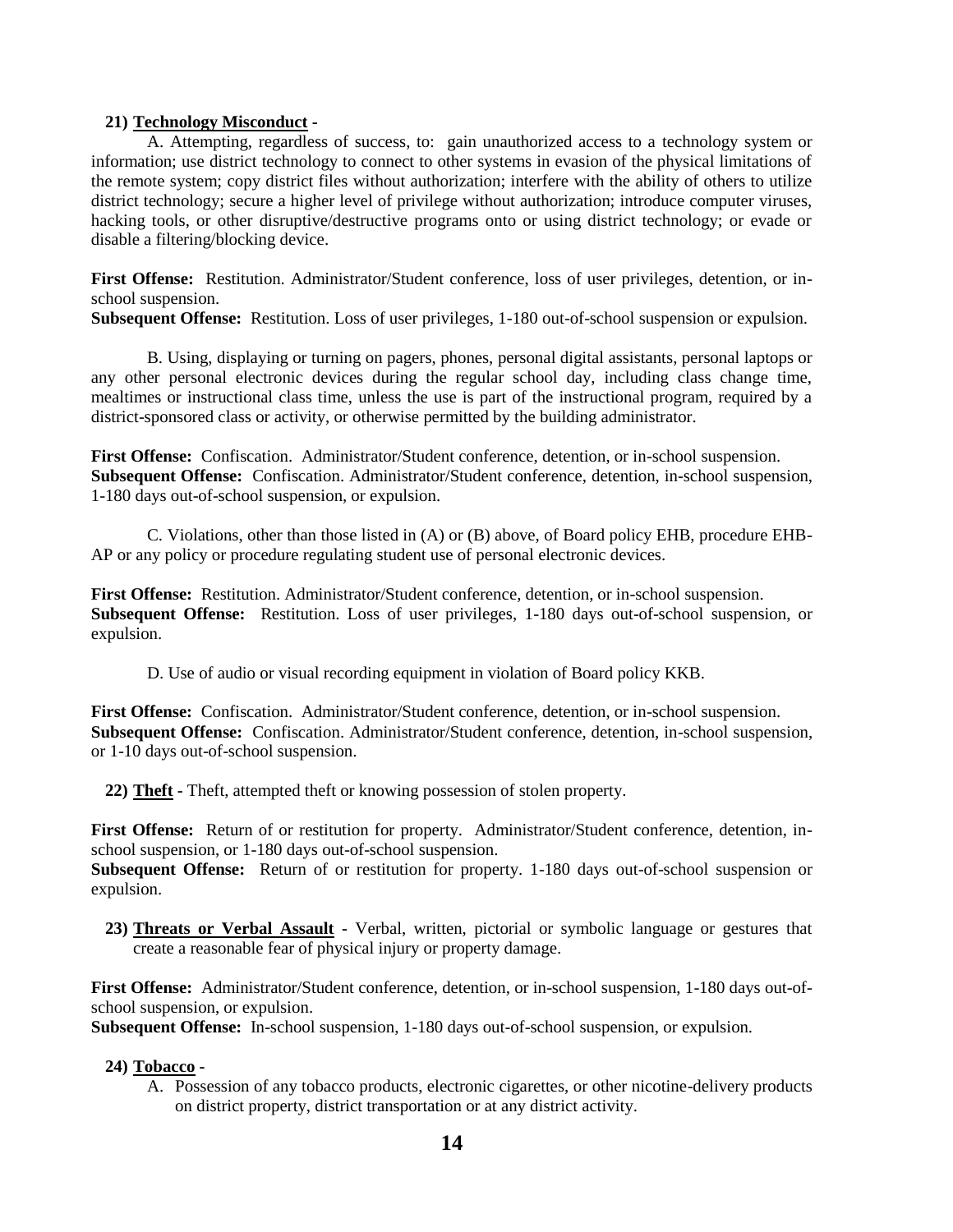**First Offense:** Confiscation of tobacco product. Administrator/Student conference, detention, or inschool suspension.

**Subsequent Offense:** Confiscation of tobacco product. Detention, in-school suspension, or 1-10 days out-of-school suspension.

B. Use of any tobacco products, electronic cigarettes, or other nicotine-delivery products on district property, district transportation or at any district activity.

**First Offense:** Confiscation of tobacco product. Administrator/Student conference, detention, in-school suspension or 1-3 days out-of-school suspension.

**Subsequent Offense:** Confiscation of tobacco product. In-school suspension or 1-10 days out-of-school suspension.

**25) Truancy or Tardiness -** Absence from school without the knowledge and consent of parents/guardians and the school administration; excessive non-justifiable absences, even with the consent of parents/guardians; arriving after the expected time class or school begins, as determined by the district.

**First Offense:** Administrator/Student conference, detention, or 1-3 days in-school suspension. **Subsequent Offense:** Detention or 3-10 days in-school suspension and removal from extracurricular activities.

**26) Unauthorized Entry -** Entering or assisting any other person to enter a district facility, office, locker or other area that is locked or not open to the general public, entering or assisting any other person to enter a district facility through an unauthorized entrance; assisting unauthorized persons to enter a district facility through any entrance.

**First Offense:** Administrator/Student conference, detention, in-school suspension or 1-180 days out-ofschool suspension.

**Subsequent Offense:** 1-180 days out-of-school suspension or expulsion.

**27) Vandalism -** Willful damage or the attempt to cause damage to real or personal property belonging to the district, staff or students.

**First Offense:** Restitution. Administrator/Student conference, detention, in-school suspension, 1-180 days out-of-school suspension, or expulsion.

**Subsequent Offense:** Restitution. In-school suspension, 1-180 days out-of-school suspension, or expulsion.

#### **28) Weapons (see Board policy JFCJ) -**

A. Possession or use of any weapon as defined in board policy.

**First Offense:** In-school suspension, 1-180 days out-of-school suspension, or expulsion. **Subsequent Offense:** 1-180 days out-of-school suspension or expulsion.

B. Possession or use of a firearm or any instrument or device defined in 571.010, RSMo., or any instrument or device defined as a dangerous weapon in 18 U.S.C. 930(g)(2).

**First Offense:** One calendar year suspension or expulsion, unless modified by the Board upon recommendation by the superintendent. **Subsequent Offense:** Expulsion.

**15**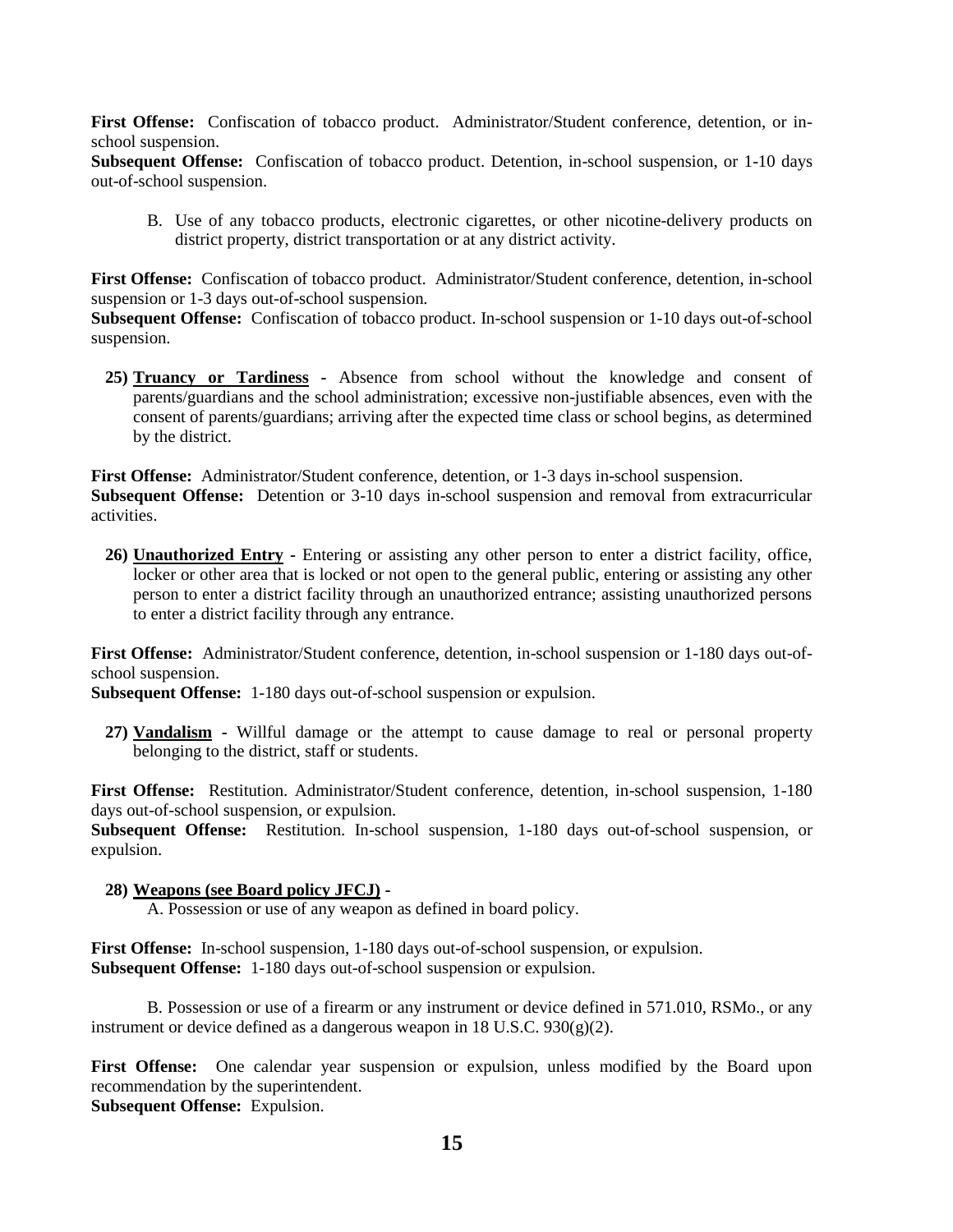C. Possession or use of ammunition or a component of a weapon.

**First Offense:** In-school suspension, 1-180 days out-of-school suspension or expulsion.

**Subsequent Offense:** 1-180 days out-of-school suspension or expulsion.

#### **Perfect Discipline:**

Each semester a perfect discipline activity will take place. Any child K-8 that has not received a major discipline referral during that semester will be invited.

#### **Wildcat Trip**:

A trip will be taken at the end of the year for students showing the Wildcat Way. Students must meet the following criteria to qualify:

- 1. Minimum 90% Attendance for the full school year
- 2. No discipline notices sent to administration for the school year
- 3. No F's in any subject on the quarterly report cards

#### **Student Dress and Grooming Policy:**

The Board of Education expects student dress and grooming to be neat, clean and in keeping with community standards, so that each student may share in promoting a positive, healthy and safe atmosphere within the School District. This expectation includes the school day and school sponsored extracurricular activities.

- 1. Dress and grooming will be clean and in keeping with sanitary requirements.
- 2. All students must wear shoes, boots or other types of footwear. Students are not to wear flip flops due to safety hazards. Tennis shoes are required for P.E. and sports.
- 3. All sleeveless shirts must be a minimum of 4 fingers wide.
- 4. If pants sag, a belt must be worn.
- 5. All shorts or skirts must meet the following criteria:
	- Students PK-4 th grade: mid-thigh or fingertip length
	- $\bullet$  Students 5<sup>th</sup> -8<sup>th</sup> grade: mid-thigh or no less than a 6" inseam
	- $\triangleleft$  Holes in pants/shorts that show skin must be lower than a 6" inseam or must be covered
- 6. Students shall not wear clothing that shows any of the following:
	- a. Boxers/Briefs/Underwear
	- b. Bras/Bra straps
	- c. Back
	- d. Belly/Stomach/Midriff
	- e. Backside/Buttocks/Bottom
	- f. Breast/chest/cleavage
	- g. Bare/Nearly Bare shoulder/no thinner than four finger width
- 7. Tied spaghetti straps are not allowed in grades K-8.
- 8. Caps / Hoods in the building and non-prescription sunglasses are not allowed, except in the event of special occasions.
- 9. Free speech is encouraged. However, messages on shirts or caps must not be disruptive, vulgar, offensive, alcohol or drug related, or sexually suggestive.
- 10. Leggings can only be worn if a shirt, skirt or dress completely covers the buttocks area.
- 11. No pajamas (Except when allowed for special occasions)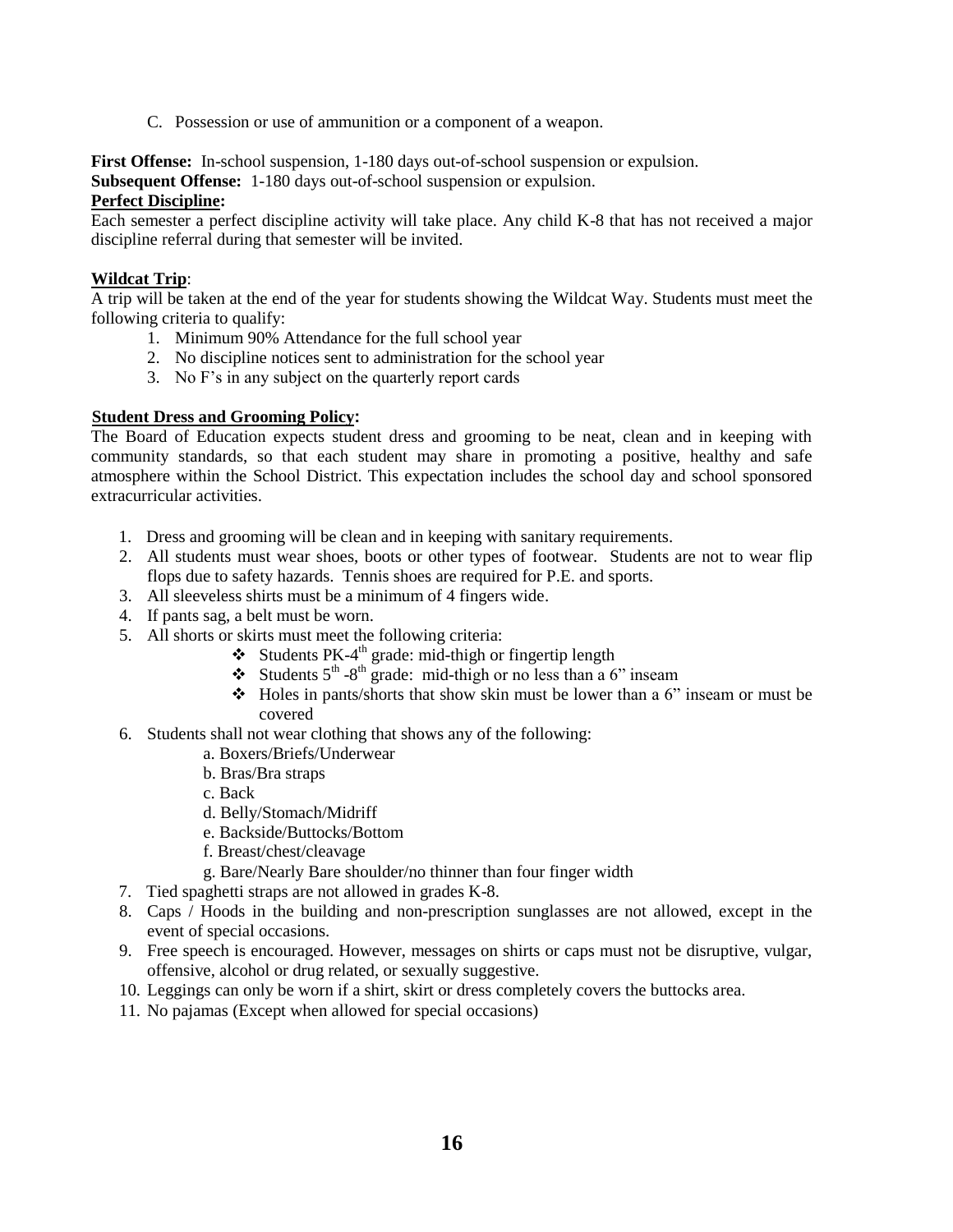#### **Emergency Drills:**

Emergency drills are necessary for the safety of the students, staff and faculty. Everyone should know the specific directions for reaching a point of safety from those areas of the school building in which he/she may be located. Specific information for emergency drills is located in each room. Emergency drills are practiced and students are taught proper procedures.

These drills will be carried out periodically during the school year. In the case of a real emergency the district emergency plan will be enforced.

| Drill      | <b>Ouarterly</b> | Semester |
|------------|------------------|----------|
| Intruder   |                  |          |
| Fire       |                  |          |
| Tornado    |                  |          |
| Earthquake |                  |          |

#### **Richwoods R-VII Acceptable Use Policy for Computer Facilities (Adopted May 17, 2007)**

**Introduction:** The following policy on appropriate use of computing and networking facilities has been formulated to ensure the proper use of these resources. The intent of this policy is to be consistent with the general principals that govern our academic community. These facilities are maintained for the purpose of conducting and fostering instructional and research activities. In this policy, the term, Computer Facilities, is defined to include computers, computer networks, and connections to external computer networks such as the Internet, and subscriptions to external computer services.

**STUDENT COMPUTER USE** All students will be required to complete a Computer Use Agreement Form prior to utilizing the school's technology. This form need only be completed upon initial enrollment into the district. The student and/or parent will be responsible for costs incurred with inappropriate student use of school's technology. Costs include but are not limited to repair of equipment, software, labor costs and replacement of supplies. Computer violations are subject to disciplinary action.

COPPA Compliance in order for Richwoods R-VII to continue to be able to provide your student with the most effective web-based tools and applications for learning, we need to abide by federal regulations as outlined below. Richwoods R-VII utilizes several computer software applications and web-based services, operated not by Richwoods R-VII School District, but by third parties. These include PowerSchool, Renaissance, Google, Study Island, and similar educational programs. A complete list of the programs with the privacy policy for each can be found at richwoodsr7.org. In order for our students to use these programs and services, certain personal identifying information, generally the student's name and email address must be provided to the web site operator. Under federal law, these websites must provide parental notification before collecting personal information from children under the age of 13. The law permits schools such as Richwoods R-VII to consent to the collection of personal information on behalf of all of its students, thereby eliminating the need for individual parental consent given directly to the web site operator. This letter is to inform you that Richwoods R-VII may provide personal identifying information for your child consisting of first name, last name, email address and username to the following web-operators: PowerSchool, Renaissance, Google, Study Island, and similar educational programs and services which Richwoods R-VII may add during the upcoming academic year.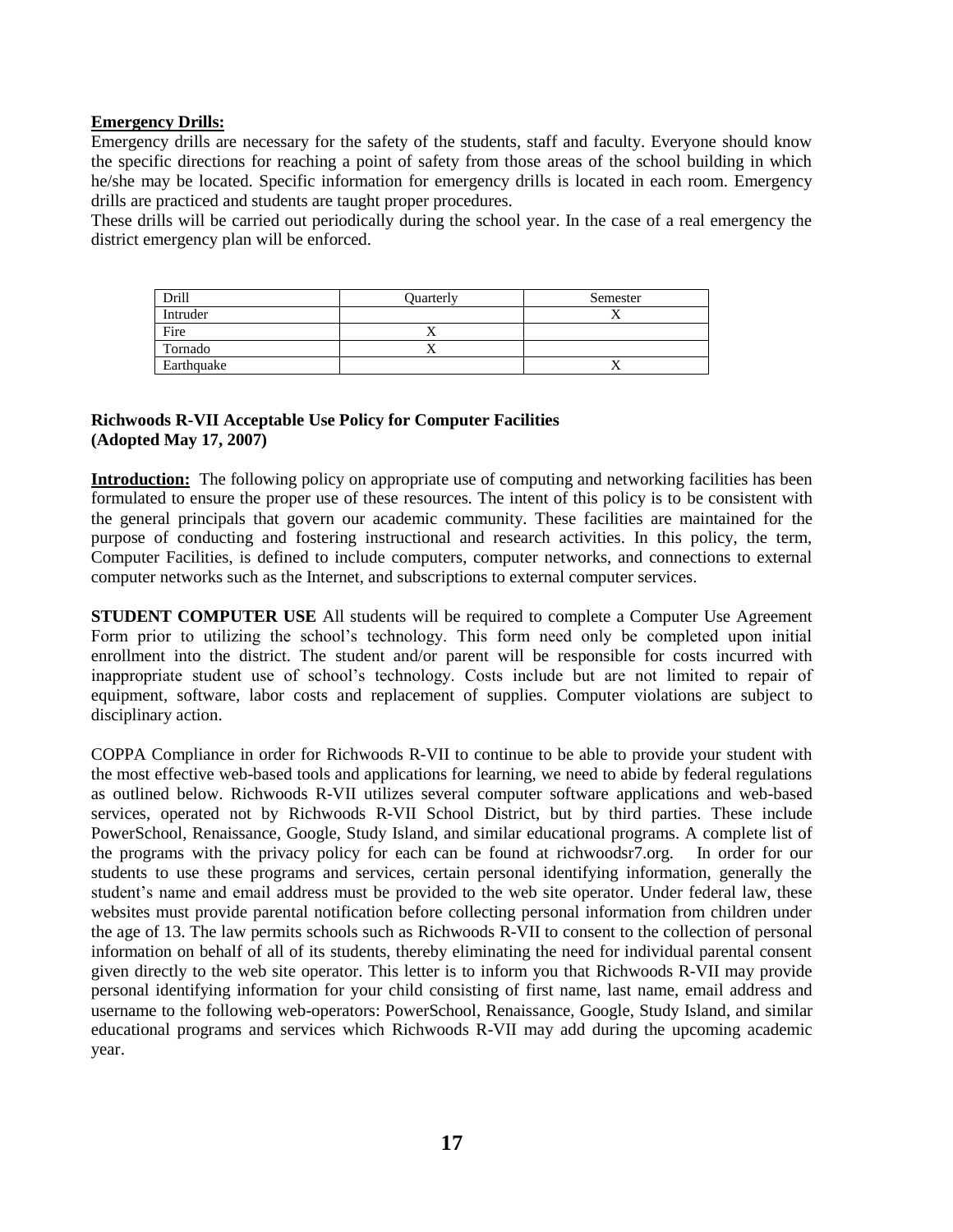#### **General Guidelines**

1) This policy applies to all users of Richwoods R-VII computer facilities. Student users should refer to teachers for further guidance or clarification regarding allowable and unallowable uses, teachers should refer to building administrators, and administrators to the system operators.

2) All faculty/staff that use computer resources with their students must ensure that students are aware of procedures to ensure Internet safety.

a) Private information such as name, address, telephone number, or other personal identifying information regarding minors should never be posted or disseminated without authorization.

b) Students must be made aware that Internet filtering is not 100 percent effective and students are required to leave a questionable site immediately and notify their teacher.

c) Unauthorized access to any resource is unlawful and penalties can result.

3) By authorizing use of the system, Richwoods R-VII does not relinquish control over the materials on the system or information contained in the files on the system. Therefore, users should have no expectation of privacy in the contents of files on the data system. Routine maintenance and monitoring of the system may lead to discovery of private information, or that a user has violated a policy or a law, whereupon the district would be required to act accordingly. The district retains the right to monitor activity consistent with current legal statutes and obligations.

#### **Limitation of Liability**

Use of the Richwoods R-VII computer facilities is at the user's own risk. The system is provided on an "as is, as available" basis. The district will not be responsible for any damage users may suffer, including, but not limited to, loss, damage or unavailability of data stored on the district's diskettes, tapes, hard drives or servers. This district is not responsible for the accuracy or quality of any advice or information obtained through or stored on the district's computer system. The district will not be responsible for financial obligations arising through unauthorized use of the district's system or the Internet. The district does not promise that any particular level or method of access will be given or continued and retains the authority to qualify, limit, or terminate any or all Internet and computer use. The district network is a private network used as an educational tool by Richwoods R-VII employees and students. The network is monitored electronically.

#### **Prescribed Activities**

While this portion of this document is intended to prescribe the acceptable and unacceptable uses of the Computer Facility, Richwoods R-VII is not responsible for the actions of individual users.

---*Acceptable Use*---

---Use of the Computer Facilities must support research, education, and other activities consistent with the goals and objectives of Richwoods R-VII.

---Users must comply with all software licenses, copyrights, and all other state and federal laws governing intellectual property. This no longer just includes text, but also pictures, video, and sound.

---Users are responsible for safeguarding their passwords. Individual passwords should not be printed, stored on-line, or given to others except as required by authorized operators of the system. Users are responsible for all actions made using their passwords.

---A user's ability to connect to other computer systems through the network does not imply a right to connect to those systems or to make use of those systems unless specifically authorized by the operators of those systems.

---All users are obligated to report any knowledge of suspicious, prohibited, or otherwise inappropriate use of the Computer Facilities.

---Before changing passwords, users must notify authorized operators of the system.

---*Unacceptable Use*---

Due to the nearly infinite number of activities that could be considered unacceptable, the following list is not intended to be exhaustive. Rather, this is a list of activities that are clearly unacceptable. If in doubt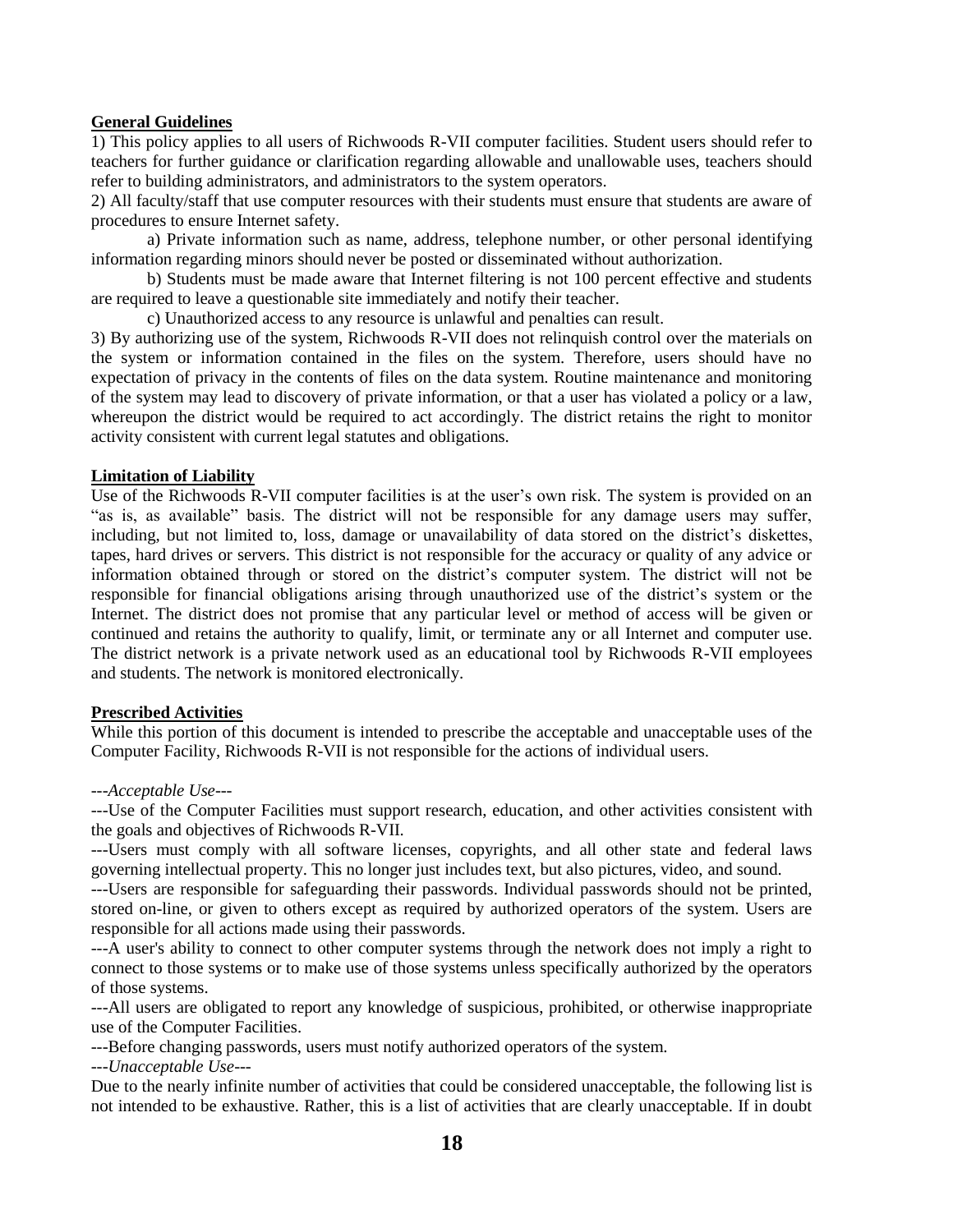about the acceptability of a given action, refer to the acceptable uses above, or ask the teacher or administrator in charge.

---Use of the Computer Facility for commercial uses or political campaigning.

---Transmitting/storing/viewing information that contains obscene, indecent, lewd or lascivious material or other material that explicitly or implicitly refers to sexual conduct.

---Transmitting/storing/viewing information that contains profane language or panders to bigotry, sexism, or other forms of discrimination.

---Communicating any information concerning any password, identifying code, personal identification number or other confidential information without the permission of its owner or the controlling authority of the Computer Facility to which it belongs.

---Creating, modifying, executing, or retransmitting any computer program or instructions intended to gain unauthorized access to, make unauthorized use of, disrupt, or damage a Computer Facility, software, or licensed software.

*---*Direct electronic communication can be dangerous. Therefore, instant messaging systems, Internet Relay Chat, ICQ, and other like programs are prohibited. Only applications specifically provided by the district are allowed.

---Peer to peer networking applications such as Morpheus, Napster, Gnutella, and other similar programs are prohibited, as well as media applications such as Winamp, WinMX, RealJukebox, or other similar programs.

---Accessing or intentionally destroying software or licensed software in a Computer Facility without the permission of the owner of such and the controlling authority of the Computer Facility.

---Violating any U.S., Missouri State, or local Board of Education regulation, or participating in the commission or furtherance of any crime or other unlawful or improper purpose.

---Using the Computer Facility in a manner inconsistent with the school's contractual obligations to suppliers of the Computer Facility or with any published school policy.

---Installing, downloading, or running software not owned or authorized for use on district machines.

---Modifying, adding, or deleting system, program, or startup files without permission.

---*Electronic Mail*--- (If applicable)

---Email accounts are not private, but belong to Richwoods R-VII School District. Users of the school electronic mail system should have no expectation of privacy with respect to email, or other files as referenced above.

---No one should allow other people to send email using their account without specific permission of the teacher in charge of a student, or the system operator, if a staff member*.*

---The district-supported email system is the only email system to be used. Users are not allowed to use mail through web-based email services, free or otherwise*.*

---No one should send, distribute, respond, or in any way participate in email messages that constitute or simulate the properties of a chain letter. This would include messages of the type, "Read this and send to five other people," good luck tokens, etc.

---Potential subscribers of mailing lists are responsible for determining the purpose of the list before subscribing. Persons having subscribed to such lists will be considered to have solicited materials delivered by the list as long as the material is consistent with the list's purpose.

#### Violation of Above Expressed and Implied Rules

It will be at the discretion of the controlling authority (teacher or administrative personnel or both) of the Computer Facility to determine if a violation has occurred. If a violation has occurred, the following will be used to provide consistency in disciplinary action taken, yet allow for differences in disciplinary actions available in the various buildings and grade levels. The teacher or librarians' in-class disciplinary actions should be based on the rules they publish for their classes.

Violations of the AUP which involve employees, false identity, hacking, cracking, tampering with data or grades, or actions capable of disrupting computing services will be handled on a case by case basis by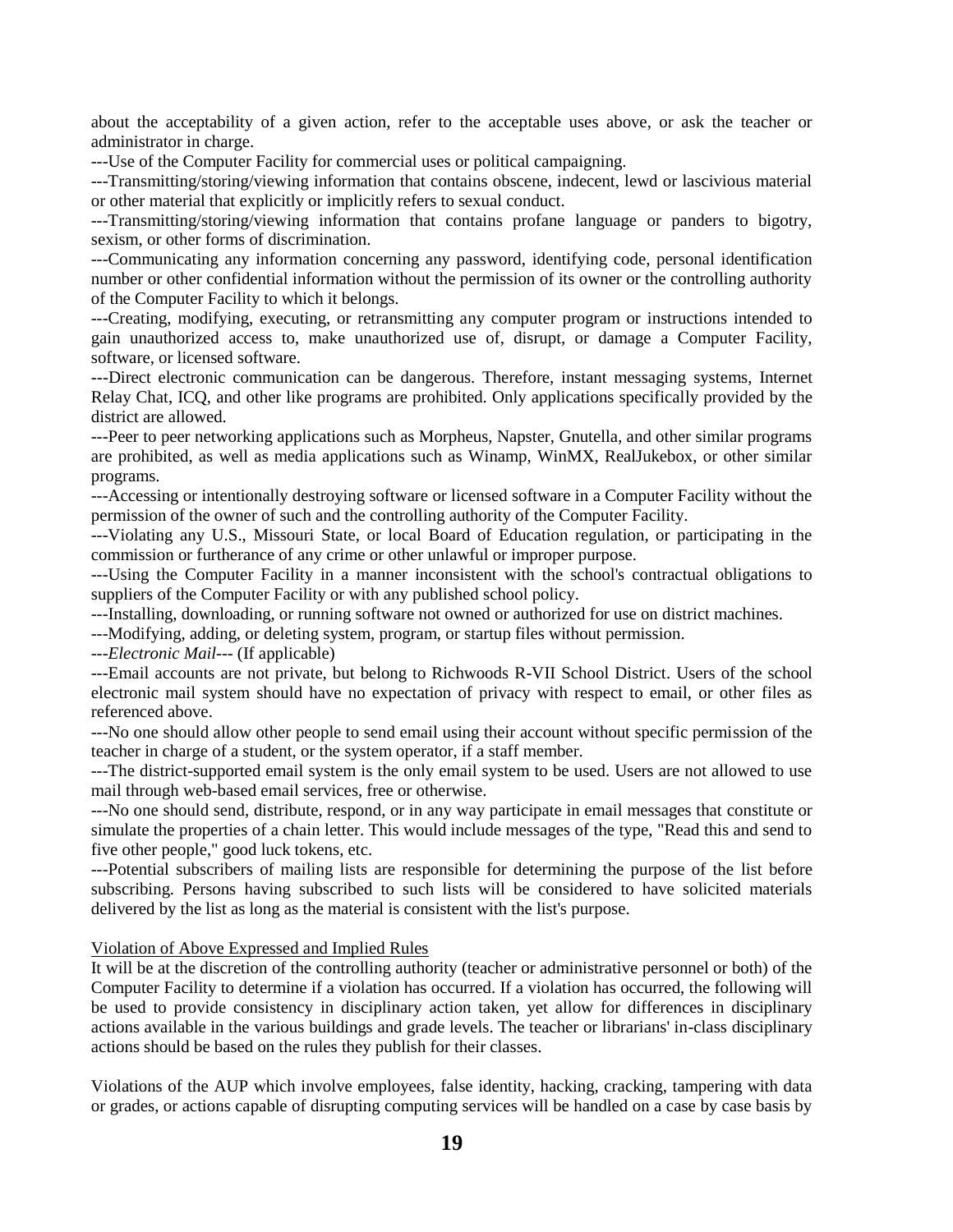the building principal, technology coordinator, and superintendent. Offenses of this nature need not follow the escalating procedure listed above due to the overriding need to protect computer equipment, resources, data, and services. Violations may result in, but are not limited to the following consequences based on the severity and nature of the infraction.

---Any traditional discipline procedure supported by current school district policy.

---Loss of Computer Facility privileges.

---Dismissal from any or ALL computer-related classes.

---Legal action.

*---*Where intentional misuse is determined, monetary restitution may be sought where applicable for damages, labor, repair, hardware/software replacement, and any and all costs associated with restitution.

#### **Playground Rules:**

Students while on the playground areas should use the following rules and guidelines:

- 1. Students should not eat candy or any other food item on the playground.
- 2. Students should not throw any objects on the playground other than playground balls or equipment designated by duty personnel.
- 3. Students are to walk to and from the playground.
- 4. Students should use caution when running on the playground. Be aware of other students around you and avoid running into other students.
- 5. Students should not run near or around the playground equipment.
- 6. Students should remain within the boundaries of the playground.
- 7. Students are not allowed to go behind the fence without teacher approval.
- 8. Students are not to jump off of the swings, do not swing standing up, do not twist swings, and do not stand directly in front of or directly behind the swings.
- 9. Students are not to stand or squat when going down the slide. Students are to go down the slide in single file.
- 10. Students are not to stand up on the jungle gym.

### **School Resource Officer:**

The Richwoods School District employs a School Resource Officer to be on campus daily. The role of the School Resource Officer is to ensure the safety of all staff and students on campus.

#### **Transportation:**

#### Bus procedures:

Students are expected to ride their regular bus every day and be taken to their regular location every day. If at any time an emergency situation arises which requires the students to ride a different bus, the school must be notified **in writing** of the situation. The note must include the name of the person, address, and phone number of where the child is going. To insure the safety of all students, bus changes are discouraged and will only be made over the telephone in case of extreme emergency. **No notes will be written after 3:00 P.M.**

#### Rules and safety regulations for the bus students:

The students should observe the following rules and regulations while riding and waiting for the school bus:

- 1. The driver is in charge of the pupils and the bus. Pupils must obey the driver promptly and cheerfully. Students talking back to the driver or being disobedient to the driver will be disciplined.
- 2. Pupils must be on time; the bus cannot wait beyond its regular schedule for those who are tardy.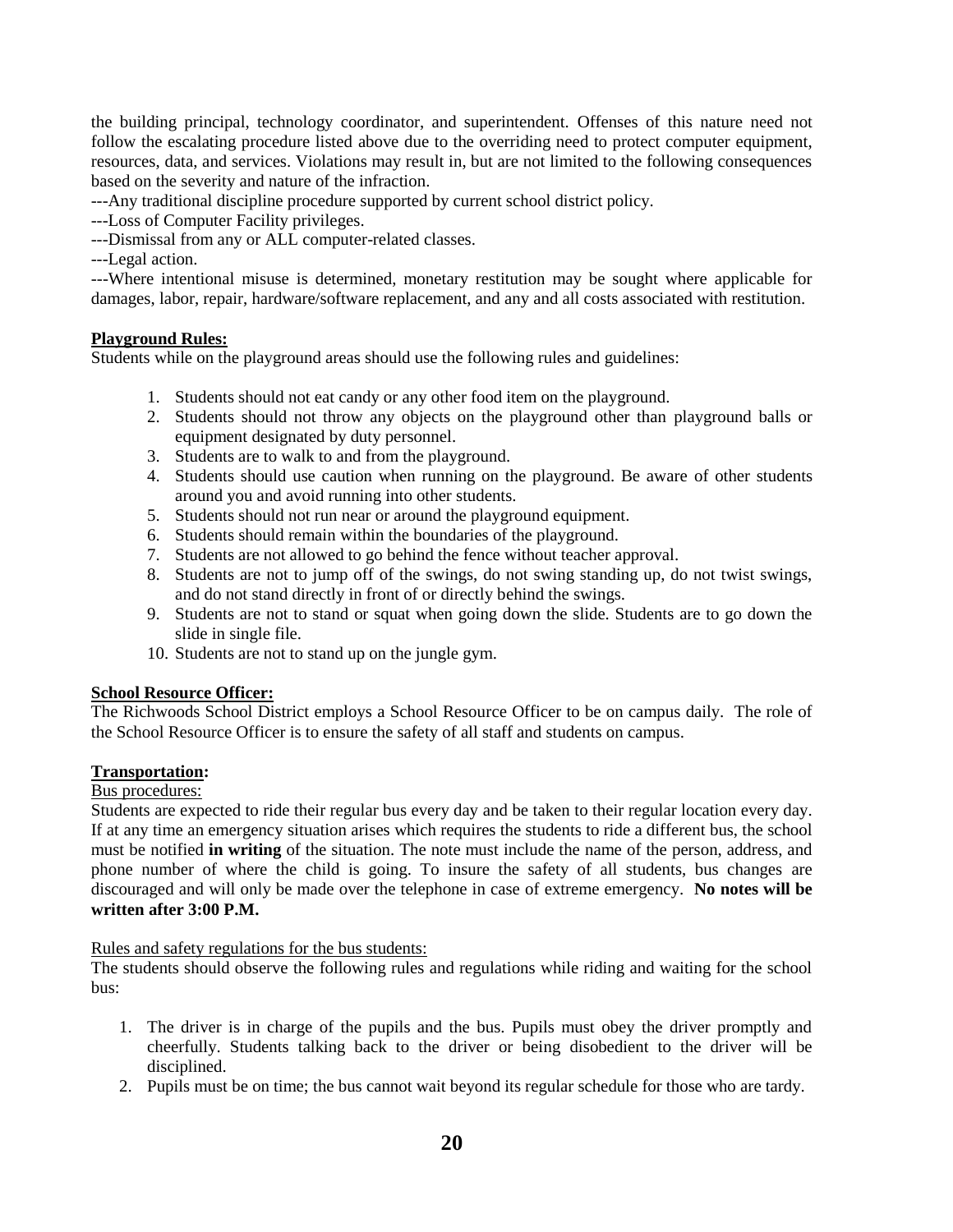- 3. Pupils should never stand in the roadway while waiting for the bus. Pupils should watch for cars while crossing the road to get to the bus stop.
- 4. Unnecessary conversation with the driver is prohibited.
- 5. Classroom conduct is to be observed by pupils while riding in the bus; except for ordinary conversation.
- 6. The use of tobacco products is not permitted on the bus.
- 7. Pupils must not throw waste paper or rubbish on the floor of the bus. Students should not throw paper wads, gum, or any other object at anyone on the bus.
- 8. Pupils must not at anytime extend arms or head out of the bus window.
- 9. Pupils must not attempt to get on or off of the bus; or move about within the bus while it is in motion.
- 10. Pupils must observe directions of the driver when leaving the bus.
- 11. Any damage to the bus should be reported at once to the driver.
- 12. The driver or the teacher supervisor will seat any pupil wherever he wants that pupil to be seated. No seats on any bus may be held or reserved.
- 13. In boarding the buses at school, pupils will get in line on the sidewalks or at other loading places. Pushing and shoving to get in front of the pupils will not be allowed. Once on the bus, no student is allowed off.
- 14. Pupils who continually cause problems on the bus may be suspended from riding the bus. The principal may suspend pupils from the bus if all other forms of discipline have failed.
- 15. Do not tamper with the emergency doors.
- 16. No eating or drinking on the bus

#### **Immunizations:**

Mo. State Law, section 167.181, RS Mo. Mandates that every student attending school be current on certain immunizations. The school nurse will notify you if your child needs immunizations. If your child does not receive these immunizations by the date indicated, he/she will not be allowed to attend school.

#### **Screenings in School:**

Vision and hearing screening, heights, and weights may be done throughout the year.

#### **Head Lice:**

When and if head lice/eggs are discovered on any students in the school district, it will immediately become the districts number-one priority in the health program. All siblings of the infected student will also be checked.

If the school nurse or teacher should discover live head lice on a student, the parent of the student will be notified, and the student will be removed from the classroom. The child will be given a maximum of three excused absences per year for treatment.

To be readmitted to school a student must be accompanied by a parent/guardian or relative, and must be examined by the school nurse. The student will at the time be given a slip to be given to the teacher that states there is no evidence of head lice.

#### **Administering Medicine to Students:**

It is generally recognized that some students may require medication for chronic or short-term illness during the school day to enable them to remain in school and participate in their education.

While parents carry the primary responsibility for their child's health, they may need to delegate some of this responsibility to school personnel who may or may not be health professionals.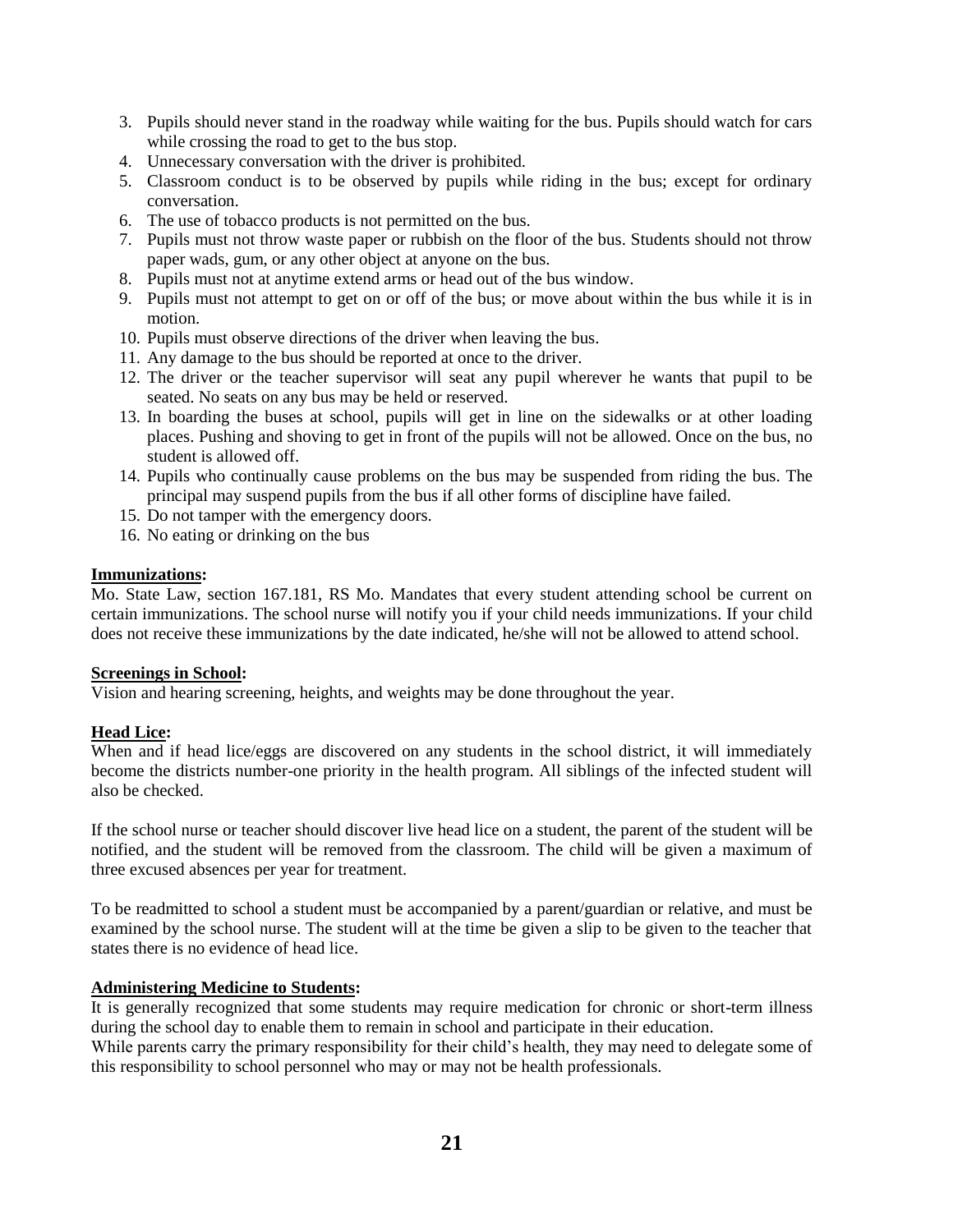The administration of medication to children during school hours shall be discouraged and restricted to necessary medication that cannot be given on an alternative schedule. No prescription medication will be given at school without the consent of the physician. All prescription medication must be brought to school in the original prescription bottle as dispensed by the pharmacy. **The initial dose of a prescribed medication will not be administered by school staff. Prescription medication will not be administered without a parent/legal guardian's written authorization**. The label should include the following:

- a.) name of the pharmacy
- b.) date
- c.) patient's name
- d.) instructions for administering medication
- e.) physician's name

The medication must be delivered to school by the parent/guardian or other responsible adult. **Medications must never be sent with a student or a bus driver.**

The administering of medicine to a student, when all of the above conditions have been met, shall be limited to the school nurse or other designated school district personnel. The time of dosage shall be entered into a daily log and initialed as given by personnel. An initial dose of a prescribed medication will not be administered by school staff.

The parent of the child must assume responsibility for informing school personnel of any change in the child's health or change in medication.

#### **Emergency Medications:**

All student-occupied buildings in this district are equipped with prefilled epinephrine auto syringes and asthma-related rescue medications. The school nurse/health clerk or another employee trained may administer these medications when they believe, based on training, that a student is having a lifethreatening anaphylactic reaction or life-threatening asthma episode.

Epinephrine and asthma-related rescue medications will only be administered in accordance with written protocols provided by an authorized prescriber. The Board will purchase an adequate number of prefilled epinephrine auto syringes and asthma-related rescue medications based on the recommendation of the school nurse, who will be responsible for maintaining adequate supplies.

The school principal or designee will maintain a list of students who cannot, according to their parents/guardians, receive epinephrine or asthma-related rescue medications. A current copy of the list will be kept with the devices at all times.

#### **Over the Counter (OTC) Medication:**

The school **WILL NOT** provide OTC medications (i.e.: Tylenol, Advil, allergy relief, cough drops/syrup, TUMS, Pepto-Bismol, Ambesol gel, etc). **OTC medications must be provided by the student's parent/legal guardian or other responsible adult in the original, unopened container.**  Medications brought to school in unapproved containers (i.e.: zip lock bags,) will not be administered to the student and will be discarded in an appropriate manner. **OTC medications will not be administered without a parent/legal guardian's written authorization.**

The following OTC medications may be used without parental consent: antibiotic ointment, camphophenique, caladryl/anti-itch lotion/hydrocortisone 1%, calamine lotion and aloe vera gel.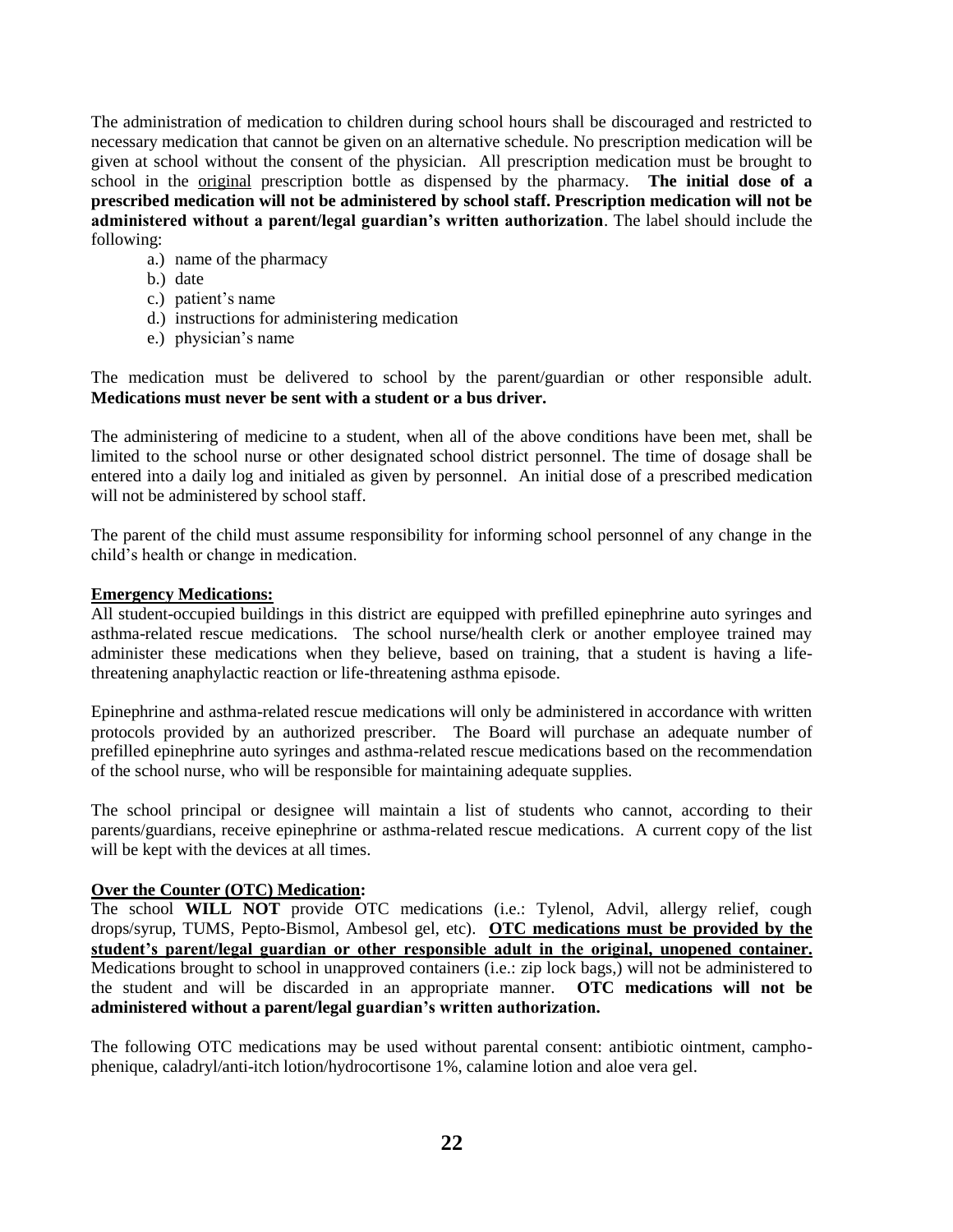#### **Student Self-Administration:**

Students are *NOT* allowed to carry any medication on their person for self-use, including asthma inhalers, without first consulting the school nurse about district policy. Under no circumstances are students allowed to self-administer controlled drugs (i.e.: narcotics, some ADD/ADHD medications). Under the safe school's act of 1996, children with asthma are able to self-administer life-saving medications. To self-administer asthma medication, the student must have the following information on file with the school:

- i. written authorization by the parent/legal guardian
- ii. medical history of the student's asthma
- iii. a written asthma action plan to address emergencies and the care of asthma while in school
- iv. written authorization from the prescribing physician that the child has asthma, has been trained in the use of the medication, and is capable of selfadministering the medication.

If the above steps are followed, the school incurs no liability as a result of the child self-administering the medication. Permission for self-administering medication must be renewed every school year. Students that are authorized to self-administer life-saving asthma medication must display an understanding of the hazards of sharing medication(s) with others and will agree to refrain from this practice; failure to do so can and will result in disciplinary action.

**Important:** Any student found carrying any medication without authorization on file will be sent to the administrator's office. The medication will be confiscated and the parent contacted. The student may be subject to disciplinary action.

#### **MO Health Net for Kids Program:**

The Federal Children's Health Insurance Program (CHIP), part of the MO HealthNet for Kids program, is a health insurance program for uninsured children of low-income families who do not have access to affordable health insurance. [www.benefits.gov/benefits/benefit-details/1606](http://www.benefits.gov/benefits/benefit-details/1606)

#### **Cafeteria Program:**

Breakfast and lunch are served to students in our school's cafeteria every school day at no charge.

ONLY prepackaged foods will be allowed to be sent with students for classroom activities. Students may not share lunch foods or drinks brought from home with other students due to possible food allergies.

Only bottled water may be allowed in the classroom. Students may bring individual sized drinks other than water for breakfast and lunch.

#### **Guidance:**

The counselor assists the teacher in better understanding the pupils and thereby furthering their social, emotional and intellectual development. The counselor attempts to discover and eliminate blocks to learning. This may be accomplished by counseling pupils, by consulting teachers or by conferring with parents concerning the child's progress.

When special testing is necessary for a student, the counselor and student service worker work closely with the child's parents, the teacher, and the principal to obtain accurate and relevant results.

The counselor will visit classrooms on a regular basis to implement the Missouri Comprehensive Guidance Model.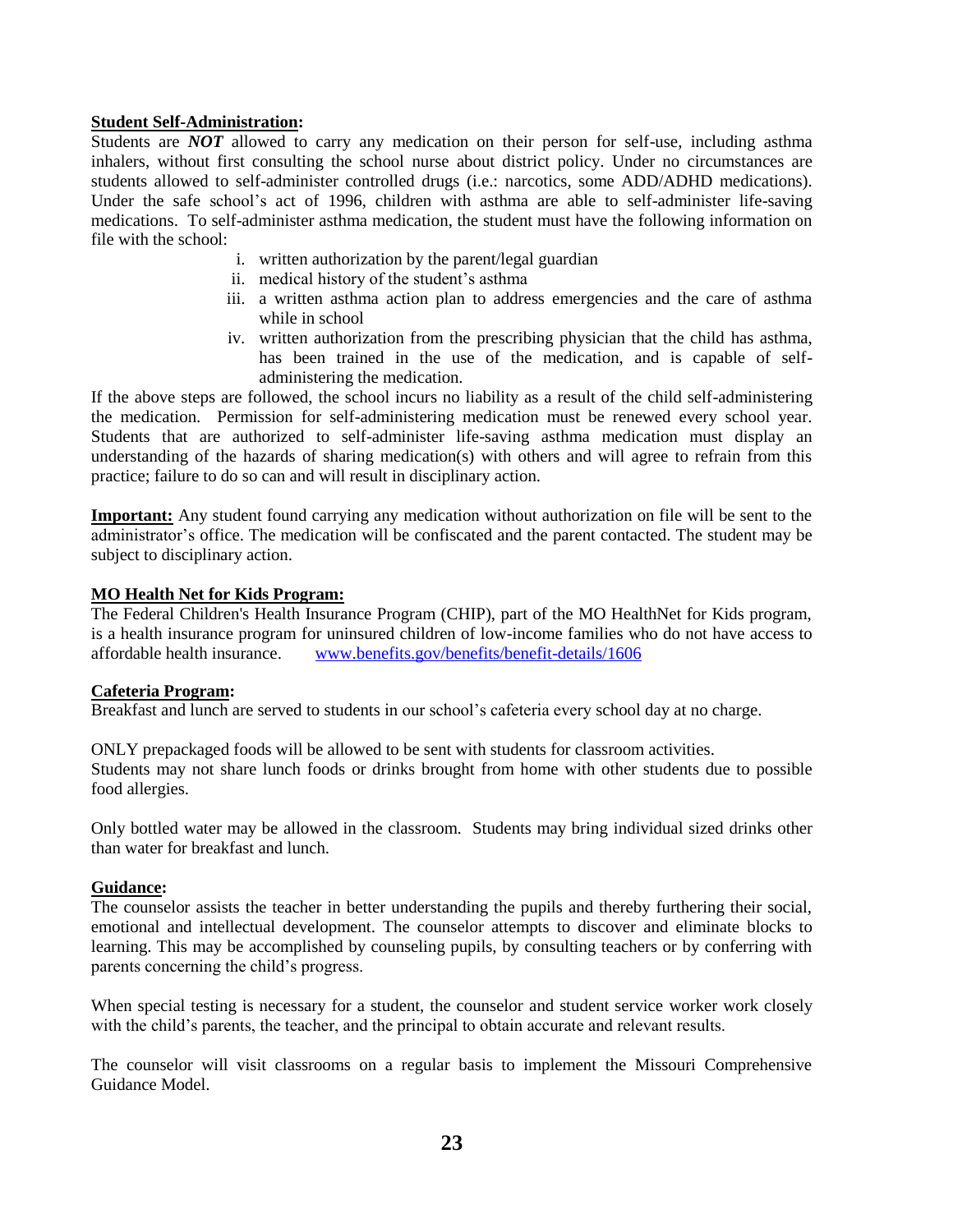#### **Grading Scales:**

Kindergarten

| Grade                      |                      |
|----------------------------|----------------------|
| $S$ + Exceeds Expectations | N- Needs Improvement |
| S - Meets Expectations     | U- Unsatisfactory    |

| - 1.ST | Ō. | Grade |  |
|--------|----|-------|--|
|        |    |       |  |

| Grade                |                     |
|----------------------|---------------------|
| $A = (100\% - 90\%)$ | $D = (69\% - 60\%)$ |
| $B = (89\% - 80\%)$  | $F = (59\% - 0\%)$  |
| $C = (79\% - 70\%)$  |                     |

#### **Reporting to Parents:**

At the end of each nine weeks, a report of pupil progress is sent to the parents of each child on a regular report card. The report includes the pupil's attendance and his/her progress in school subjects, in personal and social characteristics, and in work and study habits.

In addition to the report form, numerous other means of reporting to and involving parents in planning for the child's growth are utilized. Parent-teacher conferences are used frequently. School personnel are available to parents at all times to help interpret and report a child's progress. The use of informal notes, telephone calls, and sending samples of pupil's work are other methods that will be used. Student progress reports will be sent mid-quarter each quarter.

#### **Parent-Teacher Conferences:**

Parent-teacher conferences are scheduled annually. However, if at any time you feel a conference is necessary with the teacher, do not hesitate to call. Communication is important to us and we want to be on the same page as parents. Please request a conference when you feel there is a need.

#### **Classroom Visitations:**

Parents are welcome in each classroom at Richwoods School. Parental volunteers and participation is encouraged to promote greater student learning. In order to assist in organization, we insist that visits be pre-scheduled with the classroom teacher.

If a visit is needed to the classroom for any other reason, it must be pre-arranged during the teacher's planning period to avoid instructional interruption. Parents should sign in the office and receive a visitor's badge before going to the classroom. Please return badges to the office. No other children may be brought with the parent during classroom visitations.

#### **Parent Involvement Program**:

Richwoods R-VII School believes that parent involvement is an important component to a child's success in the home and school environment. Parents are encouraged to participate in the Volunteer Program at the school. Parents may call the school if interested in volunteering. A background check will be required to participate. The cost of the background check will be reimbursed by the district upon approval by the superintendent. No other children may be brought with the parent during volunteer time and no one under the age of 18 may volunteer. To participate as a parent volunteer, a background check must be completed. Please complete the parent volunteer packet and return to the school. You will then be contacted to complete your background check. Once the background check is returned to the school, and you are eligible to volunteer, you will be reimbursed for the background check fees.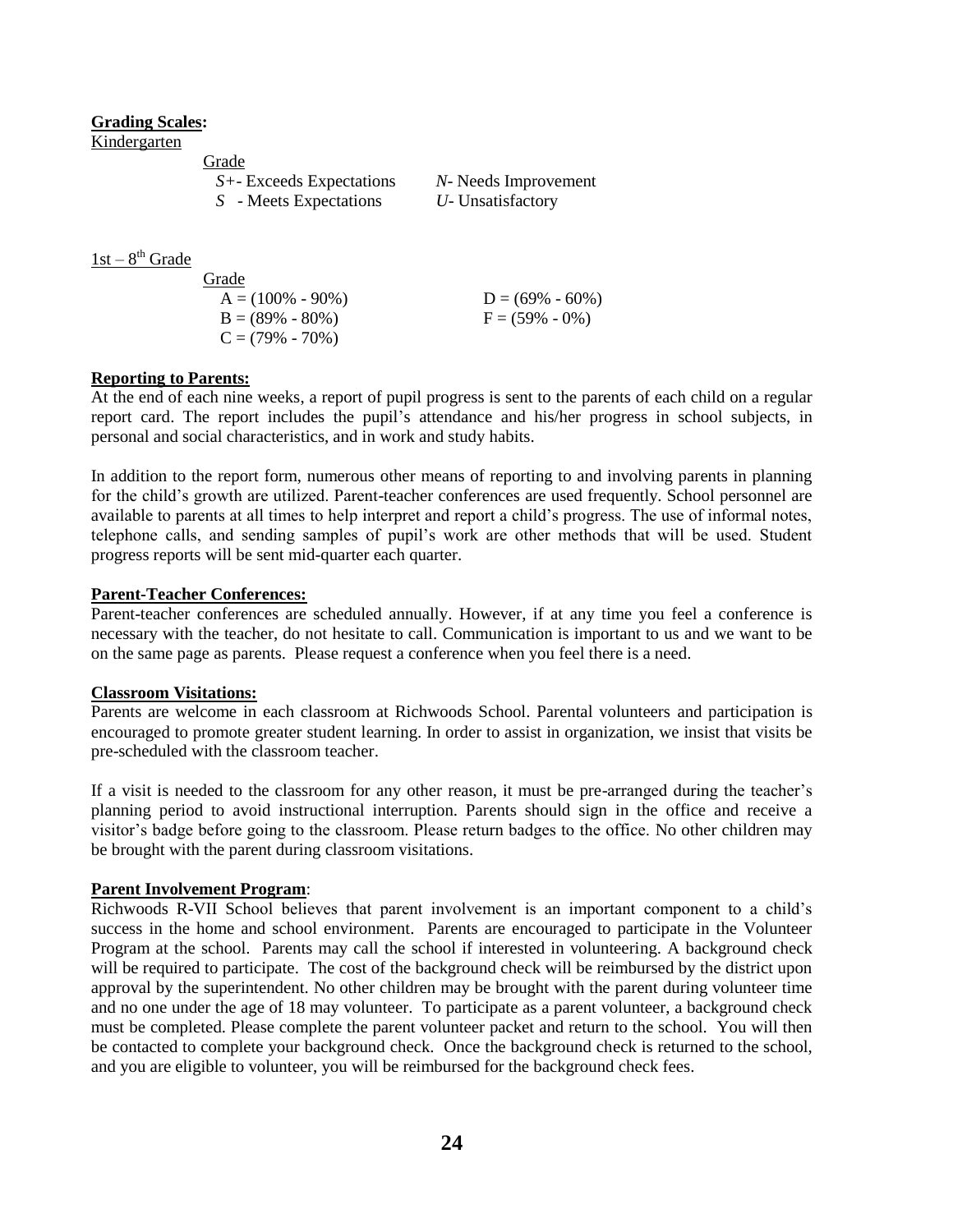#### **Library Procedures:**

Students in the Richwoods R-VII School District will utilize the library through flexible scheduling to check out/return books once or more a week as determined by student need. Through flexible scheduling, students develop an excitement for reading and learn to use the library independently. The school library is a place of cooperation and respect and offers a setting for the development of interpersonal skills. Student Information Literacy Skills are embedded throughout the core curriculum, are taught in the classroom and reinforced in the library. Classes K-8 are scheduled as needed to conduct library research and master library skills. Kindergarten students are allowed to check out one book at a time and are kept in the classroom. Grades K-2 may have no more than one book at a time. Grades 3-8 are limited to two books at a time. Students will be issued a library card each year and must use their library card to check out books. The library card contains the student's library number and suggested Accelerated Reading levels to improve comprehension. Library cards are updated during the year as reading levels increase. Students who lose their library card may get a replacement for \$1.00. Students must pay book replacement cost for books that are damaged, lost or not returned. Book replacement cost includes book cost, shipping and handling, and processing (covering, card, pocket and labels). If these items are not paid for or returned, then the report cards are not released to those children.

#### **Earned Promotion Policy:**

The purpose of promotions and retentions is to provide maximum consideration for the long-range welfare of the student and to provide an opportunity for each student to progress through school according to his/her own needs and abilities.

It is expected that most students in the schools will be promoted annually from one grade level to another upon completion of satisfactory work, however, a student may be retained when his/her standards of achievement or social, emotional, mental or physical development would not allow satisfactory progress in the next higher grade. Retention normally occurs before students leave the primary grades, but can occur in a higher grade provided the student meets the following criteria:

Kindergarten: Students will be evaluated over the course of the year with a final series of assessments helping to determine whether the student is ready socially, developmentally and academically to be promoted to the 1st grade. The Kindergarten teacher will identify students not ready to be promoted and will conference with those parents during the fourth quarter in order to jointly reach a decision on promotion options.

Grades 1-5: Students must pass three of four core areas (math, science, social studies, and communication arts) in order to be automatically promoted to the next grade the following year. Any student failing core subjects of the first two quarters will be reviewed in January by a Student Study Team. Any student failing core subjects in two of the first three quarters of the school year will automatically be reviewed for possible retention by a Student Study Team in May. Student Study Teams for grades K-4 will be formed consisting of the parent, current grade teacher, a special education teacher, the guidance counselor and the principal. A student may be retained under other circumstances with parental permission.

Grades 6-8: Students must pass three of four core areas (math, science, social studies, and communication arts) in order to be automatically promoted to the next grade the following year. Any student having 2 F's will be referred for retention.

#### **Extra-Curricular Activities Program:**

The Board of Education believes that student activities sponsored by the school are a vital part of the total education program and should be used as a means of developing wholesome attitudes and good human relations, as well as knowledge and skills. The board further recognizes that not all the districts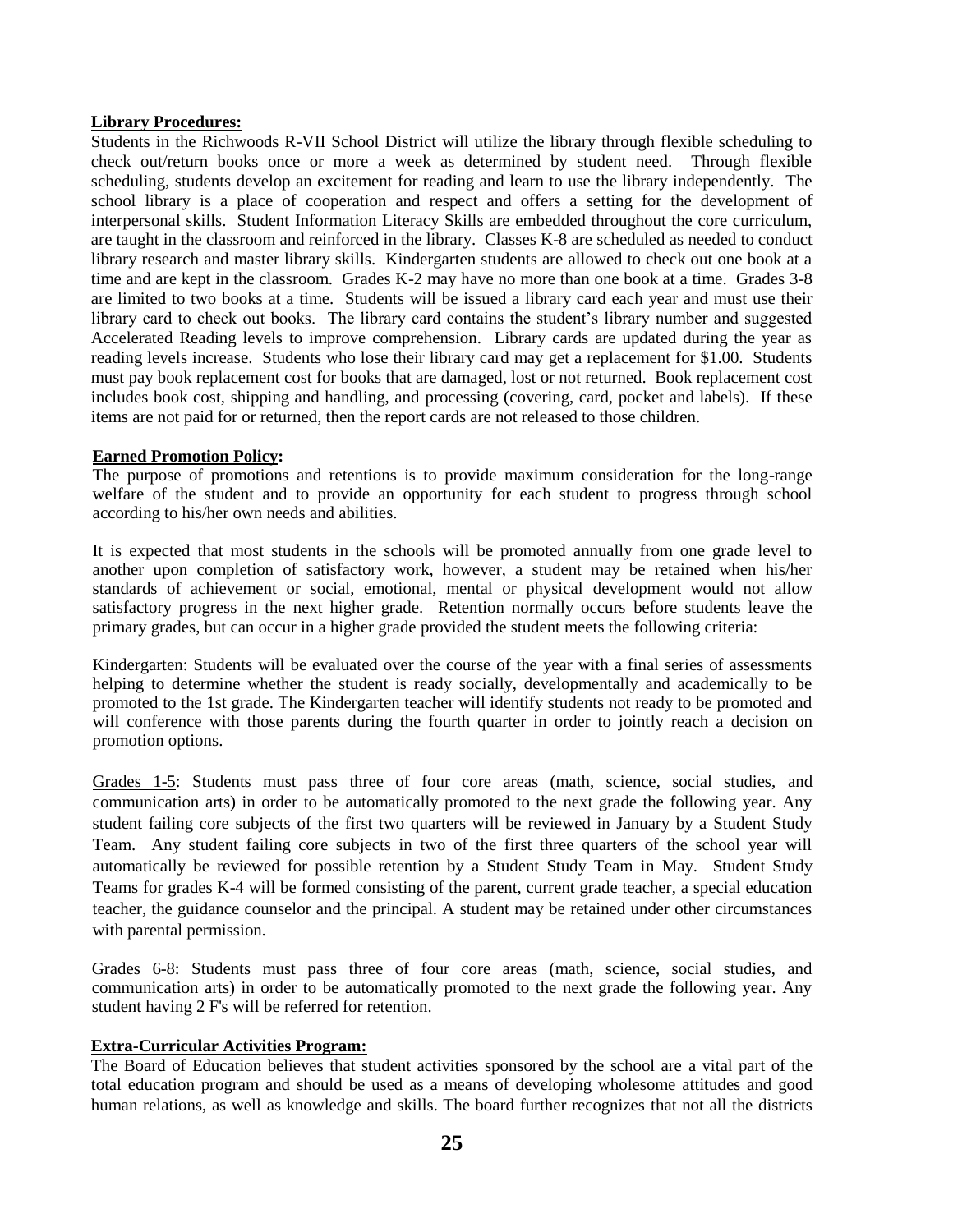goals and objectives can be met in the formal classroom study. Therefore, the district extracurricular activities program will provide opportunities for student participation in activities designed to meet leisure, recreational, social and emotional interest and needs.

Extracurricular activities will be those organized and supervised activities which primarily involve students in activities occurring outside academic class time, for which no unit credits are awarded. These activities shall provide for individual, small group and/or student body participation.

All extracurricular activities must have a duly appointed sponsor, advisor, or coach who is board approved. It shall be the duty of such individuals to attend all meetings, functions, or practices of the various groups, to advise students regarding the proper conduct of affairs, and to keep the building principal informed regarding activities. No team or other group of pupils shall leave the school district for any interscholastic game or interschool activity unless accompanied by a coach, director or someone delegated by the principal, who shall remain with the team or group until it returns to the school, and the team or group shall at all times be subject to the authority of the person(s) accompanying it.

The following are to be considered extracurricular activities:

- Student government and its related activities and organizations
- Organized activities that are a part of interscholastic athletics/sports
- All types of interscholastic/interschool competition
- Special interest clubs and activities

Any program of extracurricular activities in the School District shall be governed by the following guidelines:

- 1. Students must have no "F's" (59% or lower) grade in any subject or area class.
- 2. Students will be placed on extracurricular suspension if at any time a grade falls below 60% in any subject or area class. Extracurricular suspension will be reviewed by the teacher, principal and coach/sponsor every week.
- 3. Any additional requirements set by the Board of Education, administration, sponsor or coach will be presented in writing to the students at practices/meetings or games as needed.

# **PUBLIC NOTICE**

All responsible public agencies are required to locate, evaluate, and identify children with disabilities who are under the jurisdiction of the agency, regardless of the severity of the disability, including children attending private schools, children who live outside the district but are attending a private school within the district, highly mobile children, such as migrant and homeless children, children who are wards of the state, and children who are suspected of having a disability and in need of special education even though they are advancing from grade to grade. The **Richwoods R-VII School District** assures that it will provide a free, appropriate public education (FAPE) to all eligible children with disabilities between the ages of 3 and 21 under its jurisdiction. Disabilities include autism, deaf/blindness, emotional disorders, hearing impairment and deafness, intellectual disability, multiple disabilities, orthopedic impairment, other health impairments, specific learning disabilities, speech or language impairment, traumatic brain injury, visual impairment/blindness and young child with a developmental delay.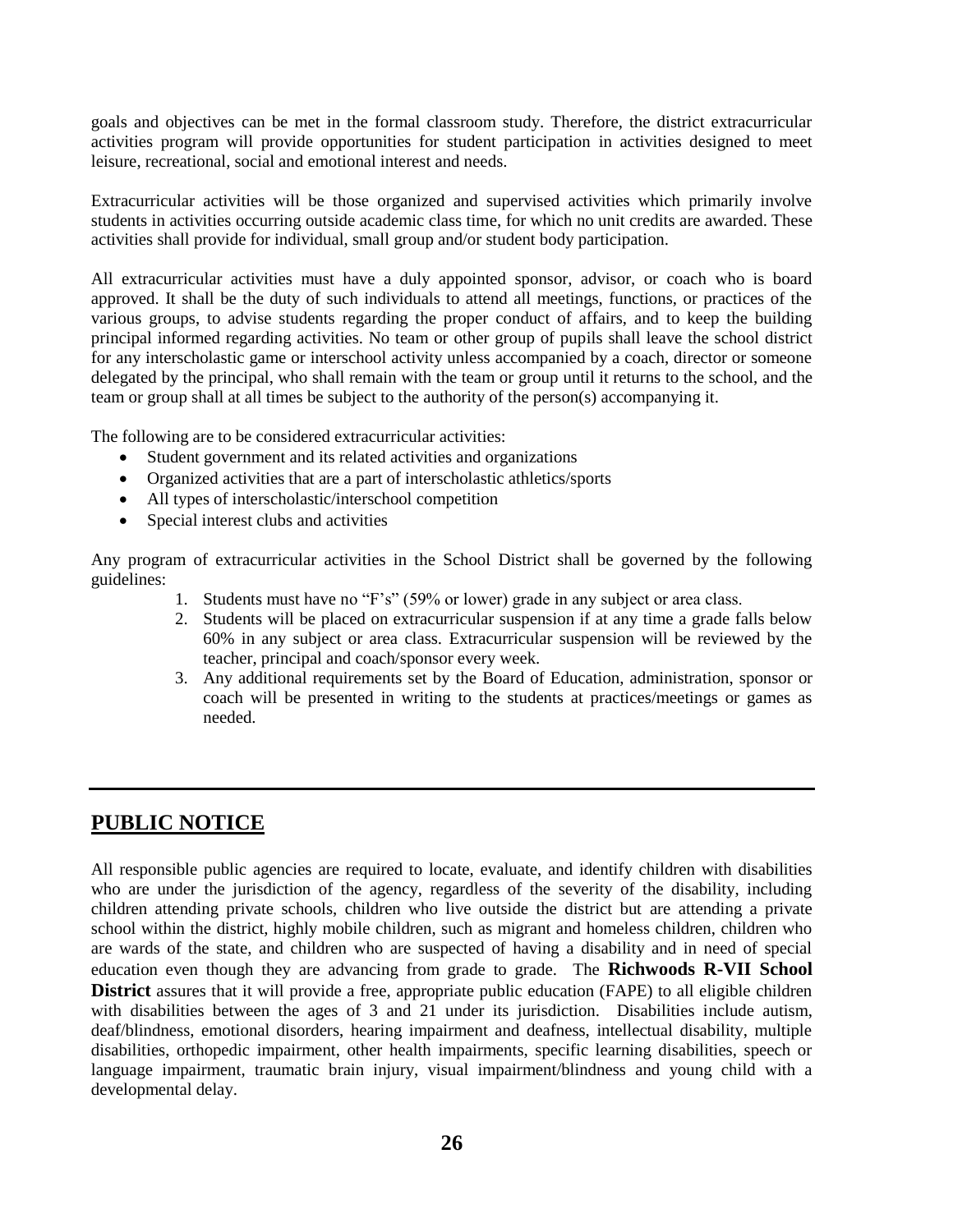The **Richwoods R-VII School District** assures that it will provide information and referral services necessary to assist the State in the implementation of early intervention services for infants and toddlers eligible for the Missouri First Steps program.

The **Richwoods R-VII School District** assures that personally identifiable information collected, used, or maintained by the agency for the purposes of identification, evaluation, placement or provision of FAPE of children with disabilities may be inspected and/or reviewed by their parents/guardians. Parents/guardians may request amendment to the educational record if the parent/guardian believes the record is inaccurate, misleading, or violates the privacy or other rights of their child. Parents have the right to file complaints with the U.S. Department of Education or the Missouri Department of Elementary and Secondary Education concerning alleged failures by the district to meet the requirements of the Family Educational Rights and Privacy Act (FERPA).

The **Richwoods R-VII School District** has developed a Local Compliance Plan for the implementation of State Regulations for the Individuals with Disabilities Education Act (IDEA). This plan contains the agency's policies and procedures regarding storage, disclosure to third parties, retention and destruction of personally identifiable information and the agency's assurances that services are provided in compliance with the General Education Provision Act (GEPA). This plan may be reviewed at your local school district's Special Services Department, Monday – Friday 8:00 am – 3:00 pm.

This notice will be provided in native languages as appropriate.

#### **Special Services Programs:**

The public school has developed a Local Compliance Plan for Implementation of Special Education and this plan is available for public review during school hours on days' school is in session. The plan can be found in the office of the Superintendent of schools. The Local Compliance Plan is written narrative that describes the district's plan for compliance with requirements for identifying and serving all students the district must follow regarding storage, disclosure to third parties, retention, and destruction of personally identifiable information. The plan also describes the assurances that services are provided in compliance with the requirement of 34 CFR 76. 301 of the General Education Provision Act.

Public schools in the State of Missouri are required to conduct an annual census of all children with disabilities or suspected disabilities from birth through age twenty-one (21) who reside in the district or whose parent/legal guardian resides in the district. This census is complied as of October  $1<sup>st</sup>$  of each year. This information is treated as confidential and submitted to the Missouri Department of Elementary and Secondary Education. Information to be collected includes: name of each child, parent/legal guardian's name/address; birth date and age of each child; and each child's disability or suspected disability. Should the district fail to submit an annual census, the State Board of Education may withhold state aid until the census is submitted.

Pursuant to the requirements of state law 162.997-999 RSMo, the State Board of Education is required to appoint a surrogate parent at such times as it becomes evident that a child with disabilities does not have a parent or person acting as a parent to participate in matters dealing with the provisions of special education. For purposes of surrogate parent appointment, "parent" is defined as a biological parent, guardian, or person acting as parent of a child including, but not limited to, a grandparent, step parent, or foster parent with whom the child lives. The term does not include the State if the child is a ward of the State. The term does not include a person whose parental rights have been terminated.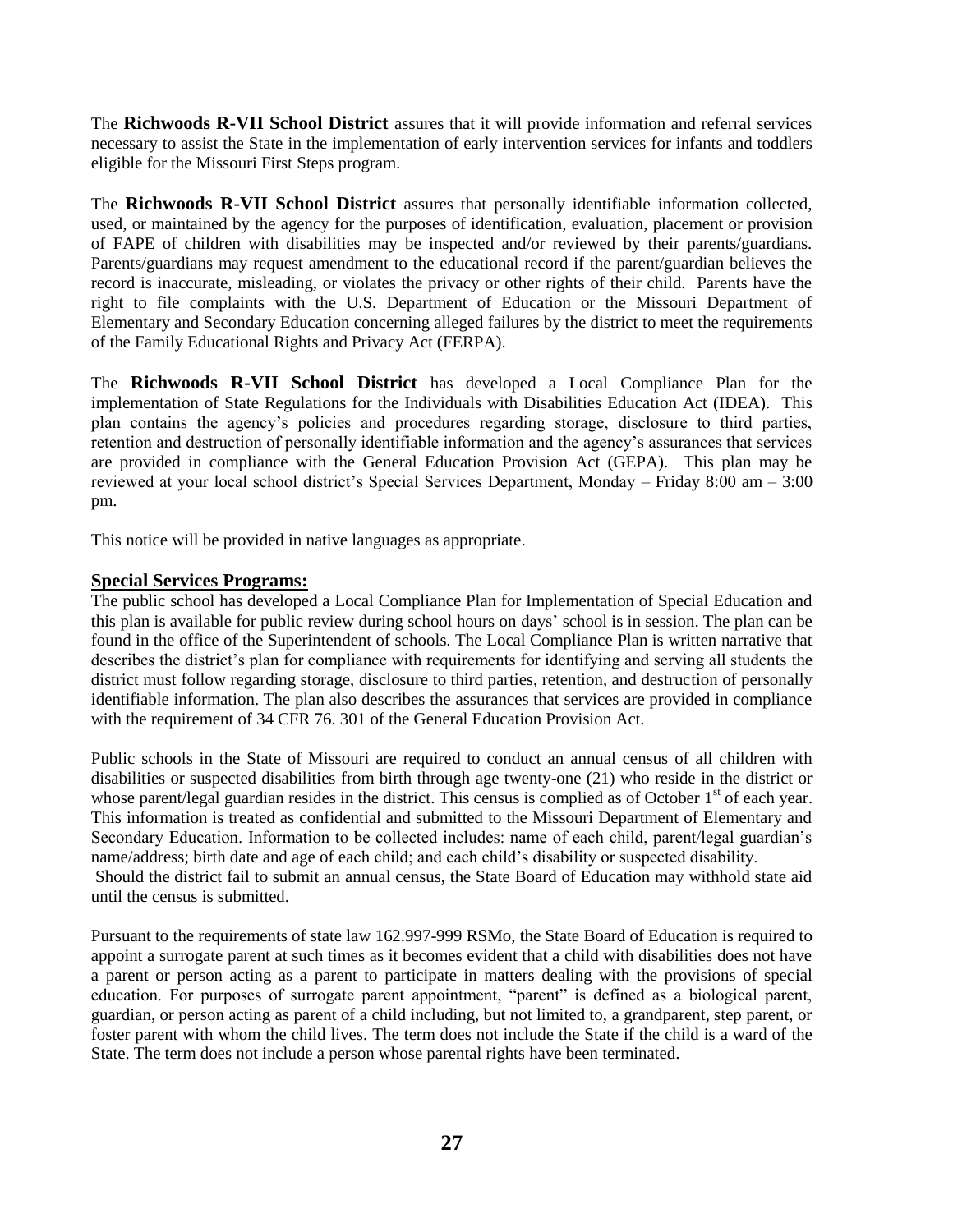The local school district is given the responsibility to determine when a child with a disability who requires special education and who resides in the District is without a parent. The District must notify the Missouri Department of Elementary and Secondary Education of the need to appoint a surrogate parent. Training for such persons serving as surrogate parents will be provided by the Missouri Department of Elementary and Secondary Education and the district.

This notice can be provided in any language that may be necessary.

If you have a child or know of a child with a disability who is not attending the public school; or, if you are interested in learning more about volunteering to serve as a surrogate parent for a child with disabilities you may contact:

**Mr. Lindell Conway or Mrs. Gwendolynn Juliette Richwoods R-VII School District 10788 State Highway A Richwoods, MO 63071 (573) 678-2257**

### **Franklin County Special Education Cooperative:**

Richwoods R-VII is a member of the Franklin County Cooperative. Our psychological testing, speech therapy, occupational therapy, physical therapy, and alternative school services are contracted with the cooperative.

**Free and Appropriate Public Education (FAPE) is a Right:** All public schools are required to provide a free and appropriate public education to all students with disabilities, including those attending private/parochial schools, beginning on the child's third birthday through age twenty-one (21), regardless of the child's disability. Disabilities include autism, deaf/blindness, emotional disorders, hearing impairment and deafness, mental retardation/intellectual disability, multiple disabilities, orthopedic impairment, other health impairments, specific learning disabilities, speech or language impairment, traumatic brain injury, visual impairment/blindness, and young child with a developmental delay.

### **Early Childhood Special Education:**

Early Childhood Special Education programs are designed for 3 and 4-year-old children. The Early Childhood Special Education program provides all day of instruction for the following disabilities:

- 1. Autism
- 2. Deaf/Blindness
- 3. Emotional Disorders
- 4. Hearing Impairment and Deafness
- 5. Intellectual Disability
- 6. Multiple Disabilities
- 7. Orthopedic Impairment
- 8. Other Health Impairments
- 9. Specific Learning Disabilities
- 10. Speech or Language Impairment
- 11. Traumatic Brain Injury
- 12. Visual Impairment/Blindness
- 13. Young Child with a Developmental Delay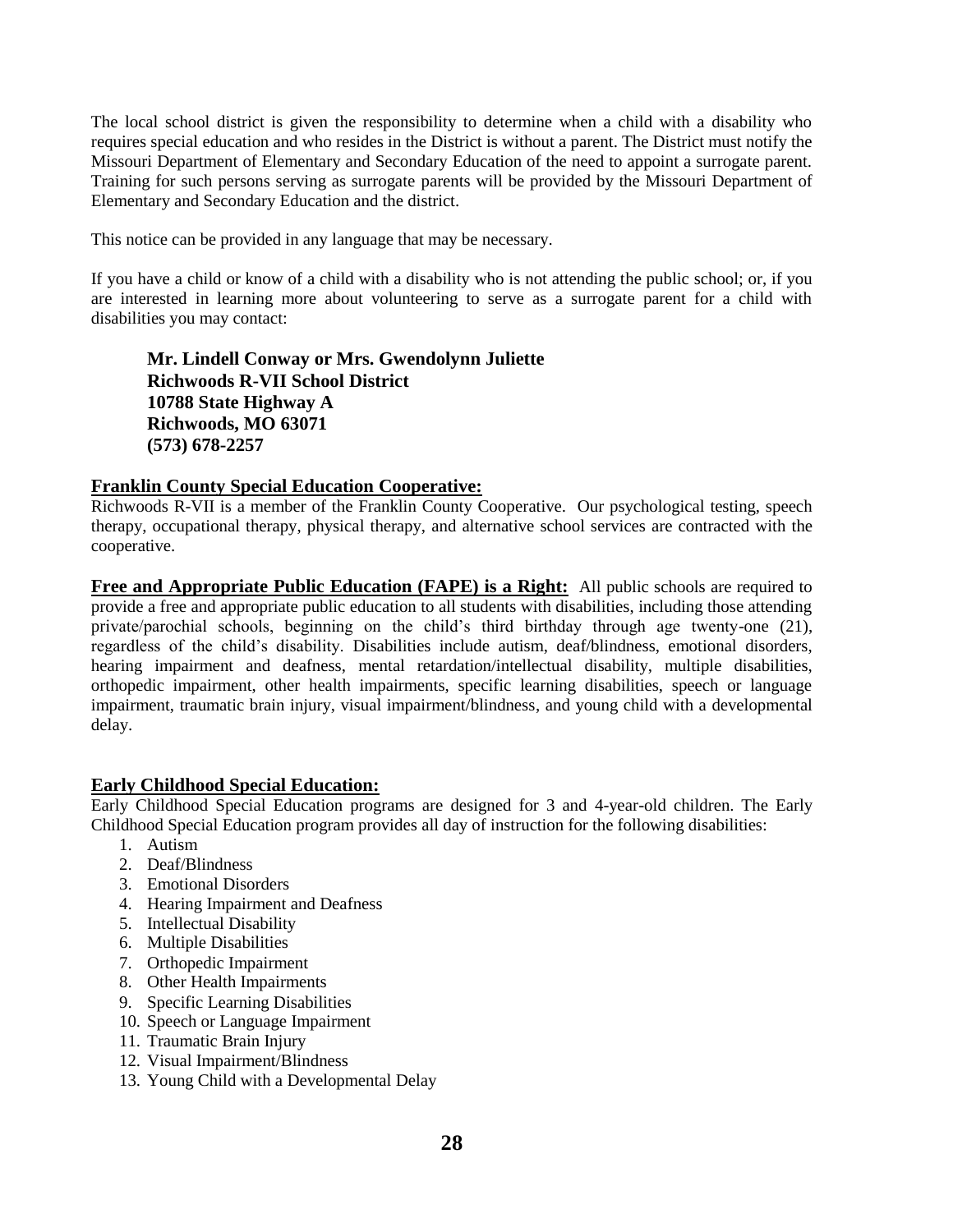#### **Special Education Services:**

Special Education Services are provided in the Richwoods R-7 School District for any child that has special needs. The groups are kept small and specialized instruction is provided to students that qualify for an Individualized Education Program (IEP). The Richwoods R-7 School District is required to provide a free and appropriate public education to all students with disabilities, including those attending private/parochial schools, beginning on the child's third birthday through age twenty-one (21), regardless of the child's disability. Disabilities include autism, deaf/blindness, emotional disorders, hearing impairment and deafness, mental retardation/intellectual disability, multiple disabilities, orthopedic impairment, other health impairments, specific learning disabilities, speech or language impairment, traumatic brain injury, visual impairment/blindness, and young child with a developmental delay.

#### **Emotional Disorders:**

Special Education services are provided for any child with special needs in the area of behavior. A certified teacher or consultant model of the Emotionally Disordered offers small group and specialized individualized instruction. The Franklin County Coop assists in providing these services.

#### **Speech & Language Therapy:**

The Franklin County Coop provides a certified Speech Language Pathologist to evaluate and provide specialized therapy to any child that qualifies for special services. If a child qualifies for special services, then an Individualized Educational Program (IEP) is developed and met on yearly. During the year, the IEP is followed and progress is noted. Parents are notified as to the student's progress and needs for the future.

#### **Title I Reading:**

The staff of Richwoods Elementary also includes a teacher certified in the area of Reading Specialist. This program is designed to help the children who have difficulty in the mastery of reading skills. The classes are kept small to help provide individual instruction. Children are selected for the program by teacher recommendation and various assessment tools.

#### **AR-Accelerated Reader Program:**

The Accelerated Reader Program provides "high quality" reading material and more independent reading, as well as an individual, noncompetitive, non-threatening, motivation for reading. Motivation is a key to reading that makes this program equally effective for slow and gifted readers.

The Accelerated Reader provides a framework for individualization. By using the computer as a standard record-keeping device, with a test to measure outcomes whenever a book is read, teachers have a complete system for individualizing reading time as never before. A completely individualized independent reading period allows teachers to have individual conferences, listen to individual students read, match pairs of students together for reading, and guide reading experiences with each and every student within the regular classroom.

There is a parent/community Accelerated Reader Program available. This program will help you to model good reading habits.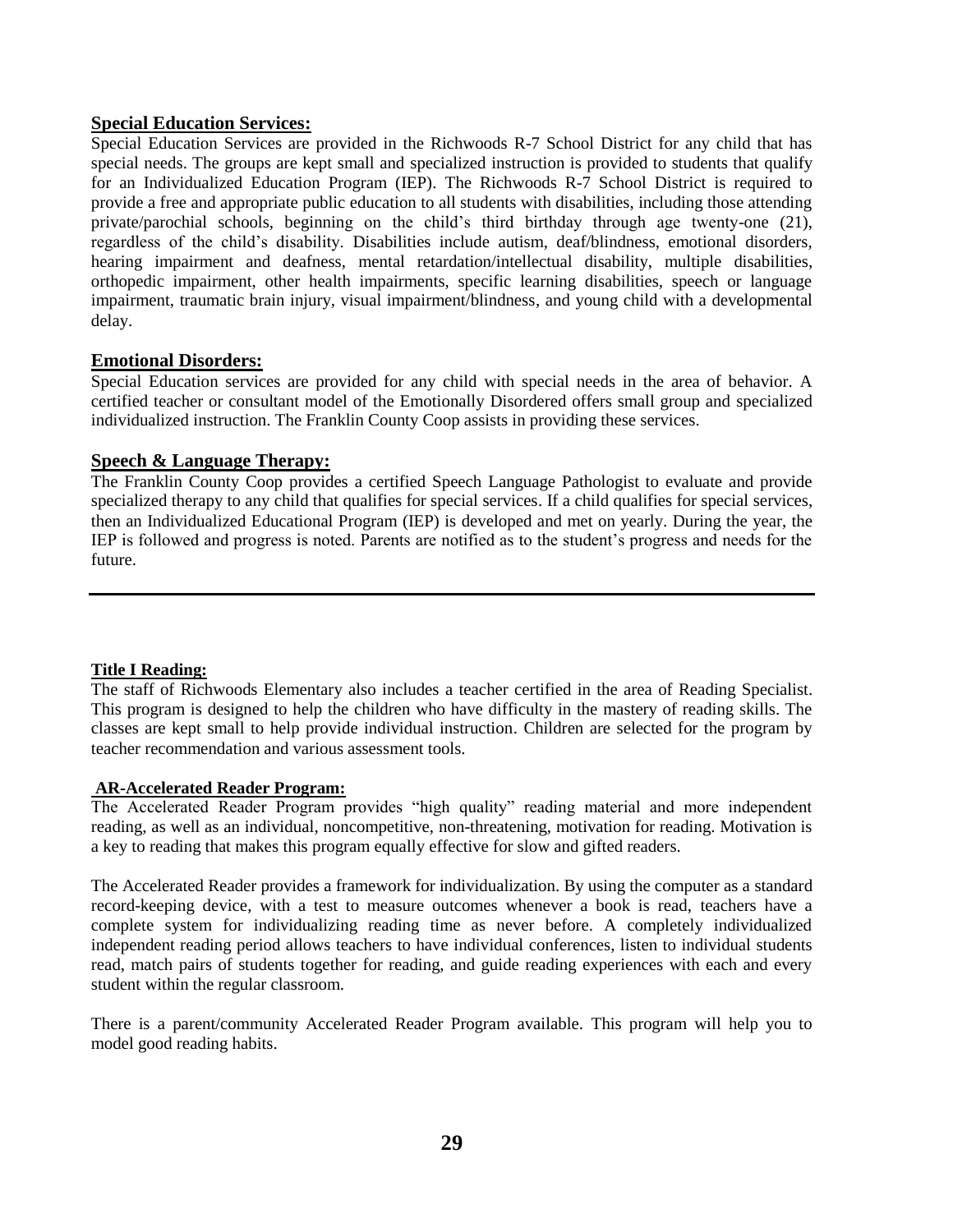#### **Parents As Teachers Program:**

The Parents as Teachers Program is a state funded service offered in every school district as of 1985. This program offers practical information and guidance to parents who have children from birth to the age of five years. This home/school partnership increases parent's knowledge and skills in fostering their child's development and identifies potential handicaps of children before they start school. Also, Parents as Teachers provides periodic screenings, home visits, and group meetings for the parents. Parents wishing to inquire about this program should call the school and leave a message for the Parents as Teachers Coordinator.

#### **Richwoods R-VII Smoke Free Policy:**

The Richwoods R-VII School District has adopted a Smoke-Free/Tobacco-Free policy. There will be no smoking or use of tobacco products allowed in our buildings. This includes cigarettes, cigars, ecigarettes, chewing tobacco, vapor or other forms of tobacco.

#### **Public Complaints:**

The board recognizes that situations of concern to parents/guardians of the public may arise in the operation of the District. Such concerns are best resolved through communications with the appropriate staff members and officers of the school district, such as the faculty, the principal, and the Board. The following steps are proper procedures to be followed by persons with questions or complaints regarding the operation of the school district:

- 1. Complaints on behalf of individual students should first be addressed to the teacher.
- 2. Unsettled matters from (1) above, or problems and questions concerning the schools, should be directed to the principal of the school.
- 3. If the principal cannot settle the matter satisfactorily, it should be brought to the Board of Education. Questions and comments submitted to the secretary of the Board in letter form will be brought to the attention of the entire Board at a regularly scheduled or called meeting. If necessary, a Board hearing will be scheduled to resolve the complaint. However, the decision of the Board shall be final except in the case of complaints concerning the administration of federal programs. In that case the complainant may go to the appropriate section of the Department of Elementary and Secondary Education and from there on to the United States Secretary of Education.

The Board considers it the obligation of the professional and support staff of the district to field the questions of parents/guardians or the public. Accordingly, the district will inform patrons of this complaint procedure and its availability for lodging complaints against the local district or the state.

Complaints regarding district compliance with non-discrimination laws will be processed according to the grievance procedure (AC-R), established for that purpose.

Note: The reader is encouraged to review policies and/or forms for related information in this administrative area.

### **Title VI, Title IX & Section 504:**

#### **Grievance Procedure:**

Students, parents of students or employees have the right to file a formal complaint alleging noncompliance with regulations outlined in Title VI of the Civil Rights Act, Title IX of the Education Amendments of 1972 and section 504 of the Rehabilitation Act of 1973.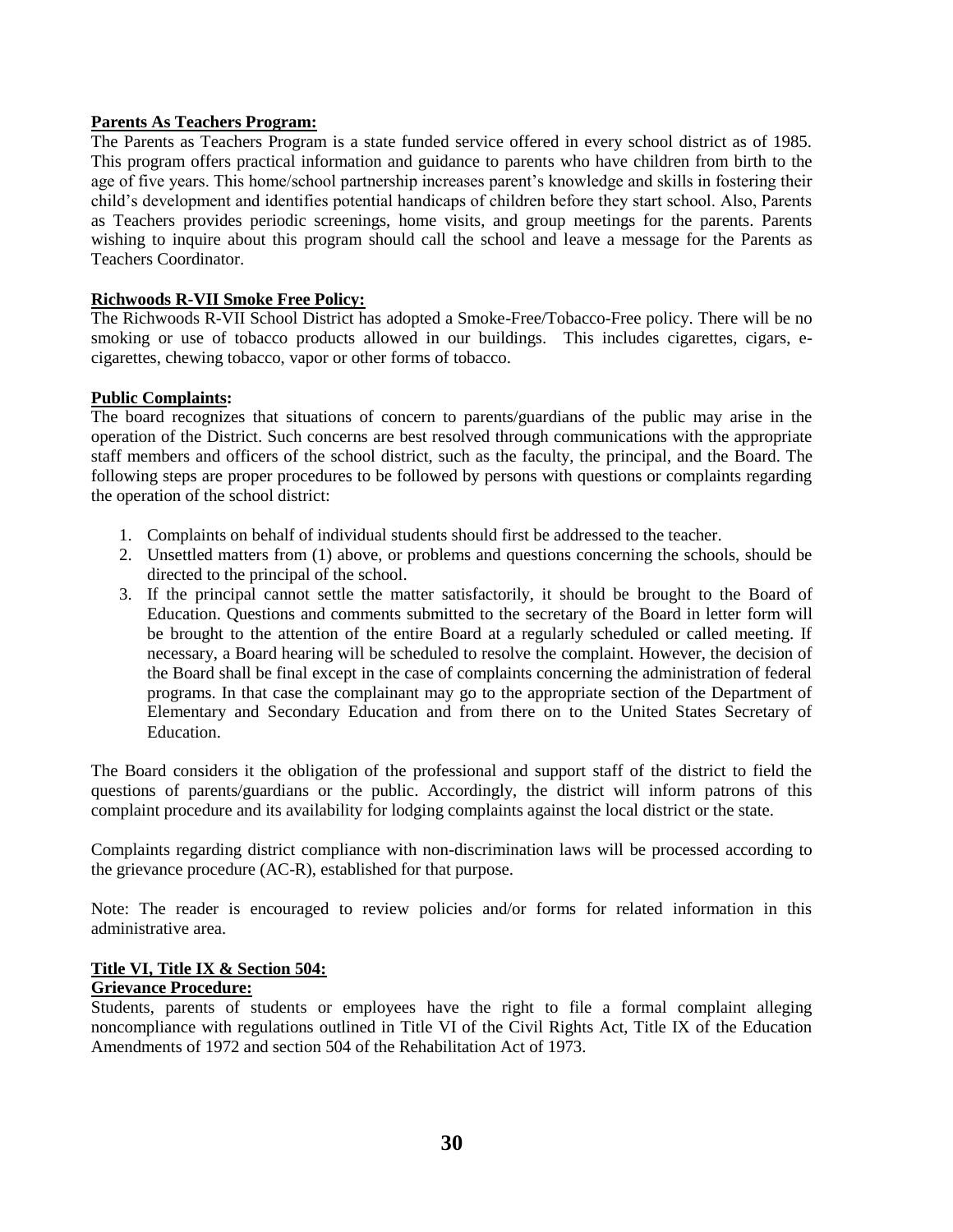#### **Level One:**

Principal or immediate Supervisor (Informal and Optional – may be bypassed by the grievant) Employees with a grievance of nondiscrimination based on sex, race, national origin or disability may first discuss it with their principal or immediate supervisor, with the objective of resolving the matter informally. A student or parent with a complaint of discrimination based on sex, race, national origin or disability may discuss it with the teacher, counselor or building administrator involved.

#### **Level Two:**

Title IX and Section 504 Coordinator(s)- If the grievance is not resolved at level one and the grievant wishes to purse the grievance, they may formalize it by filing a written complaint on a Complaint Violation Form, which may be obtained from the Title IX and Section 504 coordinator. The complaint shall state the nature of the grievance and the remedy requested. The filing of a formal written complaint at level two must be written within fifteen days (15) working days from the date of the event giving rise to the grievance or from the date the grievant could reasonably become aware of such occurrence. The grievant may request that a meeting concerning the complaint be held with the Title IX and Section 504 Coordinator. A parent or guardian may accompany a minor student. The Title IX and Section 504 Coordinator shall investigate the complaint and attempt to resolve it. A written report from the Compliance Officer regarding action taken will be sent within fifteen (15) working days after receipt of the complaint.

#### **A Parents' Guide to Every Student Succeeds Act The Right to be informed**

Under the Elementary and Secondary Education Act (often referred to as No Child Left Behind), what does a parent have the right to know?

Under this act, parents of children in schools that received Title I dollars have the right to request information regarding the professional qualifications of their children's classroom teachers, including, at a minimum, the following:

- Whether the teacher has met state qualification and licensing criteria for the grade levels and subject areas in which the teacher provides instruction.
- Whether the teacher is teaching under emergency or other provisional status for which state qualification or licensing criteria have been waived.
- The baccalaureate degree major of the teacher, any other graduate certification or degree held by the teacher, and the field of discipline of the certification or degree.
- Timely notice that the parents' child has been assigned to, or has been taught for four or more consecutive weeks by, a teacher of a core academic subject who is not considered "highly qualified" under federal law.
- Whether the child is provided services by paraprofessionals, and if so, their qualifications.

#### **How do I know if my child is being served by a paraprofessional?**

A paraprofessional, sometimes referred to as an instructional assistant, is a person who is employed by the district and assigned to a classroom or classrooms to provide instructional support consistent with the instruction provided by the classroom teacher or teachers.

Paraprofessionals hired after January 8, 2002 must have:

- Completed at least two years of study at an institution of higher education;
- Obtained an associate's or higher degree; or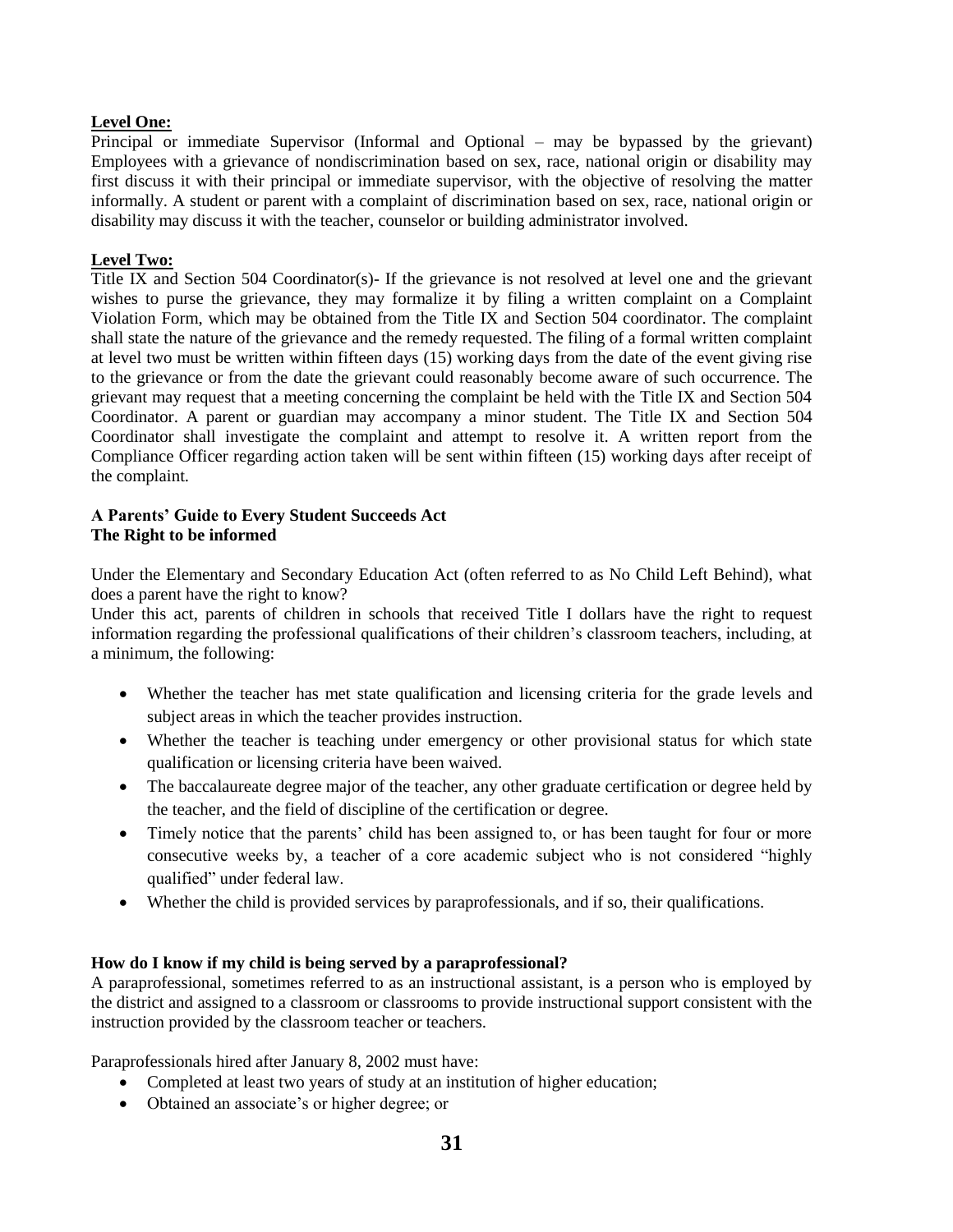- Met a rigorous standard of quality, and can demonstrate, through a formal state exam or local academic assessment, knowledge of and the ability to assist in instructing either of the following:
	- 1. Reading/language arts, writing and mathematics; or
	- 2. Reading readiness, writing readiness and mathematic readiness.
- Paraprofessionals hired before January 8, 2002 must have met these requirements no later than January 8, 2006.
- Certain exceptions may apply. Consult your district for clarification.

#### **What do I have the right to know about the school improvement process?**

At each stage of school improvement—initial identification, corrective action and restructuring—the school district must furnish parents with a detailed explanation of the causes and consequences of the school's performance, and parents can be involved. The notice must contain the following:

- An explanation of what the identification as a school in need of improvement means, and how the school compares in terms of academic achievement with other schools in the district and the state.
- The reason for the identification.
- An explanation of how the school is addressing the problem, as well as what the school district and/or state are doing to help the school address the problem.
- An explanation of how the parents can become involved in addressing the academic issues that caused the school to be identified as needing improvement.
- An explanation of the parents' option to transfer their child to another public school (with transportation paid for or provided by the local educational agency), and, if applicable, the opportunity to access supplemental services.

#### How is a school determined to be low-performing?

Under No Child Left Behind, every state must set the goals that each school must meet. If a school does not make adequate yearly progress toward meeting those goals for two consecutive years, that school becomes identified for school improvement.

Federal Programs Director: Mr. Lindell Conway, 573-678-2257

For additional information: [www.dese.mo.gov](http://www.dese.mo.gov/) [www.NoChildLeftBehind.gov](http://www.nochildleftbehind.gov/) 1-800-USA-LEARN

#### **Prohibition Against Discrimination, Harassment and Retaliation:**

The Richwoods R-VII Board of Education is committed to maintaining a workplace and education environment that is free from discrimination and harassment in admission or access to, or treatment or employment in, its programs, services, activities and facilities. In accordance with law, the district strictly prohibits discrimination and harassment against employees, students or others on the basis of race, color, religion, sex, national origin, ancestry, disability, age, genetic information or any other characteristic protected by law in its programs, activities or in employment. The Board also prohibits retaliatory actions against those who report or participate in the investigation of prohibited discrimination or harassment. The Richwoods R-VII School District is an equal opportunity employer.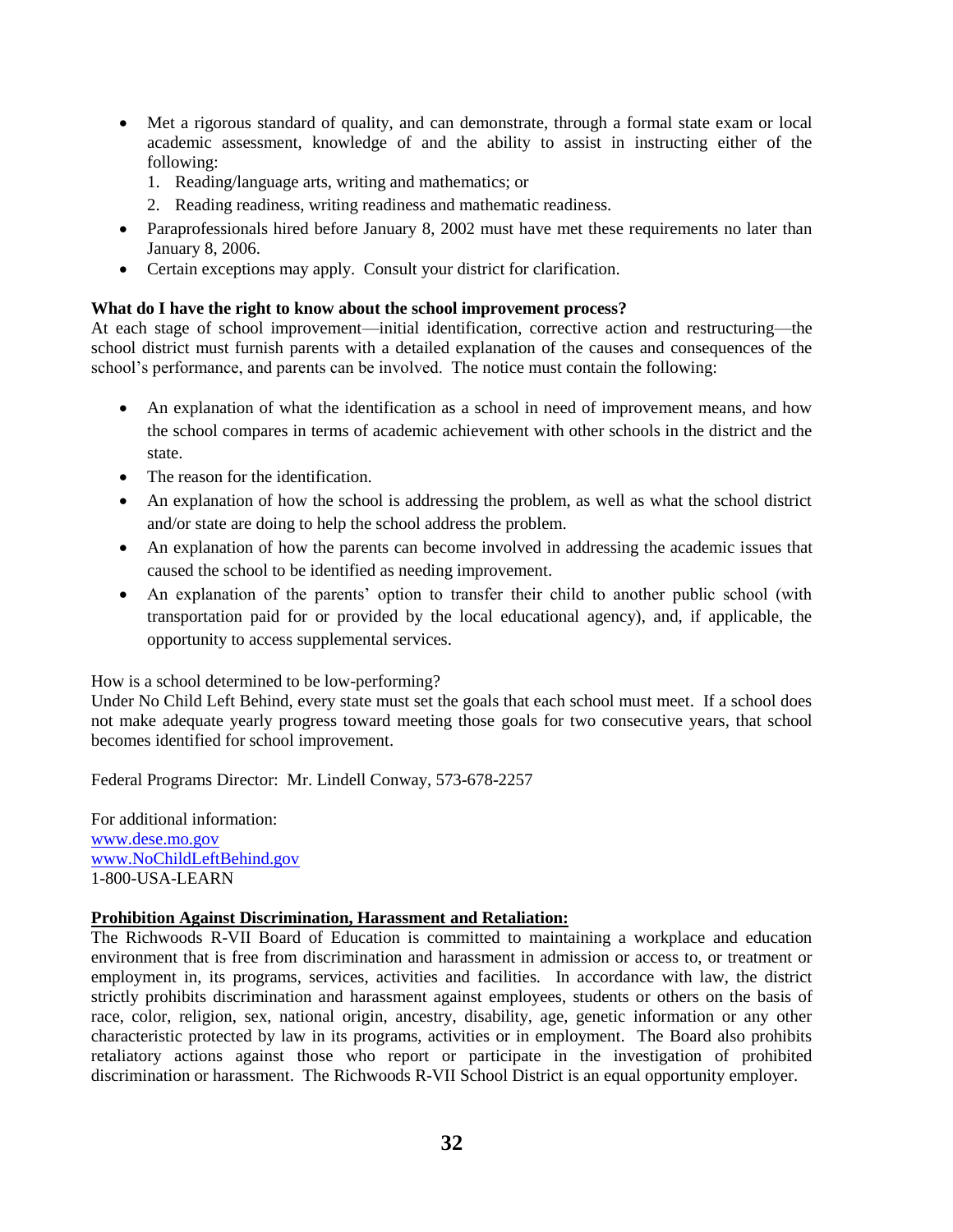#### **Facilities**

The district also provides equal access to the Boy Scouts of America, the Girl Scouts of the United States of America and other designated youth groups in accordance with federal law.

#### **School Nutrition Programs**

No person shall, on the basis of race, color, national origin, sex, age or disability, be excluded from participation in, be denied benefits of or otherwise be subject to discrimination under a school nutrition program for which the district receives federal financial assistance from the U.S. Department of Agriculture (USDA) Food and Nutrition Services. School nutrition programs include the National School Lunch Program, the Special Milk Program, the School Breakfast Program and the Summer Food Service Program.

#### **Individuals with Disabilities**

The district will identify, evaluate and provide a free, appropriate education to all students with disabilities in accordance with law. Anyone who knows or believes that a child may have a disability regardless of whether the child is currently enrolled in the Richwoods R-VII School District is encouraged to contact the district's compliance officer listed below.

Anyone who, because of a disability, requires an auxiliary aid or service for effective communication or requires a modification of policies or procedures to participate in a program, service or activity should contact the compliance officer listed below as soon as possible, but no later than 48 hours before the scheduled event.

#### **Reporting**

The district's nondiscrimination policy and grievance forms are located at any district office.

The following compliance officer has been designated to address inquiries, questions and grievances regarding the district's nondiscrimination policies:

Lindell Conway Chief Academic Officer 10788 State Hwy A Richwoods, MO 63071 Main: (573)678-2257 Fax: (573)678-5207 lconway@richwoods.k12.mo.us

In the event that the compliance officer is unavailable or is the subject of a grievance that would otherwise be made to the compliance officer, reports should instead be directed to the acting compliance officer:

Sherry Souders Counselor 10788 State Hwy A Richwoods, MO 63071 Main: (573)678-2257 Fax: (573)678-5207 [ssouders@richwoods.k12.mo.us](mailto:ssouders@richwoods.k12.mo.us)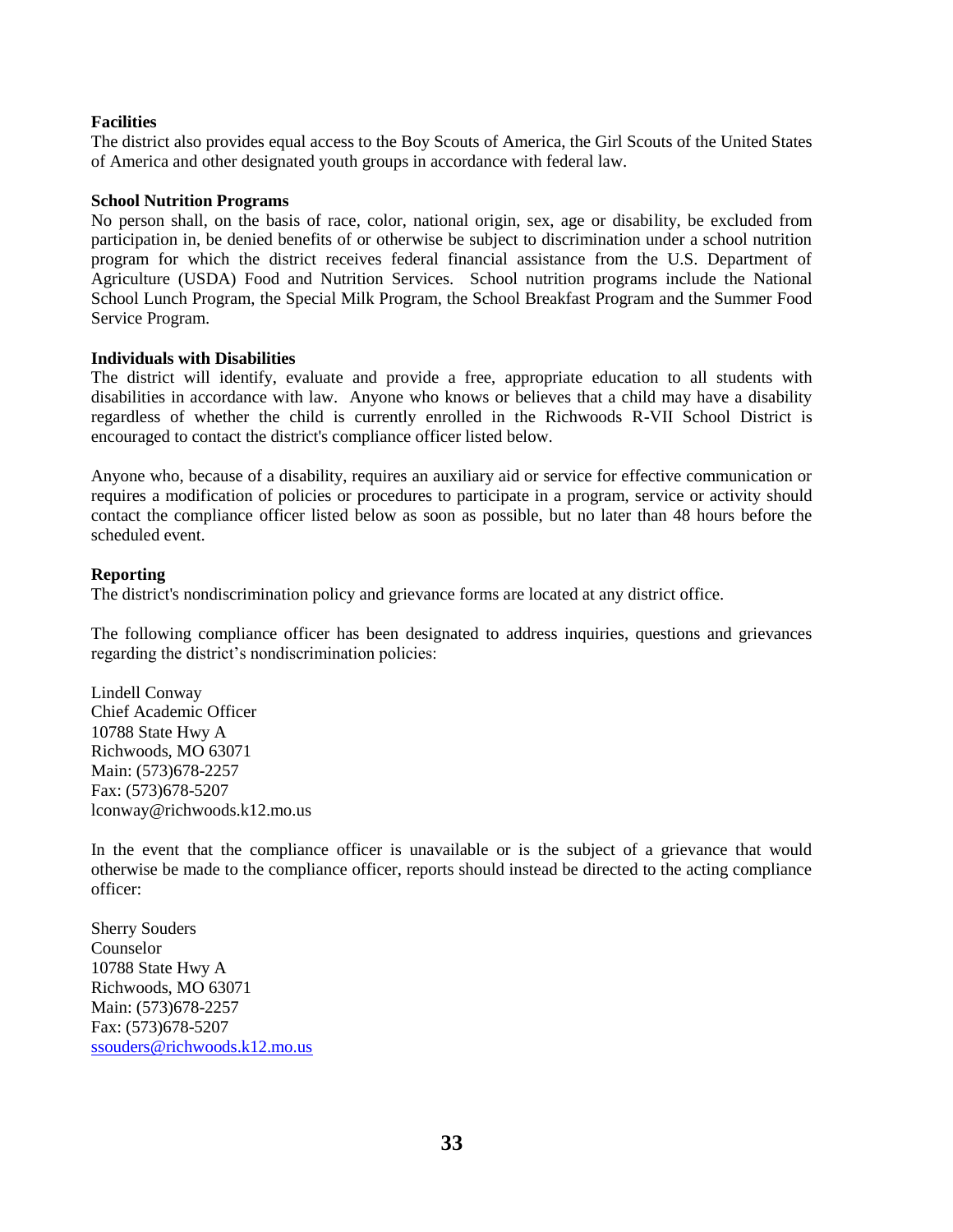Inquiries may also be made to the U.S. Department of Education's Office for Civil Rights, the U.S. Equal Employment Opportunity Commission, and the Missouri Commission on Human Rights, the USDA or the U.S. Department of Justice if applicable.

Office for Civil Rights Phone: 816-268-0550 TDD: 800-877-8339 E-mail: OCR.KansasCity@ed.gov

Equal Employment Opportunity Commission Phone: 800-669-4000 TTY: 800-669-6820 E-mail: info@eeoc.gov

U.S. Department of Agriculture Director, Office for Civil Rights Room 326-W, Whitten Building 1400 Independence Avenue SW Washington, DC 20250-9410 Voice and TDD: 202-720-5964

U.S. Department of Justice Phone: 202-514-4609 TTY: 202-514-0716 E-mail: AskDOJ@usdoj.gov

Missouri Commission on Human Rights Phone: 877-781-4236 TDD: 800-735-2966 Relay Missouri: 711 or 866-735-2460 E-mail: mchr@labor.mo.gov

#### **Programs for Homeless Students:**

Homeless Coordinator: Sherry Souders

The Richwoods R-VII Board of Education recognizes that homelessness alone should not be sufficient reason to separate students from the mainstream school environment. Therefore, the district, in accordance with state and federal law and the Missouri state plan for education of the homeless, will give special attention to ensure that homeless students in the school district have access to a free and appropriate public education.

Homeless students are individuals who lack a fixed, regular and adequate nighttime residence and include the following:

- 1. Children and youths who are sharing the housing of other persons due to loss of housing, economic hardship or a similar reason; are living in motels, hotels, trailer parks or camping grounds due to the lack of alternative adequate accommodations; are living in emergency or transitional shelters; are abandoned in hospitals; or are awaiting foster care placement.
- 2. Children and youths who have a primary nighttime residence that is a public or private place not designated for or ordinarily used as a regular sleeping accommodation for human beings.
- 3. Children and youths who are living in cars, parks, public spaces, abandoned buildings, substandard housing, bus or train stations or similar settings.
- 4. Migratory children who meet one (1) of the above-described circumstances.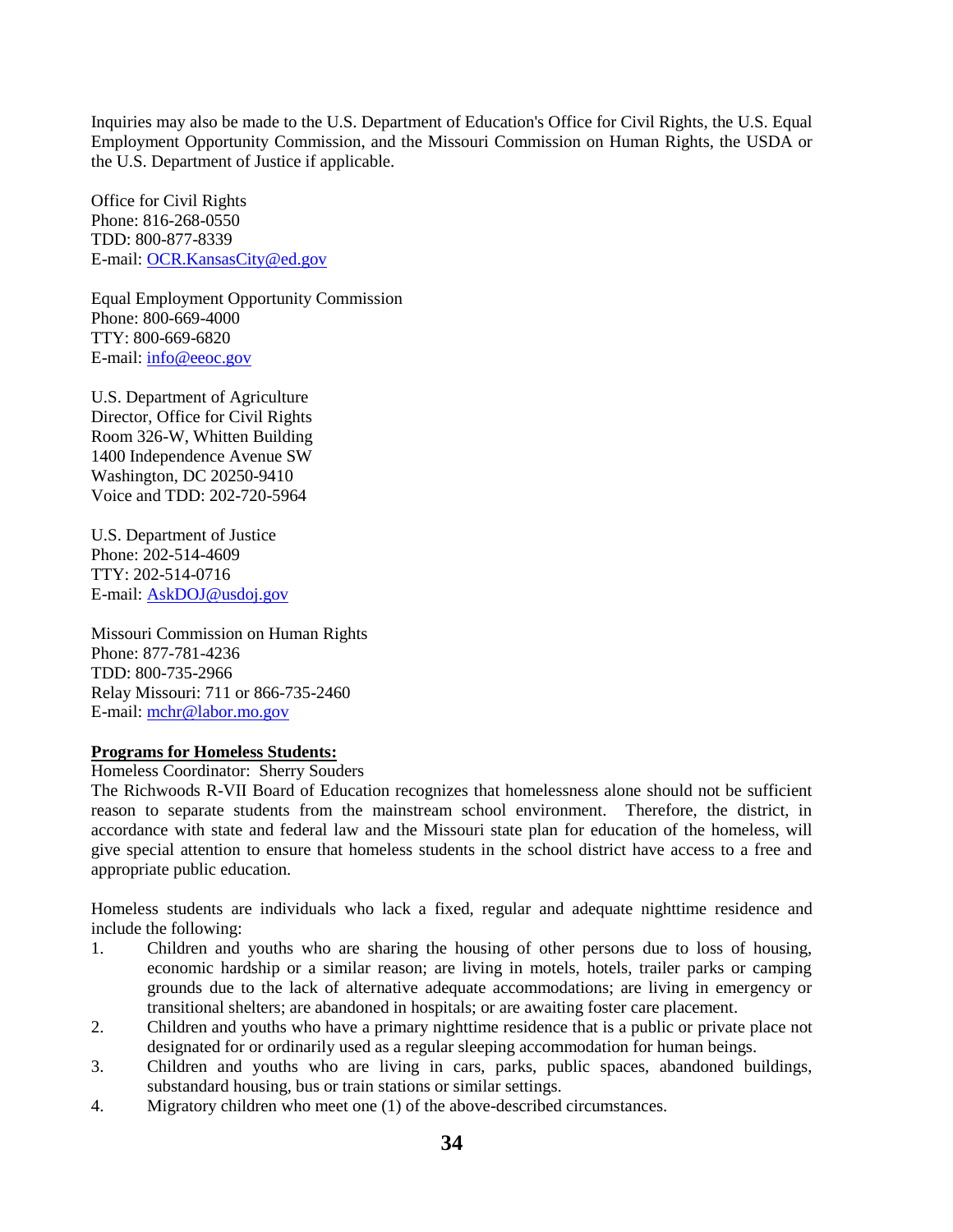#### **Enrollment/Placement**

The district will consider the best interest of the homeless student, with parental involvement, in determining whether he or she should be enrolled in the school of origin or the school that non-homeless students who live in the attendance area in which the homeless student is actually living are eligible to attend. To the extent feasible, and in accordance with the homeless student's best interest, the homeless student should continue his or her education in the school of origin, except when contrary to the wishes of the parent or guardian. If the homeless student is unaccompanied by a parent or guardian, the homeless coordinator will consider the views of the homeless student in deciding where he or she will be educated. The choice regarding placement shall be made regardless of whether the homeless student lives with the homeless parents or has been temporarily placed elsewhere.

The school selected shall immediately enroll the homeless student even if he or she is unable to produce records normally required for enrollment, such as previous academic records, immunization records, proof of residency or other documentation. However, the district may require a parent or guardian of a homeless student to submit contact information.

#### **Programs for Migrant Students:**

The Board of Education of the Richwoods R-VII directs the administration to identify migratory children in the district, as required by law, and to develop written administrative procedures for ensuring that migrant students receive services for which they are eligible. In developing and implementing a program to address the needs of migratory children the district will:

- 1. Identify migratory students and assess the educational and related health and social needs of each identified student.
- 2. Provide a full range of services to migrant students including applicable Title I programs, special education, gifted education, vocational education, language programs, counseling programs, elective classes, fine arts classes, etc.
- 3. Provide migratory children with the opportunity to meet the same statewide assessment standards that all children are expected to meet.
- 4. To the extent feasible, provide advocacy and outreach programs to migratory children and their families and professional development for district staff.
- 5. Provide parents an opportunity for meaningful participation in the program.

If a migrant student is identified by the district, the superintendent or designee will notify the State Director and request assistance if needed.

#### **Programs for English Language Learners:**

The Board of Education recognizes the need to provide equal educational opportunities for all students in the district. Therefore, if the inability to speak and understand the English language excludes a student from effective participation in the educational programs offered by the district, the district shall take appropriate action to rectify the English language deficiency in order to provide the student equal access to its programs. Identifying students who are English language learners (ELL) and ensuring them equal access to appropriate programs are the first steps to improving their academic achievement levels.

#### **Definitions**

*Language Minority (LM)* - Refers to a student whose linguistic background, such as country of birth or home environment, includes languages other than English. Language minority is based solely on the student's language background and not on proficiency.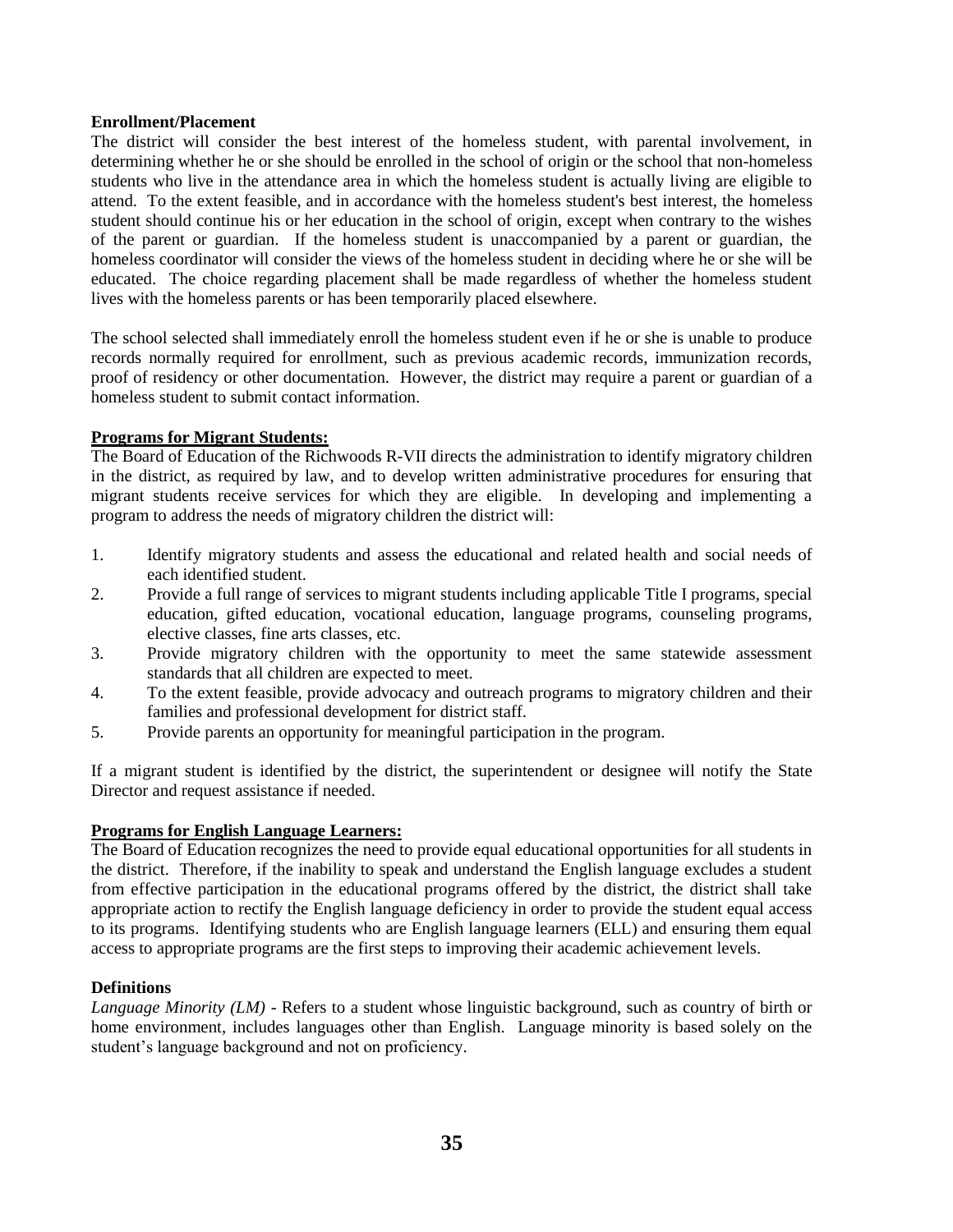*Limited English Proficiency (LEP)* - Proficiency in reading, writing, listening or speaking English that is below grade- and age-level peers. Limited English proficiency is based on the assessment of a student's English language proficiency.

*English Language Learner* - Refers to an LM student with limited English proficiency.

*English for Speakers of Other Languages (ESOL)* - An instructional approach that can include structured ESOL immersion, content-based ESOL and pullout ESOL instruction.

- 1. Structured ESOL immersion involves a bilingual teacher and a self-contained classroom.
- 2. Content-based ESOL allows the student to remain in the regular classroom and focuses on delivering content in an adapted English format.
- 3. Pull-out ESOL periodically removes students from the regular classroom for instruction in English.

*Bilingual Education* - An instructional approach that explicitly includes the student's native language in instruction. This approach requires an instructor fluent in the student's native language and proficient in content areas and is often used where many ELL students share the same language and where qualified bilingual teachers are available.

*Child* - Any individual age 3-21.

*Parent* - Parent, legal guardian or person otherwise responsible for the child.

*Language Instruction Education Program* - An instructional course in which an ELL child is placed for the purpose of developing and attaining English proficiency while meeting challenging state academic achievement standards as required by law. The program may make instructional use of both English and a child's native language and may include the participation of English proficient children if such course is designed to enable all participating children to become proficient in English and a second language.

The district's coordinator for ELL programs is Lindell Conway Chief Academic Officer.

The Board directs the coordinator to develop and implement language instruction programs that:

- 1. Identify language minority students through the use of a Student Home Language survey (see IGBH-AF1). The building administrator will develop procedures to ensure that all new and currently enrolled students complete the Home Language survey.
- 2. Identify LM students who are also English language learners. Any student who indicates the use of a language other than English will be assessed for English proficiency using the stateprovided assessment instrument.
- 3. Determine the appropriate instructional environment for ELL students.
- 4. Annually assess the English proficiency of ELL students and monitor the progress of students receiving ESOL or bilingual instruction in order to determine their readiness for the mainstream classroom environment.
- 5. Provide parents with notice of and information regarding the instructional program as required by law. Parental involvement will be encouraged and parents will be regularly apprised of their child's progress.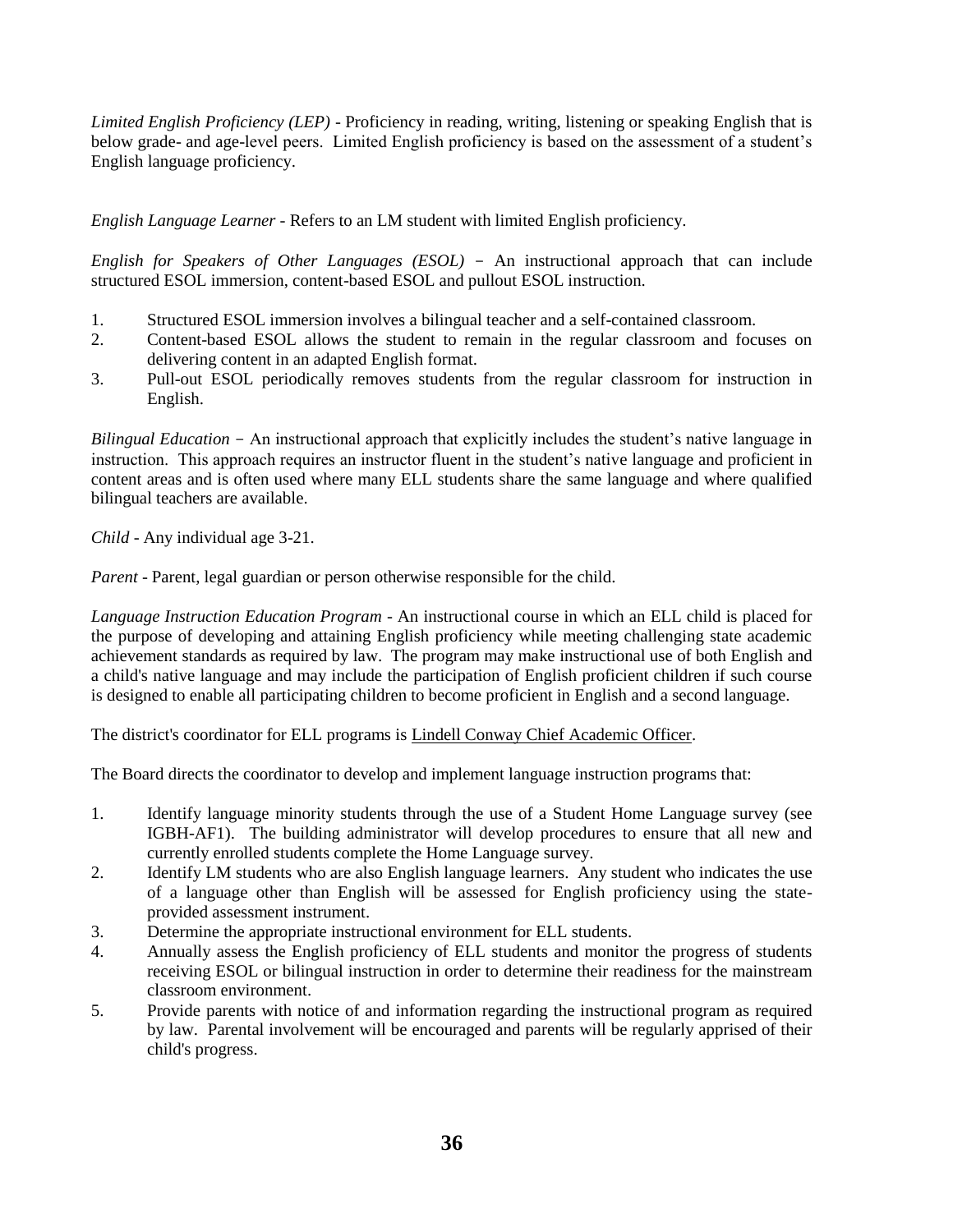#### **Assessment Program:**

The district will use assessments as one indication of the success and quality of the district's education program. Further, the Board recognizes its obligation to provide for and administer assessments as required by law. The Board directs the superintendent or designee to create procedures governing assessments consistent with law and Board policy.

In cooperation with the administrative and instructional staff, the Board will regularly review student performance data and use this information to evaluate the effectiveness of the district's instructional programs, making adjustments as necessary.

The district will comply with all assessment requirements for students with disabilities mandated by federal and state law, including the Individuals with Disabilities Education Act (IDEA).

In order to achieve the purposes of the student assessment program, the district requires all enrolled students to participate in all applicable aspects of the assessment program.

#### **District Assessment Plan**

The superintendent or designee shall ensure that the district has a written assessment plan that will test competency in the subject areas of English, reading, language arts, science, mathematics, social studies and civics, as required by law.

The purposes of the districtwide assessment plan are to facilitate and provide information for the following:

- 1. *Student Achievement* To produce information about relative student achievement so that parents/guardians, students and teachers can monitor academic progress.
- 2. *Student Guidance* To serve as a tool for implementing the district's student guidance program.
- 3. *Instructional Change* To provide data that will assist in the preparation of recommendations for instructional program changes to:
	- a. Help teachers with instructional decisions, plans and changes regarding classroom objectives and program implementation.
	- b. Help the professional staff formulate and recommend instructional policy.
	- c. Help the Board of Education adopt instructional policies.
- 4. *School and District Evaluation* To provide indicators of the progress of the district and individual schools toward established goals.
- 5. *Accreditation* To ensure the district maintains accreditation.

There shall be broad-based involvement of staff and others with appropriate expertise in the development of the assessment program and its implementation. Instructional staff will be given training and responsibilities in coordinating the program. Every effort will be made to ensure that testing contributes to the learning process rather than detracts from it and that cultural bias does not affect the accuracy of assessments.

#### **Reading Assessment**

The district will administer a reading assessment to students in third, fourth, fifth and sixth grades to determine whether additional reading instruction and retention are needed, as required by law. The district will also administer a reading assessment to all students who transfer to the district in grades four, five or six, and to all students attending summer school due to a reading deficiency, as required by law.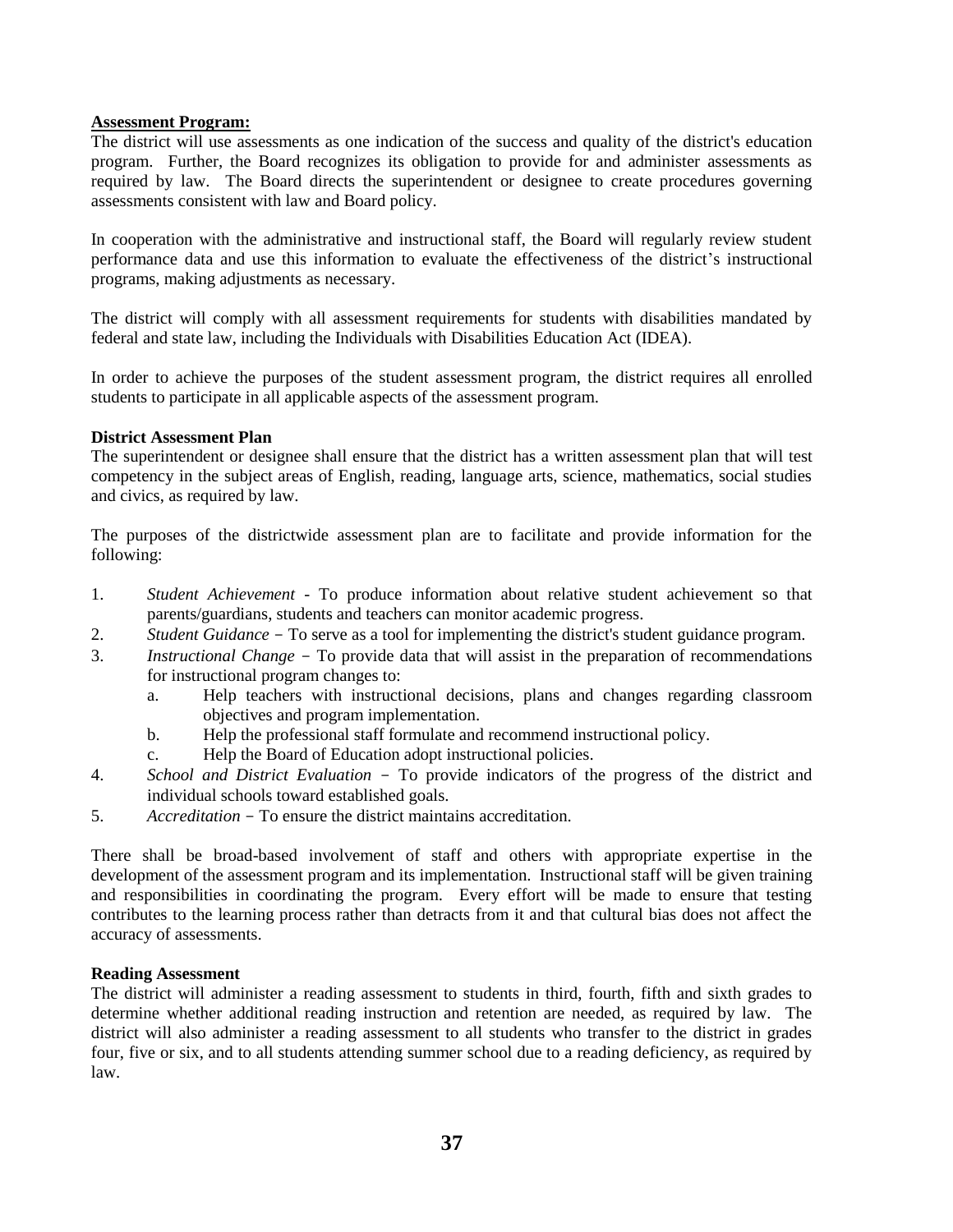The reading assessment will be a recognized method, or combination of methods, of assessing a student's reading ability. Results of assessments will be expressed as reading at a particular grade level. The superintendent or designee will determine which methods of reading assessment the district will utilize.

#### **English Proficiency Assessments**

The district will annually assess the English reading, writing and oral language skills of district students with limited English proficiency.

#### **Statewide Assessments**

The district will implement the components of the Missouri Assessment Program (MAP) in order to monitor the progress of all students in meeting the standards adopted by the Missouri State Board of Education.

End-of-course (EOC) assessments will be administered in accordance with law and the rules of the Department of Elementary and Secondary Education (DESE). In courses where EOC assessments are given, the superintendent will determine what percent of the course grade will be decided by performance on EOC assessments.

If a student is taking a course that requires an EOC assessment and is failing the course or for some other reason may be required to retake the course, the district may choose to delay administration of the EOC assessment until the student has completed the course the second time. A team consisting of the course instructor, the principal and a counselor will determine when delayed administration of an EOC assessment is appropriate. In the case of a student with an individualized education program (IEP), the IEP team will make the determination.

The School Board authorizes the superintendent to establish a process designed to encourage the students of this district to give their best efforts on each portion of any statewide assessment, which may include, but is not limited to, incentives or supplementary work as a consequence of performance. The following grade levels participate in these areas of testing annually:

| Grade<br>level | <b>MAP</b><br><b>English/Language Arts</b> | <b>MAP</b> Math | <b>MAP Science</b> | <b>End of Course</b><br><b>Exam-English I</b> |
|----------------|--------------------------------------------|-----------------|--------------------|-----------------------------------------------|
|                |                                            |                 |                    |                                               |
|                |                                            |                 |                    |                                               |
|                |                                            |                 |                    |                                               |
|                |                                            |                 |                    |                                               |
|                |                                            |                 |                    |                                               |
|                |                                            |                 |                    |                                               |

#### **National Assessment of Educational Progress**

If chosen, the district will participate in the National Assessment of Educational Progress (NAEP) as required by law.

#### **Directory Information:**

Directory information is information contained in an education record of a student that generally would not be considered harmful or an invasion of privacy if disclosed without the consent of a parent or eligible student. The district will designate the types of information included in directory information and release this information without first obtaining consent from a parent or eligible student unless a parent or eligible student notifies the district in writing as directed. Parents and eligible students will be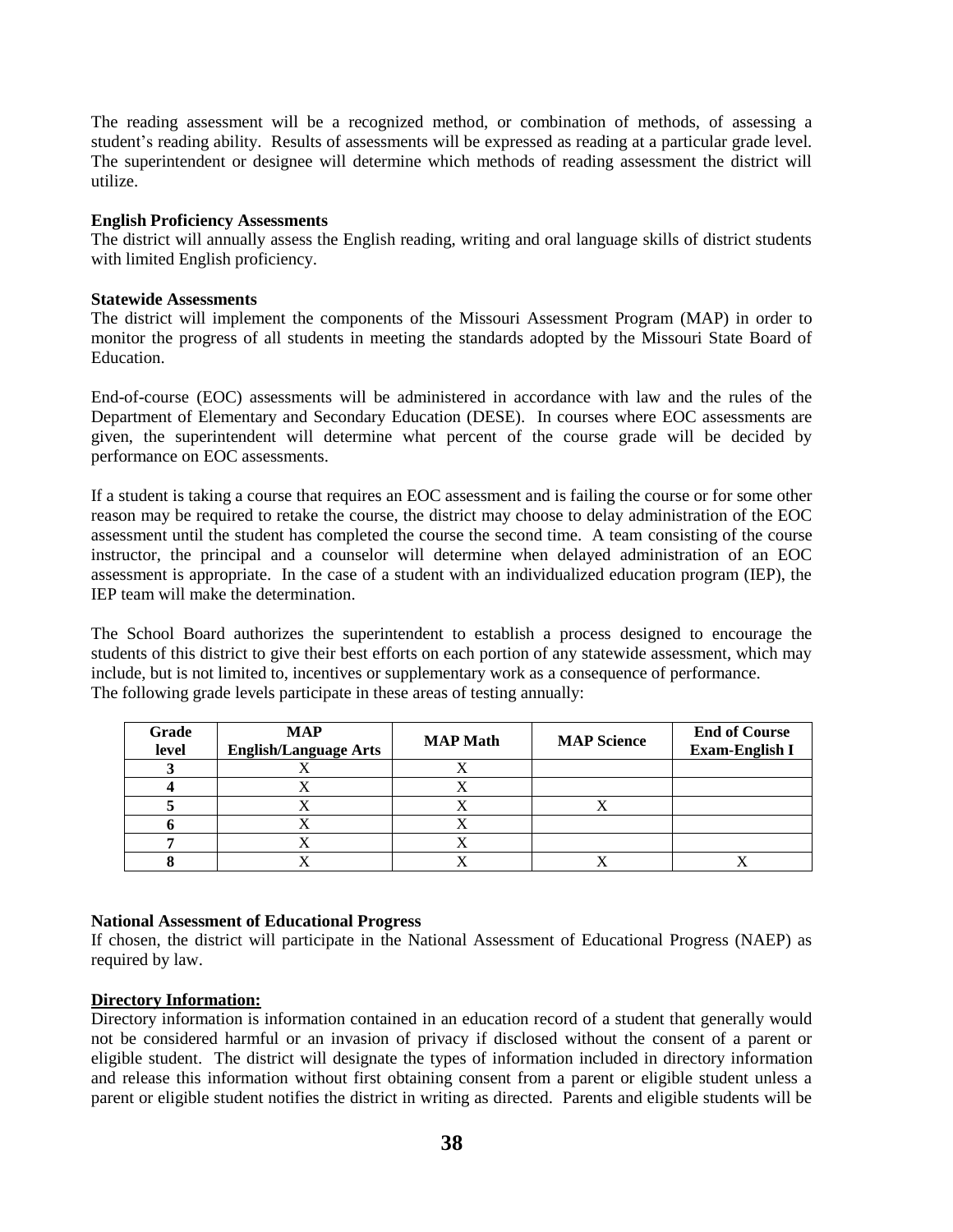notified annually of the information the district has designated as directory information and the process for notifying the district if they do not want the information released.

Even if parents or eligible students notify the district in writing that they do not want directory information disclosed, the district may still disclose the information if required or allowed to do so by law. For example, the district may require students to disclose their names, identifiers or district e-mail addresses in classes in which they are enrolled, or students may be required to wear, publicly display or disclose a student identification card or badge that exhibits information that is designated as directory information.

The school district designates the following items as directory information.

*General Directory Information* - The following information the district maintains about a personally identifiable student may be disclosed by the district to the school community through, for example, district publications, or to any person without first obtaining written consent from a parent or eligible student:

Student's name; date and place of birth; parents' names; grade level; enrollment status (e.g., fulltime or part-time); student identification number; user identification or other unique personal identifier used by the student for the purposes of accessing or communicating in electronic systems as long as that information alone cannot be used to access protected educational records; participation in district-sponsored or district-recognized activities and sports; weight and height of members of athletic teams; dates of attendance; degrees, honors and awards received; artwork or course work displayed by the district; schools or school districts previously attended; and photographs, videotapes, digital images and recorded sound unless such records would be considered harmful or an invasion of privacy.

*Limited Directory Information* - In addition to general directory information, the following information the district maintains about a personally identifiable student may be disclosed to: school officials with a legitimate educational interest; parent groups or booster clubs that are recognized by the Board and are created solely to work with the district, its staff, students and parents and to raise funds for district activities; parents of other students enrolled in the same school as the student whose information is released; students enrolled in the same school as the student whose information is released; governmental entities including, but not limited to, law enforcement, the juvenile office and the Children's Division (CD) of the Department of Social Services:

The student's address, telephone number and e-mail address and the parents' addresses, telephone numbers and e-mail addresses.

#### **Law Enforcement Access**

The district may report or disclose education records to law enforcement and juvenile justice authorities if the disclosure concerns law enforcement's or juvenile justice authorities' ability to effectively serve, prior to adjudication, the student whose records are released. The officials and authorities to whom such information is disclosed must comply with applicable restrictions set forth in federal law.

If the district reports a crime committed by a student with a disability as defined in the Individuals with Disabilities Education Act (IDEA), the district will transmit copies of the special education and disciplinary records to the authorities to whom the district reported the crime as allowed by law.

Law enforcement officials also have access to directory information and may obtain access to student education records in emergency situations as allowed by law. Otherwise, law enforcement officials must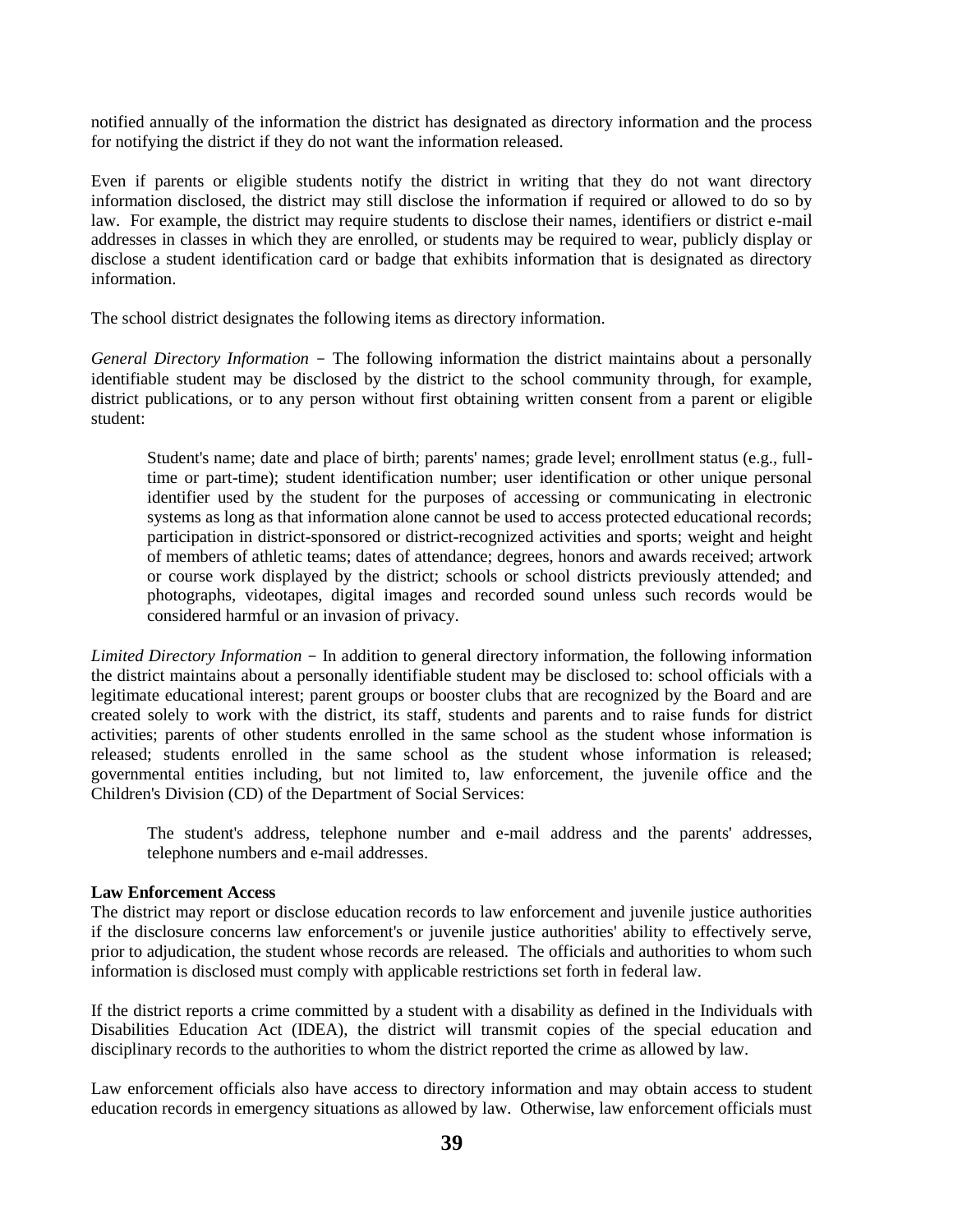obtain a subpoena or consent from the parent or eligible student before a student's education records will be disclosed.

#### **Children's Division Access**

The district may disclose education records to representatives of the CD when reporting child abuse and neglect in accordance with law. Once the CD obtains custody of a student, CD representatives may also have access to education records in accordance with law. CD representatives may also have access to directory information and may obtain access to student education records in emergency situations, as allowed by law.

#### **Virtual Instruction:**

Because virtual instruction can be an effective education option for some students, the district may offer virtual courses to students through district staff or by contracting for those services as part of the districtsponsored curriculum. In addition, eligible students may enroll in virtual courses offered through the Missouri Course Access Program (MOCAP). The district will accept all grades and credits earned through district-sponsored virtual instruction and MOCAP.

The district will pay the costs of a virtual course only if the district has first approved the student's enrollment in the course as described. The district is not required to provide students access to or pay for courses beyond the equivalent of full-time enrollment. Students must meet registration deadlines for each semester to be approved. Students taking courses virtually are subject to district policies, procedures and rules applicable to students enrolled in traditional courses including, but not limited to, the district's discipline code and prohibitions on academic dishonesty, discrimination, harassment, bullying and cyberbullying.

#### **Enrollment in Virtual Courses**

A student or parent/guardian must notify the student's principal or designee before the student will be considered to enroll in a district-sponsored virtual course or a MOCAP virtual course through the district. The student will be enrolled unless the district's "Virtual Committee" (consisting of the principal and relevant teachers), in consultation with the student's parents/guardians and relevant staff, such as the school counselor or district special education director, determines that there is good cause to refuse the student enrollment in the course. For enrollment in a MOCAP course, good cause is limited to situations where it is not in the best educational interest of the student to enroll in the course. Students or parents/guardians who disagree with the Virtual Committee's determination about a MOCAP course can appeal the decision to the Board of Education and the Department of Elementary and Secondary Education (DESE). For all other virtual courses, students or parents/guardians may appeal the decision to the superintendent or designee, and the superintendent or designee's decision will be final. The superintendent or designee is authorized to consult the district's attorney prior to making a decision. In accordance with state law, the district will pay the cost of student enrollment in MOCAP virtual courses as long as:

- 1. The student meets eligibility requirements;
- 2. Meets registration deadline for each semester
- 3. The student has approval for enrollment in accordance with this policy; and
- 4. Taking the course does not cause the student to exceed full-time enrollment in the district.

In addition to the requirements listed above and in accordance with law, a student is eligible to enroll in a MOCAP course through the district if:

1. The student resides in and is enrolled in the district on a full-time basis;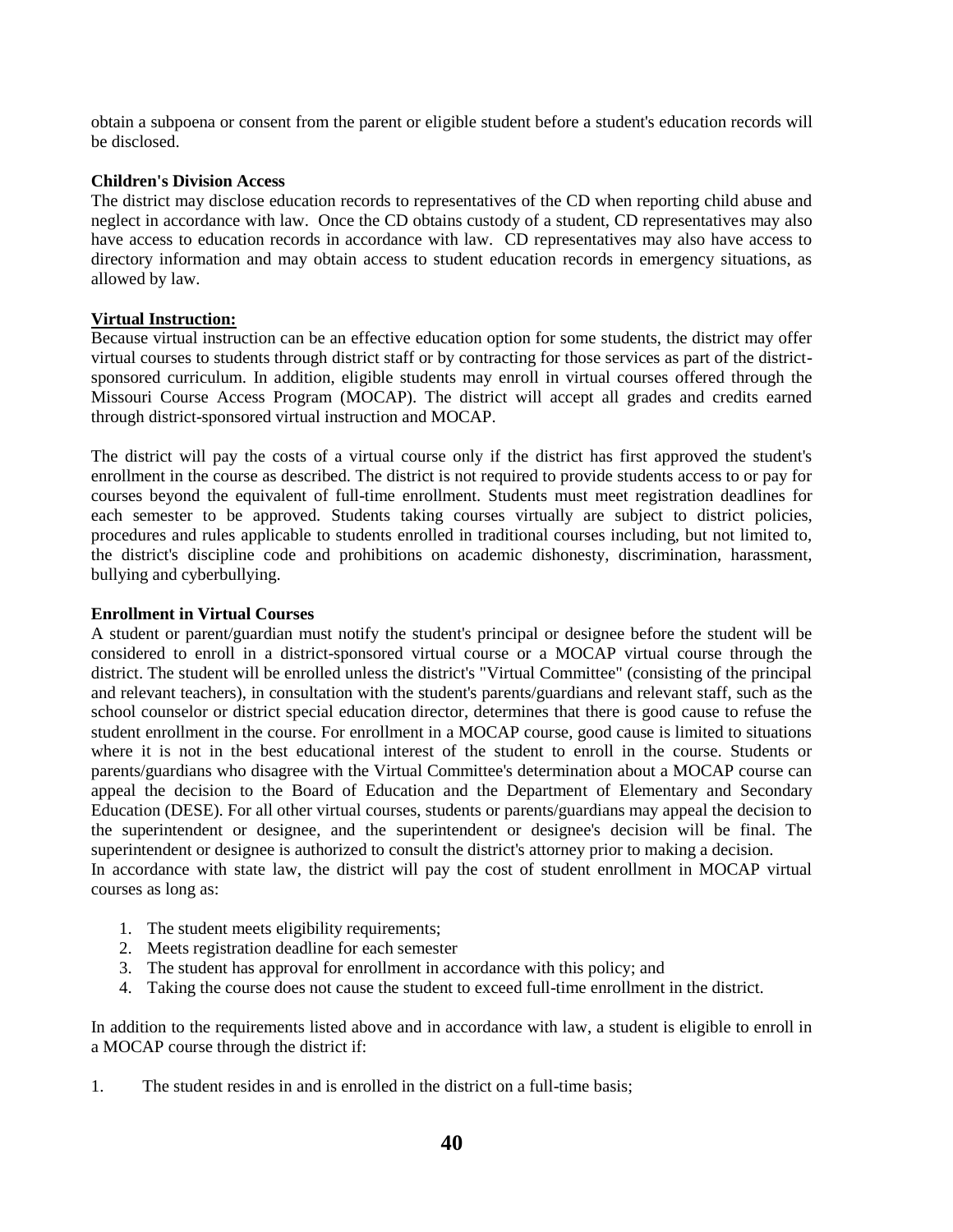2. The student has attended a public school or charter school for at least one semester immediately prior to enrolling in a MOCAP course;

3. The enrollment is approved by the principal or Virtual Committee.

#### **Students with Disabilities**

In general, students with disabilities may enroll in district-sponsored virtual courses or MOCAP virtual courses using the same approval process applicable to other students. However, in accordance with federal law, if a student receives special education services, the student's individualized education program (IEP) team may determine that a virtual course is not appropriate for the student even if the course has otherwise been approved. Any appeal of that decision must be made through the special education process rather than to the superintendent or designee or the Board.

#### **Attendance and Completion**

Students who enroll in district-sponsored virtual courses or MOCAP courses through the district are expected to actively participate in those courses with the goal of completing the course. If a student does not actively participate in a course or is not successful in the course, the district may remove the student from the virtual course and refuse to enroll the student in virtual courses in the future. If a parent/guardian is interested in virtual instruction, they should review policy IGCD on the district's website.

### **AMI Plan**

The Richwoods R-VII School District has a state approved Alternate Method of Instruction Plan. This plan will only be used during a school closure or an emergency closing situation. This is the basic outline of our current plan:

- 1. The LEA will communicate with students/parents through multiple methods. (Website, Email, Meetings, Reminders)
- 2. The LEA will communicate the announcement with parents for the day when AMI is implemented. (Social Media, Email, Phone Calls, Text)
- 3. On AMI days, attendance will be determined by the completion of lessons and activities. (Lesson the next day, Electronic Submissions, Log of Activity)
- 4. The LEA will utilize the following AMI. (Independent Practice and Application of previously taught concepts, App or web-based software to teach/reinforce concepts)
- 5. Students who do not have internet or computers will access instruction through paper packets and textbooks when available.
- 6. The LEA assures that the instructional plan for AMI days for students with disabilities is documented in each individual student's individualized education program IEP according to the guidance developed by the Missouri DESE Office of Special Education.
- 7. Teachers and other certified personnel will be available to communicate with student on AMI days in the following manner. (Email, Messaging, Phone Call, Google Classroom)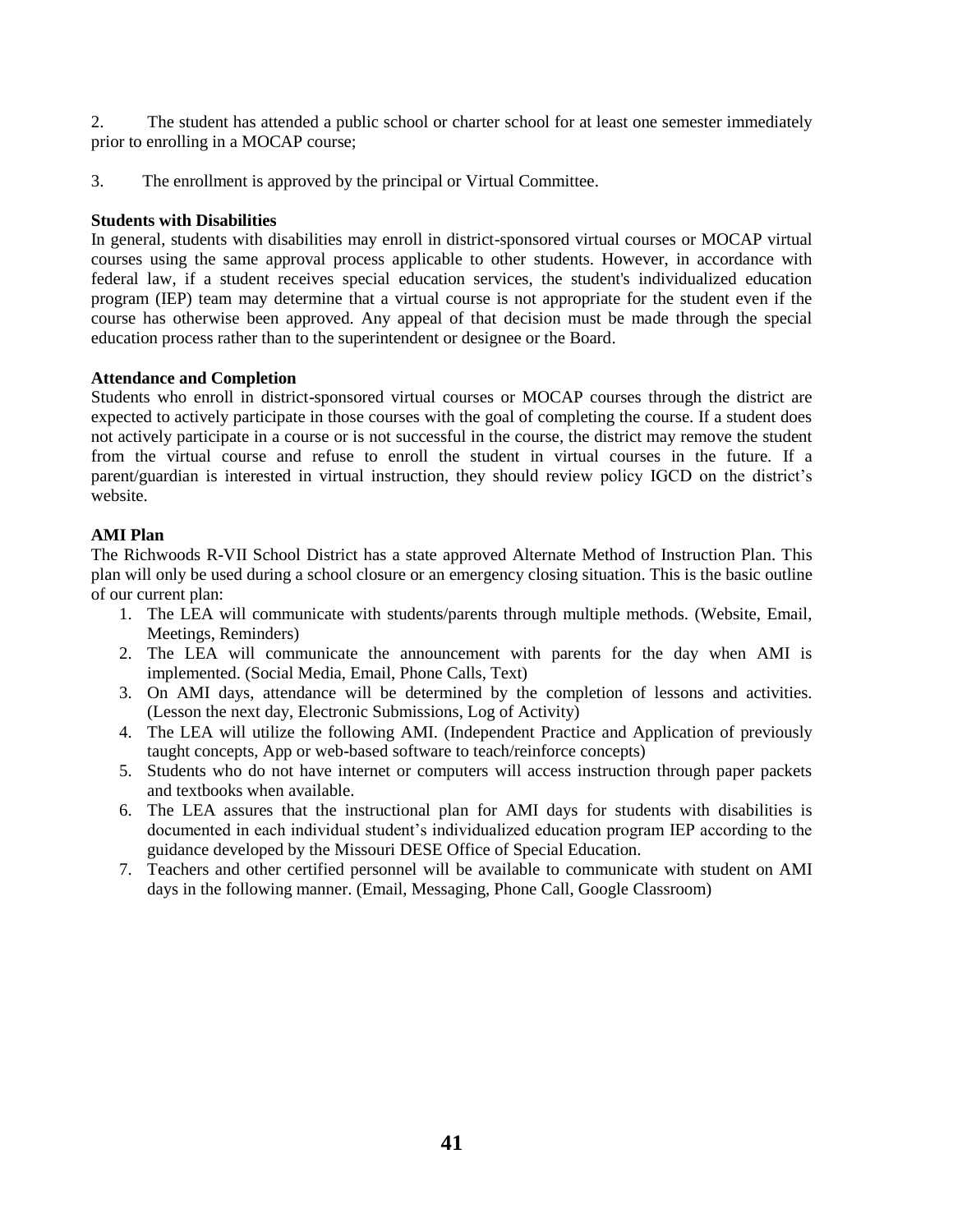### **Richwoods R-VII 2021-2022**

#### **Board of Education**

Jim Vandivort Joel Renfro Ruby Hatridge

Ted Barrett-President Gary Boyer-Vice President Michelle Emily-Treasurer

#### **Richwoods R-VII Staff**

David Hoffmann

Chief Academic Officer Lindell Conway lconway@richwoods.k12.mo.us Principal Ginny Wills gwills gwills@richwoods.k12.mo.us Counselor Sherry Souders ssouders@richwoods.k12.mo.us Bookkeeper Laura Bennett lbennett@richwoods.k12.mo.us Accounts Payable **Maggie Valle** mvalle@richwoods.k12.mo.us Health Clerk Heather Butler hbutler@richwoods.k12.mo.us Office Secretary **Secretary** Jessica Riddle *iriddle@richwoods.k12.mo.us* Pre-school Jessica Sutton jsutton@richwoods.k12.mo.us Kindergarten Emily Howard ehoward@richwoods.k12.mo.us First Grade **Hope Litton** hlitton@richwoods.k12.mo.us Second Grade Theresa Kernan tkernan@richwoods.k12.mo.us Third Grade Susanna Lewis slewis@richwoods.k12.mo.us Fourth Grade Stephanie Rankin srankin@richwoods.k12.mo.us 5-8 Social Studies Jordan Thurman jthurman@richwoods.k12.mo.us 5-8 Science Aaron Hampton ahampton@richwoods.k12.mo.us 5-8 Math Jason Merseal jmerseal@richwoods.k12.mo.us 5-8 ELA Kaitlyn Blackwell kblackwell@richwoods.k12.mo.us Title I Reading Penny Green pgreen@richwoods.k12.mo.us Art Madison Marler mmarler@richwoods.k12.mo.us Special Education Jennifer McClain jmcclain @richwoods.k12.mo.us Special Education Director Gwendolynn Juliette gjuliette@richwoods.k12.mo.us Library Renee O'Hanlon rohanlon@richwoods.k12.mo.us PAT Melissa Schwarzen mschwarzen@richwoods.k12.mo.us P.E. Phil McCoy pmccoy@richwoods.k12.mo.us Music/Band Katherine Taylor ktaylor@richwoods.k12.mo.us Paraprofessional Donna Insco dinsco@richwoods.k12.mo.us Paraprofessional Eli Emily eemily@richwoods.k12.mo.us Paraprofessional Nicole Fields nfields@richwoods.k12.mo.us Paraprofessional Madison Littrell mlittrell@richwoods.k12.mo.us Paraprofessional/Bus Aide Harley Root hroot@richwoods.k12.mo.us Custodial Peggy Reichardt preichardt@richwoods.k12.mo.us Melissa Butler mbutler@richwoods.k12.mo.us Maintenance **Kurt Emily** kemily@richwoods.k12.mo.us Cooks Amy DeClue adeclue@richwoods.k12.mo.us Laura Butler lbutler@richwoods.k12.mo.us Transportation Shirley Turner sturner@richwoods.k12.mo.us Penny Barnes-Hill pbarnes-hill@richwoods.k12.mo.us Heather Boyer hboyer@richwoods.k12.mo.us Sue Speck sspeck@richwoods.k12.mo.us Mechanic Kevin Robinson krobinson@richwoods.k12.mo.us SRO Nate Warren nwarren@richwoods.k12.mo.us IT Tech Department techdepartment@richwoods.k12.mo.us